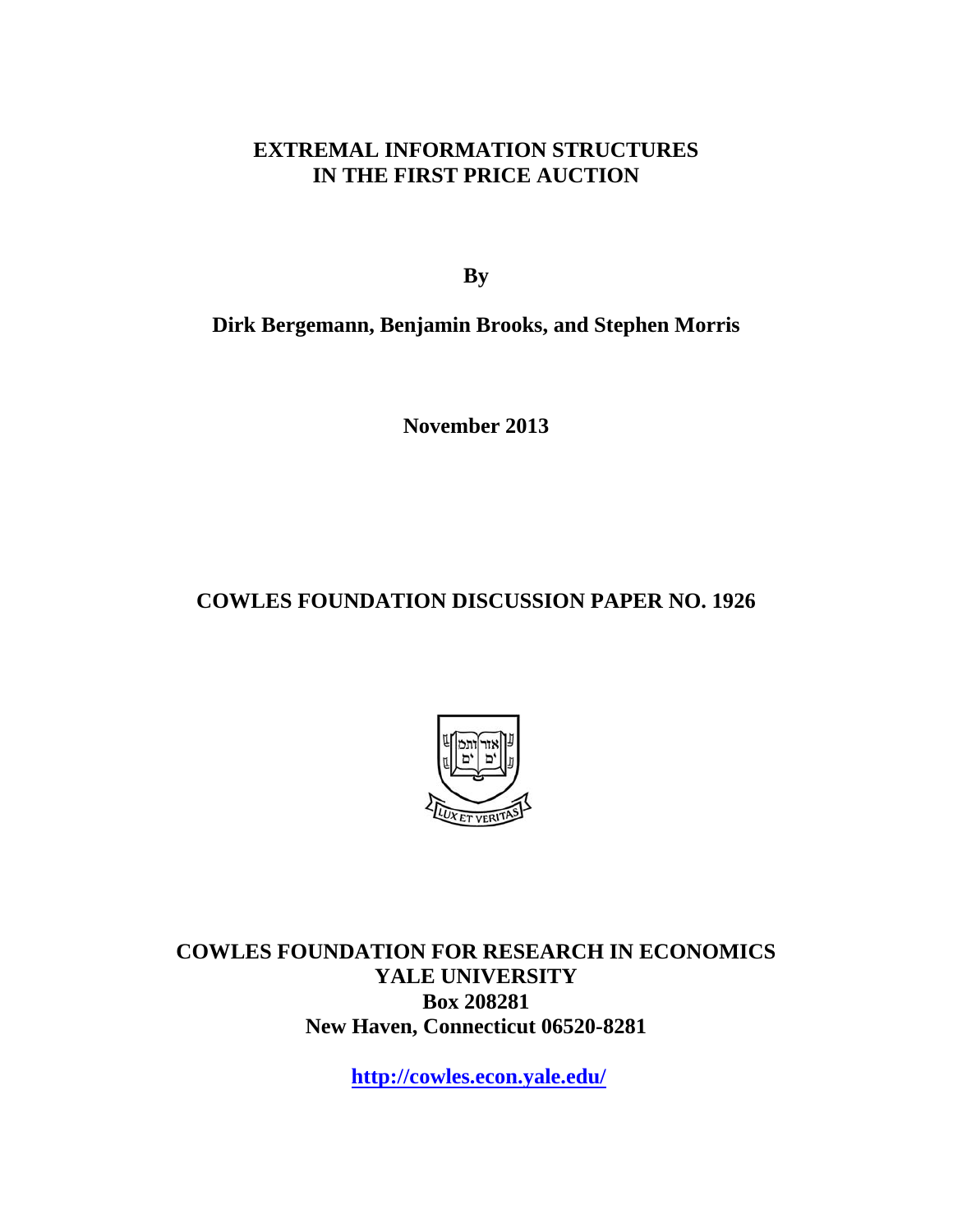# Extremal Information Structures in the First Price Auction

 $Dirk$  Bergemann<sup>†</sup> Benjamin Brooks<sup>‡</sup> Stephen Morris<sup>§</sup>

First Version: May 2013 Current Version: November 11, 2013

#### Abstract

We study how the outcomes of a private-value first price auction can vary with bidders' information, for a fixed distribution of private values. In a two bidder, two value, setting, we characterize all combinations of bidder surplus and revenue that can arise, and identify the information structure that minimizes revenue. The extremal information structure that minimizes revenue entails each bidder observing a noisy and correlated signal about the other bidder's value.

In the general environment with many bidders and many values, we characterize the minimum bidder surplus of each bidder and maximum revenue across all information structures. The extremal information structure that simultaneously attains these bounds entails an efficient allocation, bidders knowing whether they will win or lose, losers bidding their true value and winners being induced to bid high by partial information about the highest losing bid. Our analysis uses a linear algebraic characterization of equilibria across all information structures, and we report simulations of properties of the set of all equilibria.

Keywords: First Price Auction, Mechanism Design, Robust Predictions, Private Information, Bayes Correlated Equilibrium.

JEL CLASSIFICATION: C72, D44, D82, D83.

We gratefully acknowledge Önancial support from NSF SES 0851200 and ICES 1215808. We would like to thank Satoru Takahashi for many conversations about the present work. We also acknowledge support by the high performance computer center at Princeton University, TIGRESS.

<sup>&</sup>lt;sup>†</sup>Department of Economics, Yale University, New Haven, U.S.A., dirk.bergemann@yale.edu.

<sup>&</sup>lt;sup>‡</sup>Department of Economics, Princeton University, Princeton, U.S.A., babrooks@princeton.edu.

<sup>x</sup>Department of Economics, Princeton University, Princeton, U.S.A., smorris@princeton.edu.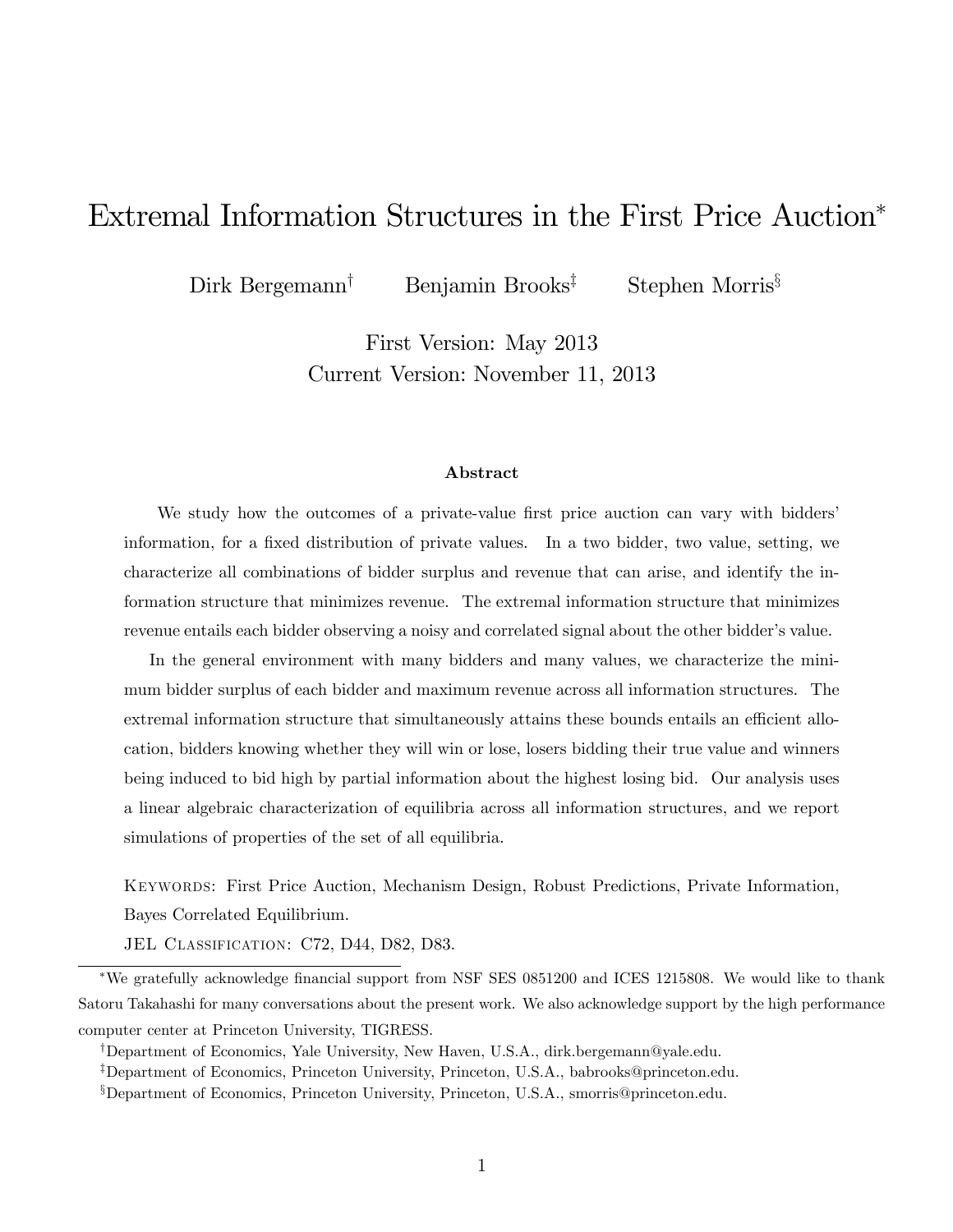# 1 Introduction

It has been a little over fifty years since Vickrey (1962) presented a general analysis of the first-price sealed-bid auction when values are private, symmetric, and independent, i.e., bidders know their own value for sure and know only the prior distribution about othersí preferences. Since that time, the analysis has been extended to some special cases involving complete information or positive correlation, and we review this literature below. However, these analyses have generally been carried out under the maintained assumption that bidders' types are one-dimensional, so that bidders know nothing more than their own value and the prior distribution. A comprehensive analysis of what can happen in a first-price auction when bidders receive more information than their private value has thus far been lacking.

In this paper, we seek to fill the gap by characterizing what can happen in all equilibria for all information structures of a first price auction, holding fixed the distribution of private values of the bidders. Solving for all possible information structures sounds challenging. But we will exploit an argument in Bergemann and Morris (2013a), showing that the set of all joint distributions of values and bids that could arise from a Bayes Nash equilibrium for some information structure is equivalent to the set of a version of incomplete information correlated equilibrium dubbed Bayes correlated equilibrium (BCE). In the case of private values considered in this paper, this reduces to the Bayesian solution of Forges (1993). In the context of a first price auction, a Bayes correlated equilibrium of a first price auction is a joint distribution of bids and values with the property that, conditional on any given value and bid of a bidder, that bidder does not have an incentive to substitute an alternative bid. Once we can identify extremal Bayes correlated equilibria, such as those maximizing revenue of the seller, we can mechanically identify the information structure that would give rise to that distribution as a Bayes Nash equilibrium.

Our results in this preliminary version comprise three parts. First, we consider a single-unit firstprice auction with two bidders who have only two possible values but can make any real bid.<sup>1</sup> In this auction, the low valuation bidder is essentially in Bertrand competition with the other low valuation bidder, and always bids his value. The high valuation bidder never has an incentive to bid below the low value, and consequently the outcome is always efficient. Nonetheless, by varying the beliefs of the high valuation bidder, one can achieve substantial variation in revenue and biddersí surplus.

 $1$ To ensure existence, we use an efficient tie breaking rule, and we also rule out the use of dominated strategies in which a player bids above his valuation.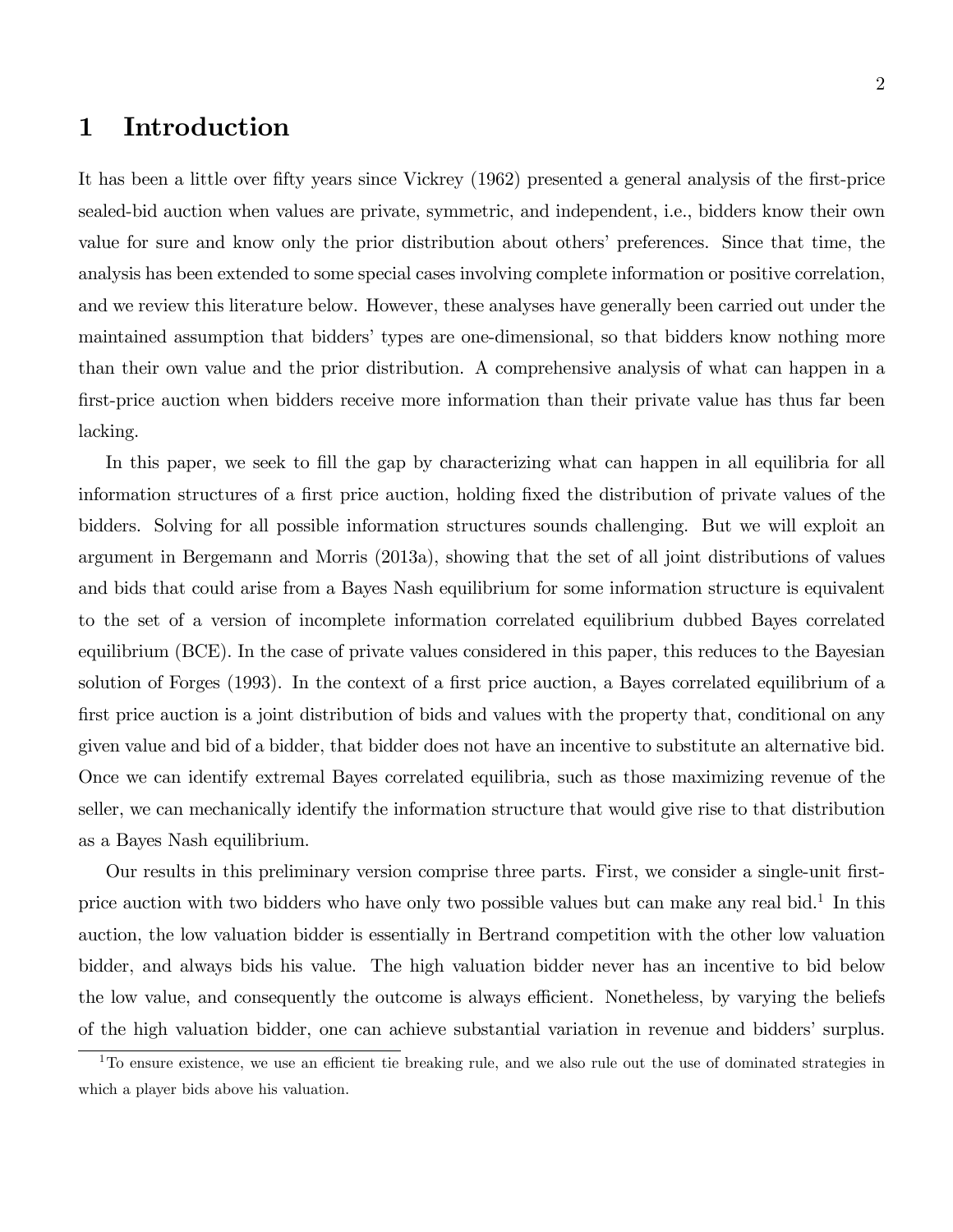For symmetric distributions over values, we provide a complete characterization of the set of possible bidders' surpluses and revenue that can arise. We construct equilibria along the frontier, and we show that these equilibria achieve bounds on bidders' surplus. For asymmetric distributions we are able to construct equilibria that trace out a frontier which is consistent with evidence from simulations. In the binary valuation example, the worst outcome for bidders is achieved with the complete information type space in which bidders are perfectly informed about all bidders' valuations. This induces Bertrand competition between the bidders, and consequently the winner bids the second highest value. However, the best outcome for bidders (and lowest revenue for the seller) is attained when each bidder observes a noisy and correlated signal of the other bidder's value. The noise and correlation in bidders' signals can be used to maximize the probability that high valuation bidders assign to facing an opponent making a low bid, thus increasing bidder surplus and reducing revenue.

We also analyze the many bidder many value case. In this case, it is possible for the bidders to be strictly worse off than under complete information Bertrand competition. In fact, there is a straightforward lower bound on each bidder's surplus.<sup>2</sup> Since we assume that dominated strategies are not played, each bidder knows that his opponents will never bid above their respective values. Thus, a worst-case bound on the distribution of opponents' highest bid is the distribution of their highest value. A bidder could always ignore any additional information and best respond to this distribution, and guarantee himself a minimum payoff. Of course, in equilibrium, his opponents cannot in fact always be bidding their values. We show that it is always possible to construct a more complicated joint distribution of values and bids such that each bidder is held down to this lower bound. Moreover, each bidder can be held to this bound for a range of payoffs of the other bidders. Since the BCE that achieves this bound allocates the good efficiently, we therefore also obtain an upper bound on the revenue of the seller. The extremal information structure attaining these bounds entails bidders knowing whether they will win or lose, losing bidders bidding their values and winning bidders receiving partial information about the highest losing bid in a way that maximizes their average bid.

Our third set of results is a computational exploration of the set of Bayes correlated equilibria. We consider discretized models in which players values and bids are drawn from a grid. One of the attractive features of BCE is that, like complete information correlated equilibria, the object of interest is a joint distribution satisfying a series of linear incentive constraints. When combined with a linear objective such as bidder surplus or revenue, this has the structure of a linear program. Thus, we are able to use large-scale linear programming software to compute the set of bidders surpluses and

<sup>2</sup>We are grateful for Satoru Takahashi for pointing this out to us.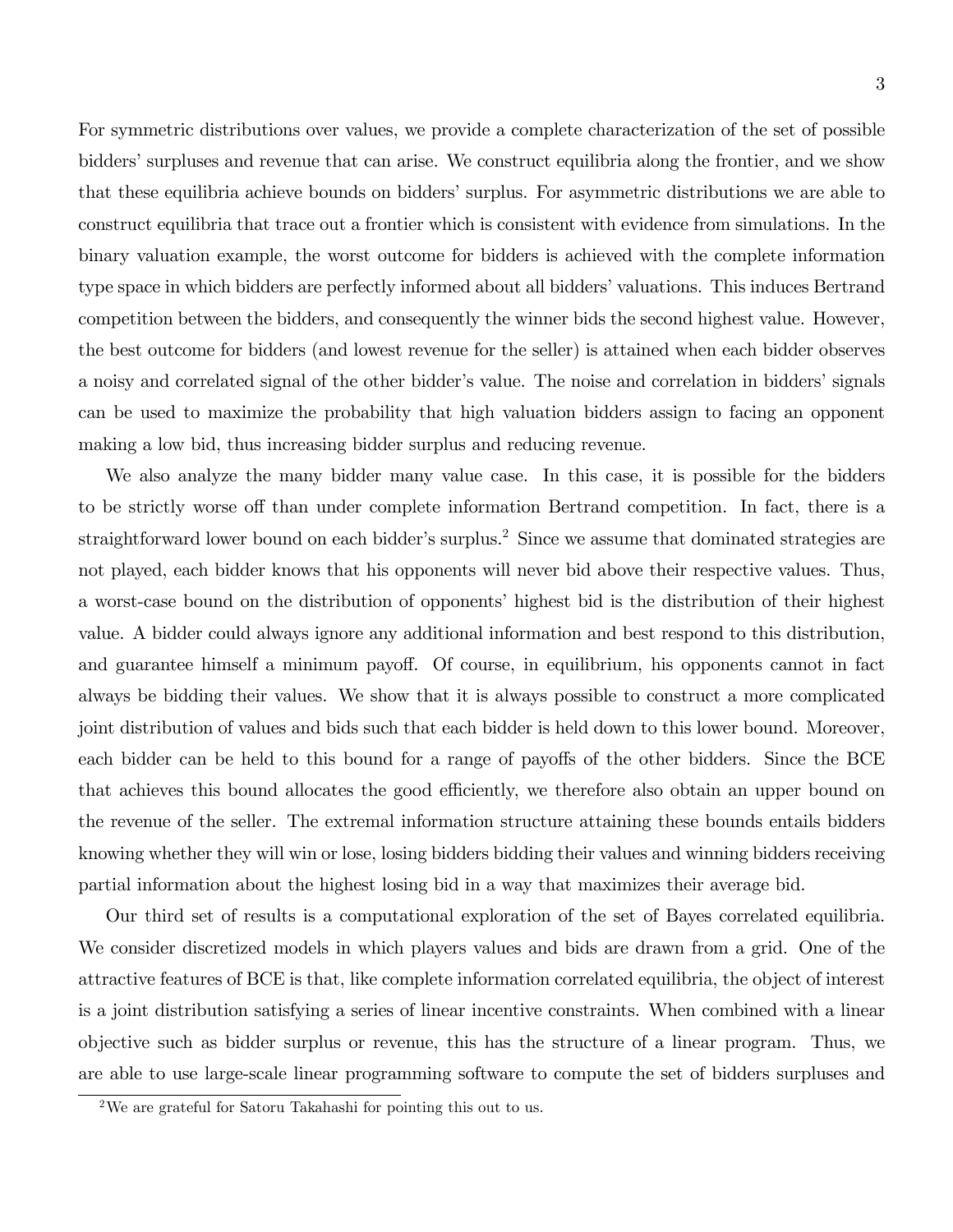revenue for fairly rich specifications of the model. Using this computational approach, we show what happens to revenue and the shape of the bidder surplus set as the number of valuations grows.

Our focus in the paper is identifying what can happen in equilibrium if bidders know at least their private values but have additional information about other biddersívalues. But suppose that we knew that, in addition to knowing their private values, bidders had also observed at least some information about others' values. Thus we had a higher lower bound on the amount of information held by bidders. The general formulation of Bayes correlated equilibrium in Bergemann and Morris (2013a) allows for arbitrary lower bounds on the amount of information held by bidders.<sup>3</sup> As the lower bound increases, the set of Bayes correlated equilibria must shrink towards the complete information Nash equilibrium. We illustrate this phenomenon by revisiting the binary-value conditionally-independent model of Fang and Morris (2006). We compute the set of BCE for a range of informativeness of the conditionally independent signals to illustrate the shrinking.

Finally, it is well known that reserve prices and entry fees can boost revenue for a fixed information structure. We consider the effect of these variations in the context of robust predictions. These exercises illustrate the possible use of the methodology of this paper in evaluating how mechanisms perform over a wide range of assumptions about information structures. The results indicate that both reserve prices and entry fees can boost minimum revenue, with reserve prices being substantially more beneficial in this regard. A positive entry fee can also raise the maximum revenue, though reserve prices unequivocally depress the upper bound on revenue. Thus, if the designer is concerned with worst-case performance of the mechanism, then both devices are beneficial and we provide a robust recommendation of which reserve price or fee to use.

A small number of papers have solved for equilibria of private value first price auctions where bidders know their own value but have partial information about other bidders' values. Kim and Che (2004) consider the case where bidders are partitioned into groups, and there is complete information of valuations within elements of the partition, but no information about the valuations of bidders not in the same element of the partition. Equilibria in this setting are inefficient and thus reduce seller revenue. The implications of specific information structures in auctions, and their implication for online advertising market design, are analyzed in recent work by Abraham, Athey, Babaioff, and Grubb (2012) and Celis, Lewis, Mobius, and Nazerzadeh (2012). Both papers are motivated by asymmetries

<sup>&</sup>lt;sup>3</sup>Bergemann and Morris (2013b) analyze the Bayes correlated equilibrium in an environment with linear quadratic payoffs and normally distributed uncertainty. There, the lower bound on the information is described by the variance of the noise terms in the signals received by the players.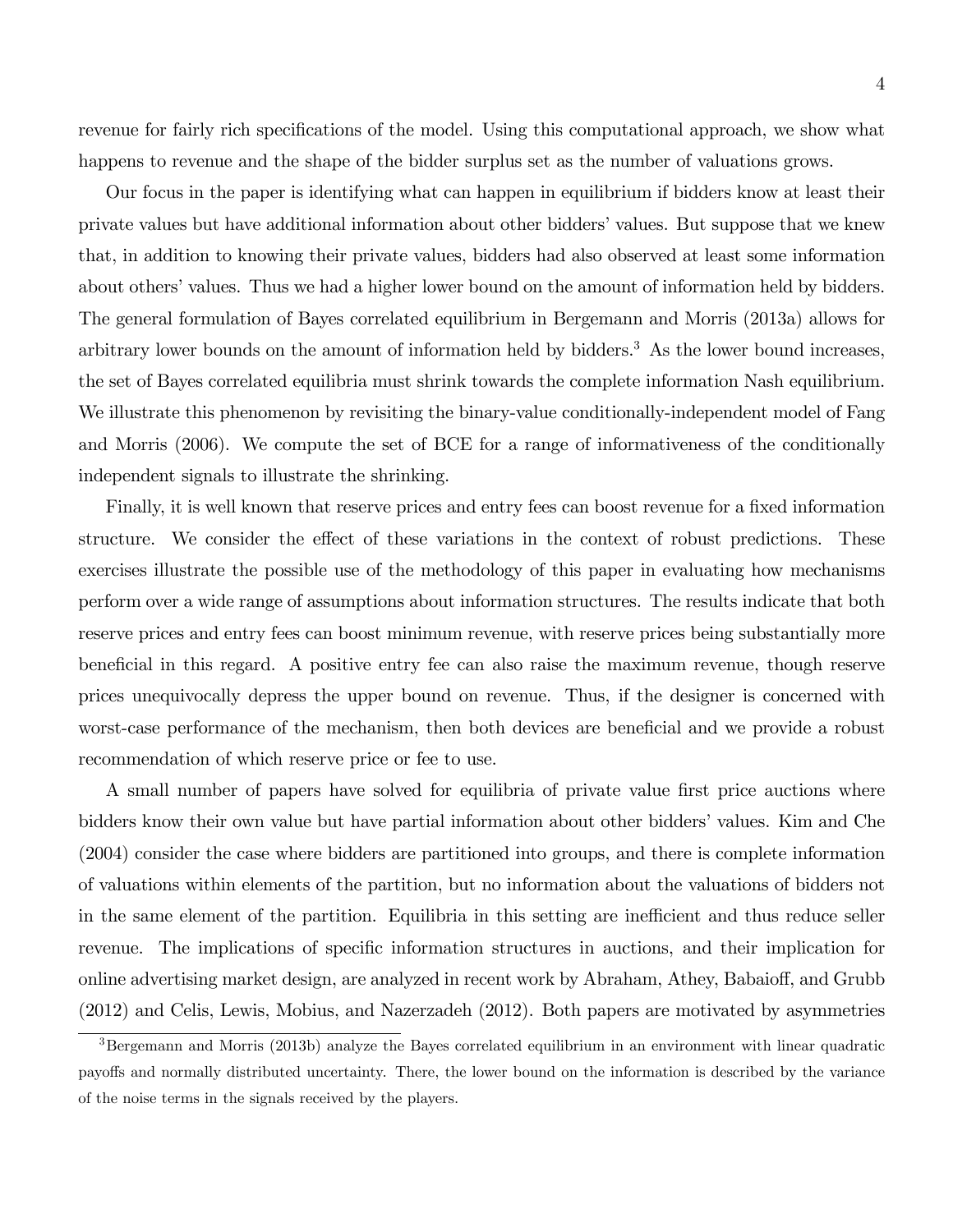in bidders' ability to access additional information about the object for sale. Consequently, they examine the role of the distributions of valuations resulting from the private acquisition of data by a single bidder. In particular, Abraham, Athey, Babaioff, and Grubb (2012) focus on second price auctions in a common value environment, while Celis, Lewis, Mobius, and Nazerzadeh (2012) propose an approximately optimal mechanism in a private values model. In a closely related contribution to these two papers, Kempe, Syrganis, and Tardos (2012) study the first-price, common-value auction with asymmetrically informed bidders.

By contrast, we focus on extremal information structures which give rise to extremal values of bidder surplus and revenue and this involves efficient allocations at least in the symmetric cases which we can solve. Fang and Morris (2006) and Azacis and Vida (2013) consider the two bidder, two value, two signal case. We review their results in detail in the next Section. We end up solving for "Bayes correlated equilibria" for first price auctions (because these characterize what can happen in equilibrium for different information structures). Other papers have examined outcome in private value first price auctions under solution concepts weaker than Bayes Nash equilibrium (for a fixed information structure). Battigalli and Siniscalchi (2003) and Dekel and Wolinsky (2003) examine rationalizable outcomes. The set of rationalizable outcomes they consider are neither a subset nor a superset of the BCE outcomes we consider: more restrictive than us, they maintain that all bidders' interim beliefs about opponents' values are the same as the prior distribution; however, our solution concept maintains the common prior assumption. Lopomo, Marx, and Sun (2011) examine bidder collusion in first price auctions. They model bidder collusion as a mechanism design problem, and so the set of attainable equilibria corresponds to the set of communication equilibria in the sense of, e.g., Forges (1993), and they give analytic and computational results showing the impossibility of collusion. Communication equilibrium is another version of incomplete information correlated equilibrium which imposes "truth-telling" constraints (players must have an incentive to truthfully report their types to a mediator) that do not arise in Bayes correlated equilibria.

The rest of the paper proceeds as follows: In Section 2, we give a parameterized two value example to illustrate our result. In Section 3, we describe the general auction model which is used throughout the rest of the paper. In Section 4, we specialize to the case of two bidders and binary valuations. Section 5 gives the general analysis of the bidder surplus lower bounds and revenue upper bound. Section 6 reports the computational results.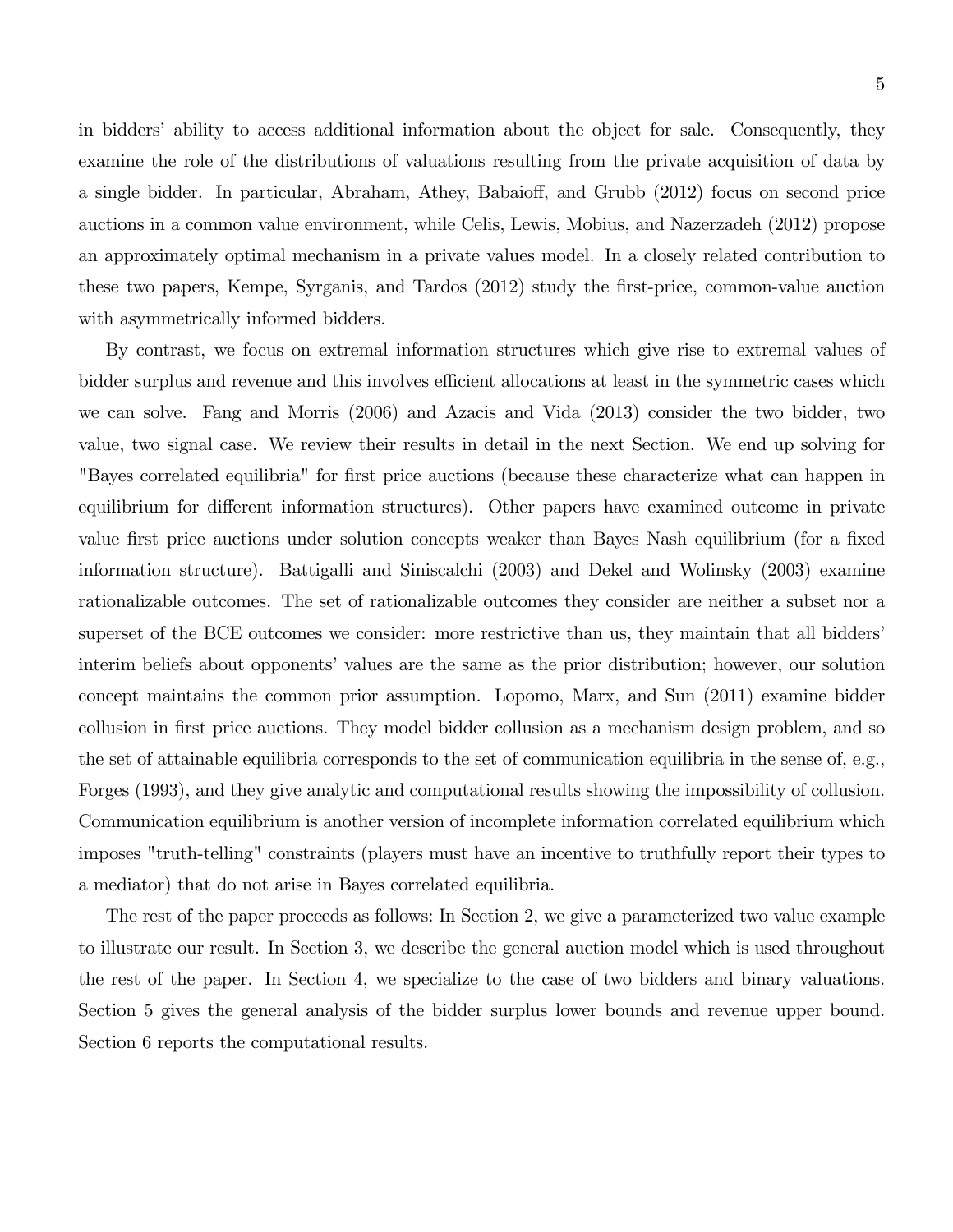# 2 A Binary Example

We will begin with a simple example to illustrate the role that information can play in a first price auction. There are two bidders, each of whom has either a low (0) or high (1) valuation. Valuations are independently distributed, and are low with probability  $\frac{1}{3}$  and high with probability  $\frac{2}{3}$ . Thus, the probability distributions over value profiles is given by

| value |               |               |
|-------|---------------|---------------|
|       | $\frac{1}{9}$ | $\frac{2}{9}$ |
|       | $\frac{2}{9}$ | $\frac{4}{9}$ |

where rows correspond to the valuation of bidder 1 and columns correspond to the valuation of bidder 2. With probability  $\frac{8}{9}$ , at least one bidder has positive value of 1, and thus the ex-ante efficient surplus is  $\frac{8}{9}$ . The results reported in this Section are a special case of the more general analysis of the two type case in Section 4.

This example gives rise to a surprisingly rich set of outcomes, depending on what information bidders receive about one another's values. The example has been considered by other authors, with various assumptions on the structure of information. For the remainder of this Section, we will summarize some key contributions of this literature to give context and motivation to our own results. For each structure and equilibrium considered, we will characterize the surplus generated for the bidders, with the results being collected in Figure 1.

Complete Information and Zero Information: A Let us begin with two benchmark information structures: complete information and zero information (beyond the common prior). If there is complete information, then conditional on a realization of the profile of valuations, the bidders are essentially in Bertrand competition with one another. The unique undominated equilibrium has each agent always bid 0 except when both have valuations 1, when both bid 1. In this equilibrium, each bidder gets positive surplus of 1 when his valuation is high and the other bidder's valuation is low, which occurs with probability  $\frac{2}{9}$ . Thus, each bidder's expected surplus is  $\frac{2}{9} \approx 0.22$ . The complete information point is marked as  $A$  in Figure 1. The allocation is efficient in equilibrium, and thus the seller gets expected revenue of  $\frac{4}{9}$ .

The case where bidders have no information about the other's value has been studied by Maskin and Riley (2003). In this case, each bidder always thinks his opponent has a high value with probability 2  $\frac{2}{3}$  and a low value with probability  $\frac{1}{3}$ . There is a unique Bayes Nash equilibrium where low valuation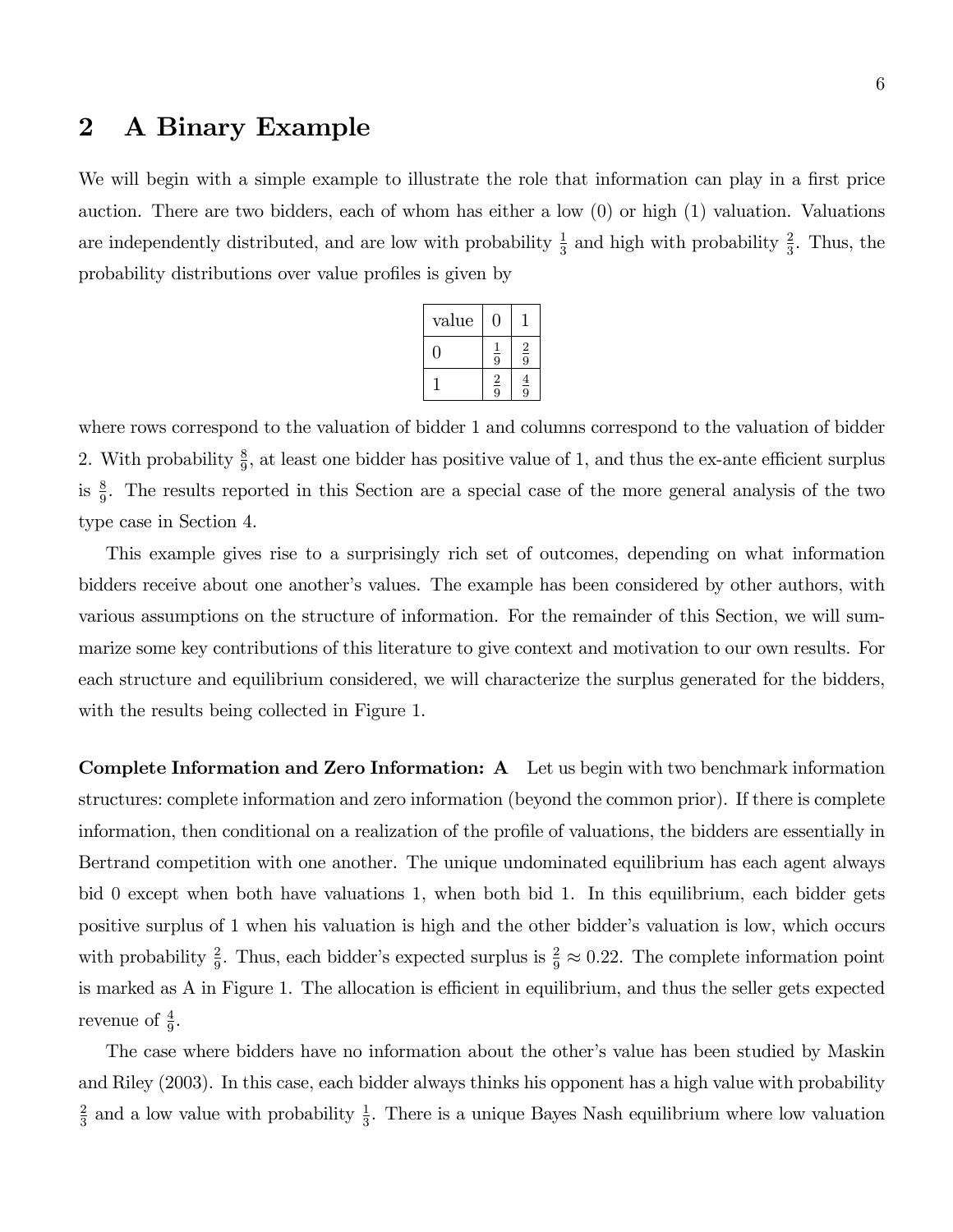

Figure 1: Outcomes of the binary valuation example under different informational assumptions.

bidders always bid 0 and high valuation bidders randomize over bids in the interval  $\left[0, \frac{2}{3}\right]$  $\frac{2}{3}$  according to a distribution function:

$$
F^*(b) = \frac{1}{2} \left( \frac{b}{1-b} \right).
$$

A high valuation bidder who expects his opponent to bid 0 with probability  $\frac{1}{3}$  and to bid according to distribution  $F^*$  with probability  $\frac{2}{3}$ , is indifferent between all bids in the interval  $\left[0, \frac{2}{3}\right]$  $\frac{2}{3}$ , since bidding any  $b \in \left[0, \frac{2}{3}\right]$  $\frac{2}{3}$  would give expected payoff:

$$
(1-b)\left(\frac{1}{3} + \frac{2}{3}\frac{1}{2}\left(\frac{b}{1-b}\right)\right) = \frac{1}{3}(1-b) + \frac{1}{3}b = \frac{1}{3}.
$$

Since a bidder is indifferent to always bidding 0, expected surplus of each bidder is again  $\frac{2}{9}$  and expected revenue is again  $\frac{4}{9}$ . Thus revenue equivalence holds, and this also corresponds to point A in Figure 1.

Informed Bidder vs. Uninformed Bidder: B Now consider an asymmetric information structure. Suppose that bidder 1 knows bidder 2ís value, but bidder 2 has no information about bidder 1ís value. What happens now? A technical problem arises in solving for equilibria. If a high valuation bidder 1 knows that bidder 2 has a low value and thus will bid 0, then there is an openness problem: bidder 1 has an incentive to bid strictly greater than 0, to guarantee that he will win, but wants the bid to be as small as possible. We will use a standard technical trick—in this example and in the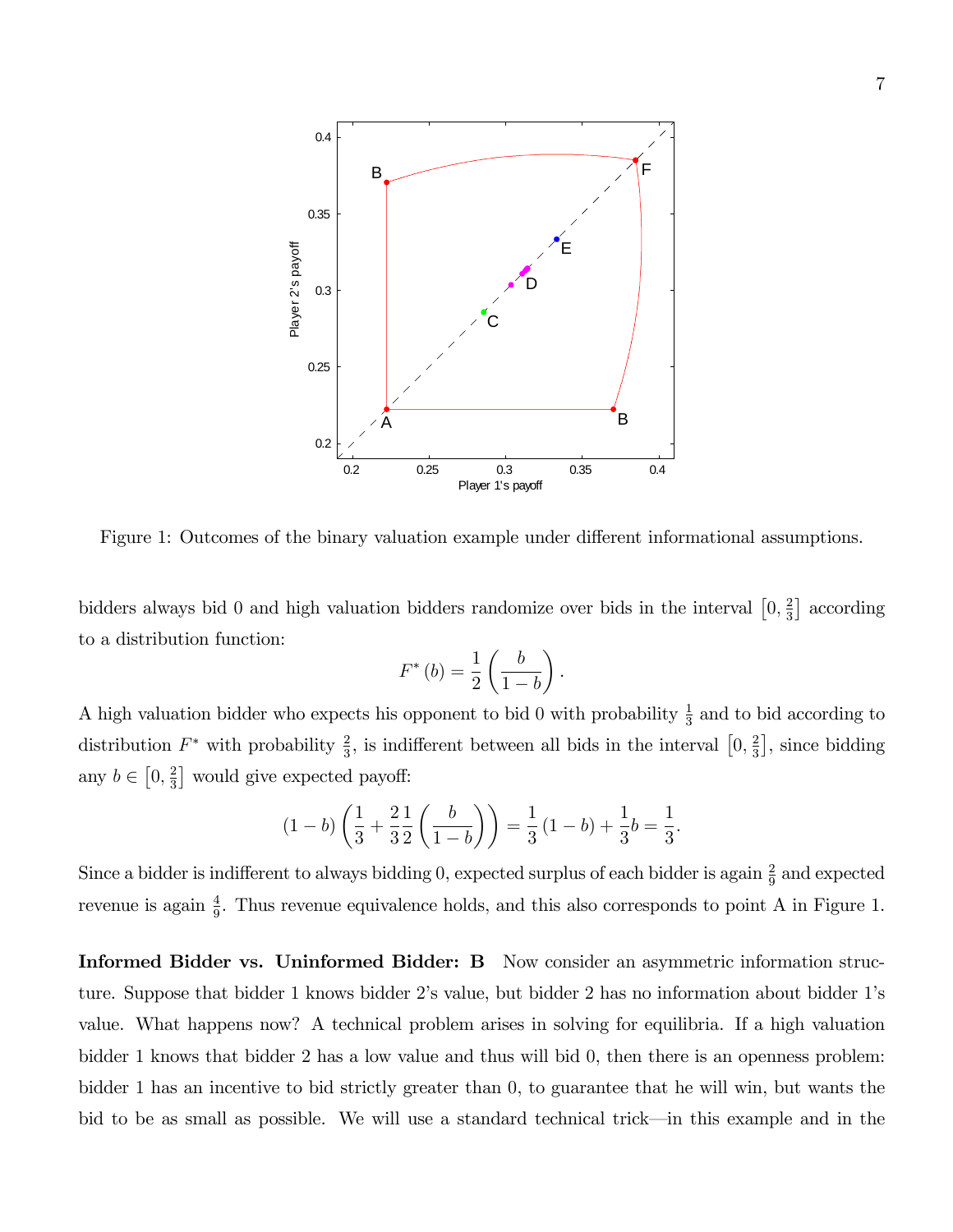remainder of the paper—to get around this problem: we assume an efficient tie-breaking rule, so that if both bids are equal, the good is always sold to the highest valuation bidder. Under this assumption, there is a unique equilibrium.

Bidder 1 will bid 0 either if he has a low valuation, or if he has a high valuation, but knows that bidder 2 has a low valuation. If bidder 1 has a high valuation and knows that bidder 2 has a high valuation, then he will bid according to the distribution  $F^*$  described above. The low valuation bidder 2 will bid 0; the high valuation bidder 2 will bid 0 with probability  $\frac{1}{3}$  and bid according to  $F^*$  with probability  $\frac{2}{3}$ . This strategy profile is optimal, because a high valuation bidder 1 who knows he is facing a high valuation bidder 2, and a high valuation bidder 2 who does not know what type of bidder 1 he is facing, assigns probability  $\frac{1}{3}$  to an opponent bidding 0 and  $\frac{2}{3}$  to an opponent bidding according to  $F^*$ . In this equilibrium, bidder 2's expected surplus remains  $\frac{2}{9}$ , but bidder 1's surplus increases to  $\frac{10}{27}$ , since he is indifferent to always bidding 0 when he has a high valuation and would win with probability  $\frac{2}{9} + \frac{1}{3}$  $rac{1}{3}$   $\left(\frac{4}{9}\right)$  $\frac{4}{9}$ ) if he did so. This point and the corresponding case where the bidders' roles are reversed are marked as point B in Figure 1. Thus we observe that a bidder does get rent from extra information as long as the other bidder does not have the analogous information.

Conditionally Independent Signals: C,D We have now covered the four cases where each bidder either knows or does not know the other bidder's value. But what about intermediate cases where bidders have some information about the other bidder's value? A natural special case to consider then, in addition to knowing his own value, is a bidder who observes a conditionally independent noisy signal of his opponent's value. This problem was studied by Fang and Morris (2006) who suppose, in particular, that each agent observes a binary signal, 0 or 1, and that the "accuracy" of the signal is  $q \in \left[\frac{1}{2}\right]$  $\frac{1}{2}$ , 1, so that with (conditionally independent) probability q, an agent's signal is equal to the other agent's value, while with probability  $1 - q$  it is not. In this case, there is also a unique Bayes Nash equilibrium. Low valuation agents always bid 0. High valuation bidders who observe a low signal bid on the interval  $[0, b]$ , where

$$
\underline{b} = \frac{2(1-q)^2}{2(1-q)^2+q},
$$

according to c.d.f.

$$
F_0 (b) = \frac{q}{2(1-q)^2} \frac{b}{1-b}.
$$

High valuation bidders who observe a high signal bid on the interval  $[\underline{b}, \overline{b}]$ , where

$$
\overline{b} = \frac{2q^2 + (1 + 2q)(1 - q)}{2q^2 + (1 + 2q)(1 - q)},
$$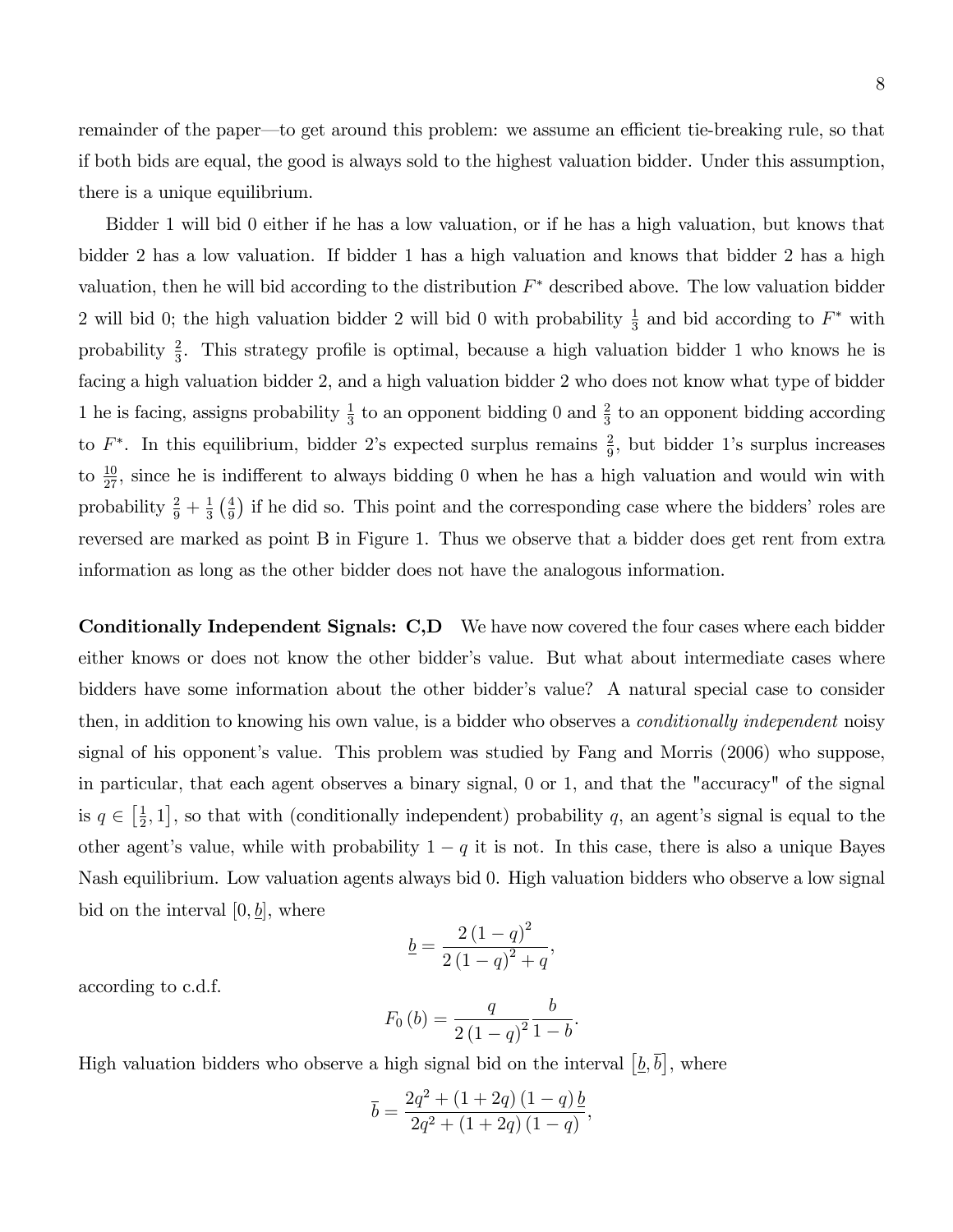according to c.d.f.

$$
F_1 (b) = \frac{(1+2q) (1-q) b - b}{q^2}
$$

.

In this case, one can show that the expected surplus of each agent is given by

$$
S(q) = \frac{2}{9} \left( \frac{2q(1-q) + q}{2(1-q)^2 + q} \right).
$$

Consistent with our earlier calculations, if  $q = \frac{1}{2}$  $\frac{1}{2}$ , we have the independent private values case and surplus  $S\left(\frac{1}{2}\right)$  $\frac{1}{2}$  equals  $\frac{2}{9}$ , and if  $q = 1$ , we have complete information and  $S(1)$  equals  $\frac{2}{9}$ . However, surplus is strictly greater than  $\frac{2}{9}$  for all  $\frac{1}{2} < q < 1$  and surplus is maximized when  $q = \frac{3}{4}$  $\frac{3}{4}$  and expected bidder surplus is  $\frac{2}{7} \approx 0.29$ . This point is marked as point C in Figure 1.

Azacis and Vida (2013) have generalized the analysis of Fang and Morris (2006), examining what happens when each bidder observes n conditionally independent signals of the other bidder's values, and solving numerically the highest expected surplus that bidders can obtain in this setting in a symmetric  $n$  conditionally independent signal model. The surplus is increasing in  $n$  and appears to converge to around 0.31 as n increases. This point is marked as point  $E$  in Figure 1.

Correlated Signals: E,F But the restriction to conditionally independent information structures is also restrictive. Azacis and Vida (2013) give an example showing that if the bidders' signals about the other bidderís value are correlated (conditional on the realized value), then it is possible to construct equilibria which give higher symmetric surplus to the bidders than any conditionally independent signal structure. This is point E in Figure 1. We conclude this section by giving an example of a correlated information structure which, it will turn out, maximizes the sum of the surplus of the two bidders and minimizes revenue.

We maintain the assumption of binary signals. Now suppose that for any realized pair of values of the two bidders, the probability that both bidders observes a "correct" signal, i.e., equal to the value of the other bidder, was  $2 - \sqrt{3} \approx 0.27$ . Suppose that the probability that one bidder observes a correct signal while the other bidder observes an incorrect signal is  $\frac{1}{2}(\sqrt{3}-1) \approx 0.37$ . Finally, the probability that both observe incorrect signals is 0. Now there is an equilibrium where low valuation bidders, and high valuation bidders who observe a low signal, always bid 0. High valuation bidders with a high signal bid on the interval  $\left[0, \frac{4-2\sqrt{3}}{2\sqrt{2}}\right]$  $\frac{1}{3-\sqrt{3}}$ I according to the distribution:

$$
\widehat{F}(b) = \frac{\sqrt{3} - 1}{2 - \sqrt{3}} \frac{b}{1 - b}.
$$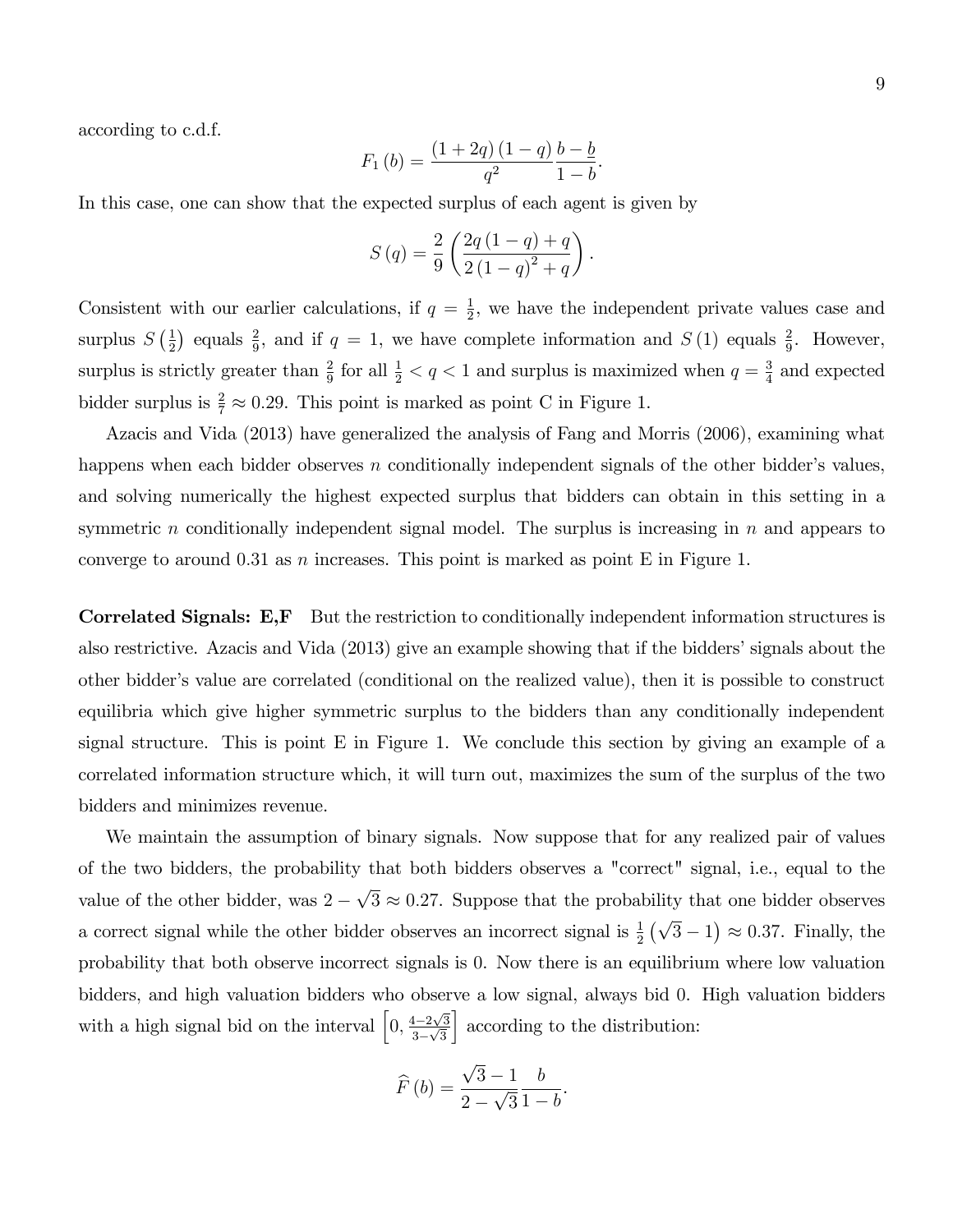The key feature of the information structure supporting this equilibrium is that a high valuation bidder faces the same distribution of bids independent of the signal he observes in equilibrium. With probability

$$
\frac{\frac{2}{9}}{\frac{2}{9} + \frac{2}{9} (\sqrt{3} - 1)} = \frac{\frac{2}{9} (\sqrt{3} - 1)}{\frac{2}{9} (\sqrt{3} - 1) + \frac{4}{9} (2 - \sqrt{3})},
$$

he expects his opponent to bid 0, while with complementary probability he expects his opponent to make a strictly positive bid distributed according to  $\widehat{F}$ . Independent of his signal, he is indifferent between all bids in the interval  $\left(0, \frac{4-2\sqrt{3}}{2\sqrt{5}}\right)$  $\frac{1}{3-\sqrt{3}}$ . In this equilibrium, each bidder's surplus is given by 2  $\frac{2}{2\sqrt{3}} \approx 0.58$ , which is marked as point F in Figure 1.

In this Section, we have described equilibria for particular information structures and illustrated in Figure 1 how they translate into bidder surplus. In this example, all equilibria will be efficient for all information structures and so Figure 1 also maps out all revenue outcomes. In the next Section, we will describe the methodology for characterizing what happens in all information structures at once. With this methodology, we will be able to use results in Section 4 to show that the set of bidder surplus pairs that could arise in any information structure is given by the shaded area in Figure 1.

## 3 Model

There are I agents who are bidding for a single unit of a good. In this Section, we will describe the general model for the case of Önite values and Önite bids. In later Sections, we will sometimes work with exactly this model (i.e., in the computational model) but sometimes work with the analogous definitions with continuum values and/or bids.

We let  $V \subseteq \mathbb{R}_+$  be a discrete set of possible values. The valuation of the good to agent i is  $v_i$ , where  $v_i \in V$ . The prior distribution on values is given by  $\psi \in \Delta(V^I)$ . We will write  $\psi_i$  for the marginal distribution over bidder  $i$ 's value, and

$$
\psi(v_{-i}|v_i) = \frac{\psi(v_i, v_{-i})}{\sum_{\widetilde{v}_{-i} \in V^{I-1}} \psi(v_i, \widetilde{v}_{-i})}
$$

to be the conditional distribution of  $v_{-i}$  given  $v_i$ .

The agents compete in a first-price auction. Each agent i selects a bid  $b_i \in B$ , where  $B \subseteq \mathbb{R}_+$ is a discrete set of possible bids. For example,  $B$  might be the set equal to  $V$ , as it is for some of the simulations in Section 6. Note that for economy of notation only, we have chosen the sets of possible values and bids to be the same for all agents. The efficient surplus that could be generated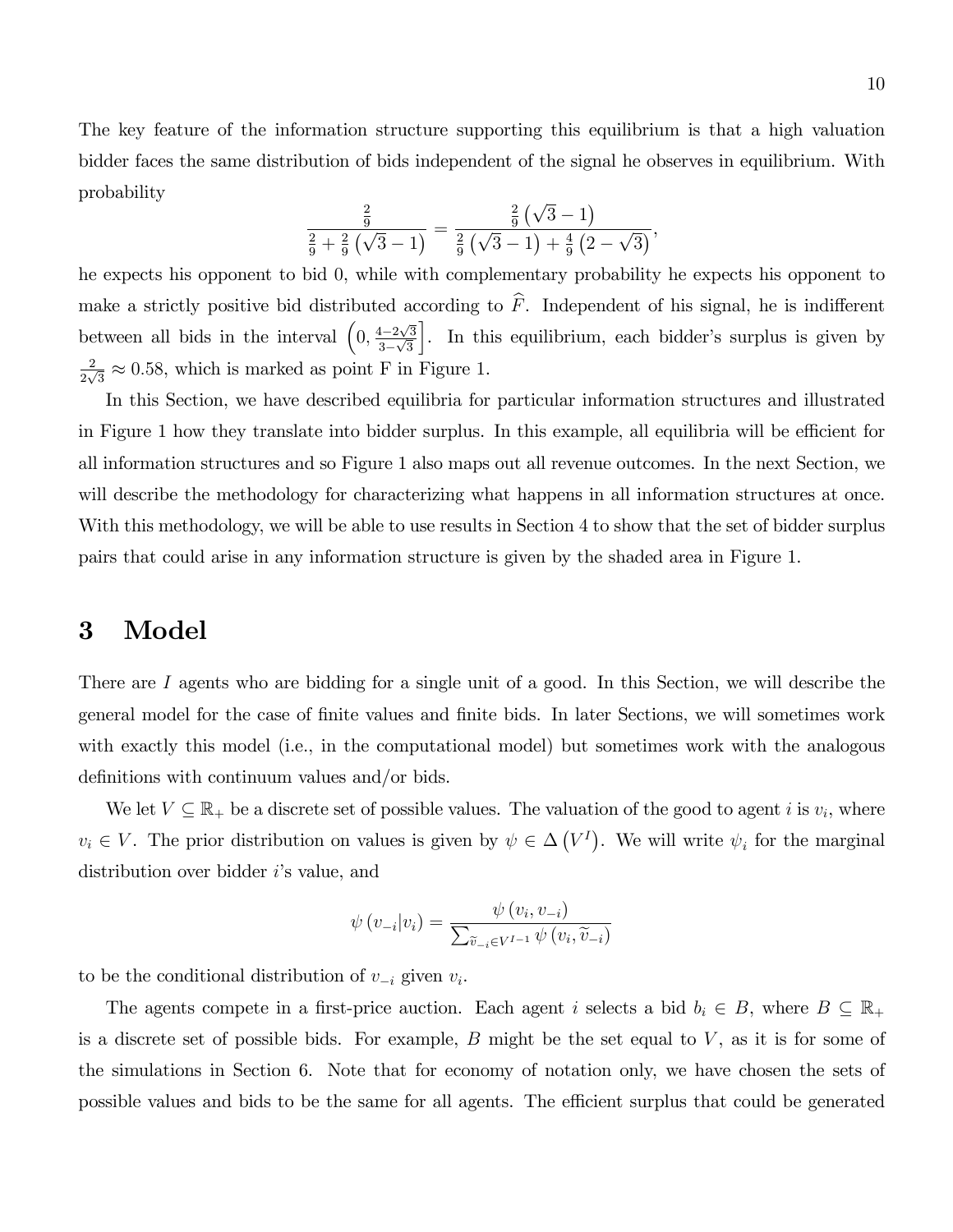$$
\overline{W} = \sum_{v \in V^{I}} \psi(v) \max_{i} \{v_{i}\}.
$$

We will study a standard first price auction. However, we will maintain the efficient tie-breaking rule introduced in the previous Section, so that, in the case of ties, the agent with the higher valuation wins. If multiple bidders with the same valuation also make the same bid, the winner is chosen uniformly among this group. Given the realized profile of bids  $b \in B<sup>I</sup>$  and values  $v \in V<sup>I</sup>$ , we denote by  $H(b, v)$  the set of high bidders under the tie-breaking rule

$$
H(b, v) = \{i | b_i \ge b_j \text{ and } v_i \ge v_j \text{ if } b_i = b_j \text{ for all } j \ne i \}.
$$

The payoff to bidder  $i$  is then given by

$$
u_{i}(b, v) \triangleq \begin{cases} \frac{v_{i} - b_{i}}{\#H(b, v)} & \text{if } i \in H(b, v); \\ 0 & \text{if } \text{otherwise.} \end{cases}
$$

An *information structure* is given by a set of signals for each bidder,  $T_i$ , and a probability distribution mapping profiles of values to profiles of signals:

$$
\pi: V^I \to \Delta(T).
$$

The information structure  $(T, \pi)$ , combined with the utility functions defined above, parametrizes a game of incomplete information. A strategy for agent i in the incomplete information game  $(T, \pi)$  is a mapping  $\beta_i : V \times T_i \to \Delta(B)$ . A strategy is undominated if  $\beta_i(b_i|v_i,t_i) > 0$  implies  $b_i \leq v_i$ . A strategy profile  $\beta = (\beta_i)_{i=1}^I$  is a *Bayes Nash equilibrium* (BNE) if it is undominated and  $\beta_i(b_i|v_i, t_i) > 0$  implies

$$
b_{i} \in \arg \max_{b'_{i} \in B} \sum_{v_{-i}, b_{-i}, t_{-i}} \psi(v_{i}, v_{-i}) \left( \prod_{j \neq i} \beta_{j} (b_{j} | v_{j}, t_{j}) \right) \pi((t_{i}, t_{-i}) | (v_{i}, v_{-i})) u_{i} ((b'_{i}, b_{-i}), (v_{i}, v_{-i})).
$$

The number of games induced by different information structures is large, and for each information structure the set of BNE is a complicated object. We will rely on a simpler set of objects to achieve our characterization. A *decision rule*  $\sigma: V^I \to \Delta(B^I)$  specifies a joint distribution over bids as a function of the profile of valuations. A decision rule is *undominated* if no agent bids above his value, so that

$$
\sigma(b|v) > 0 \Rightarrow b_i \le v_i \text{ for all } i.
$$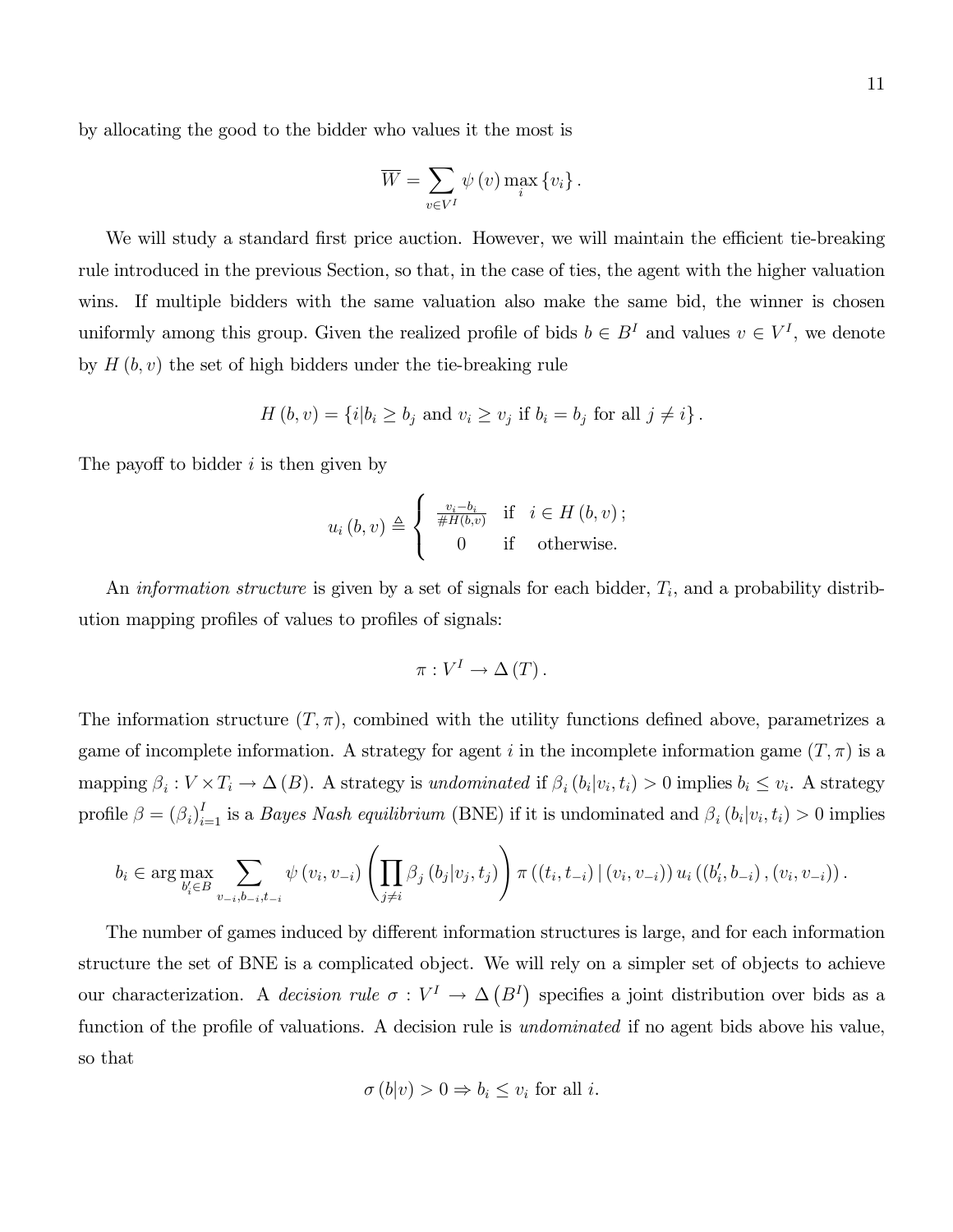A decision rule is obedient if

$$
\sum_{v_{-i},b_{-i}} \psi(v_i, v_{-i}) \sigma(b_i, b_{-i}|v_i, v_{-i}) u_i((b_i, b_{-i}), (v_i, v_{-i}))
$$
\n
$$
\geq \sum_{v_{-i},b_{-i}} \psi(v_i, v_{-i}) \sigma(b_i, b_{-i}|v_i, v_{-i}) u_i((b'_i, b_{-i}), (v_i, v_{-i}))
$$
\n(1)

for all *i*,  $v_i$ ,  $b_i$  and  $b'_i$ . A decision rule is a *Bayes correlated equilibrium* (BCE) if it is undominated and obedient.

Our motive for studying BCE is that the set of BCE characterize all behavior that could arise in an BNE for any information structure. A strategy profile  $\beta$  induces a decision rule

$$
\sigma\left(b|v\right) = \sum_{t \in T} \left(\prod_{j=i}^{I} \beta_i\left(b_i|v_i, t_i\right)\right) \pi\left(t|v\right)
$$

This motive is summarized in the following result:

#### Theorem 1 (Equivalence)

Decision rule  $\sigma$  is a undominated Bayes correlated equilibrium if and only if there exists an information structure  $(T, \pi)$  and an undominated Bayes Nash equilibrium  $\beta$  of the auction with information structure  $(T, \pi)$  such that  $\beta$  induces  $\sigma$ .

This is a special case of Theorem 1 of Bergemann and Morris (2013a), with the proviso the added restriction that only undominated actions are played. For completeness, we will summarize some of the main ideas of the proof. If  $\sigma$  is an obedient decision rule, then we can use it to construct an information structure in which bidders are told what they would have played under  $\sigma$ , which we can think of as a "recommended" bid. In other words,  $T_i = B$  and  $\pi(b|v) = \sigma(b|v)$ . We define a strategy profile  $\beta : B \to B$  which is just the identity from recommendations to bids. If bidders  $-i$  bid their recommendations, then obedience tells us that bidder  $i$  has a weak incentive to bid the recommendation as well.

In the other direction, if  $\beta$  is a BNE for information structure  $(T, \pi)$ , then the decision rule induced by  $(T, \pi)$  and  $\beta$  must be obedient. Conditional on  $b_i$  being the random draw from the decision rule, it is as if bidder i learns that one of the  $t_i$  must have been realized such that  $b_i$  is in the support of  $\beta(\cdot|t_i)$ . Since  $b_i$  is a best response conditional on the realization of any of these signals, it must be a best response to learning that just one was realized.

The characterization in Theorem 1 allows us to reduce our original goal, characterizing all BNE for all information structures, to characterizing the set of obedient decision rules. This is a collection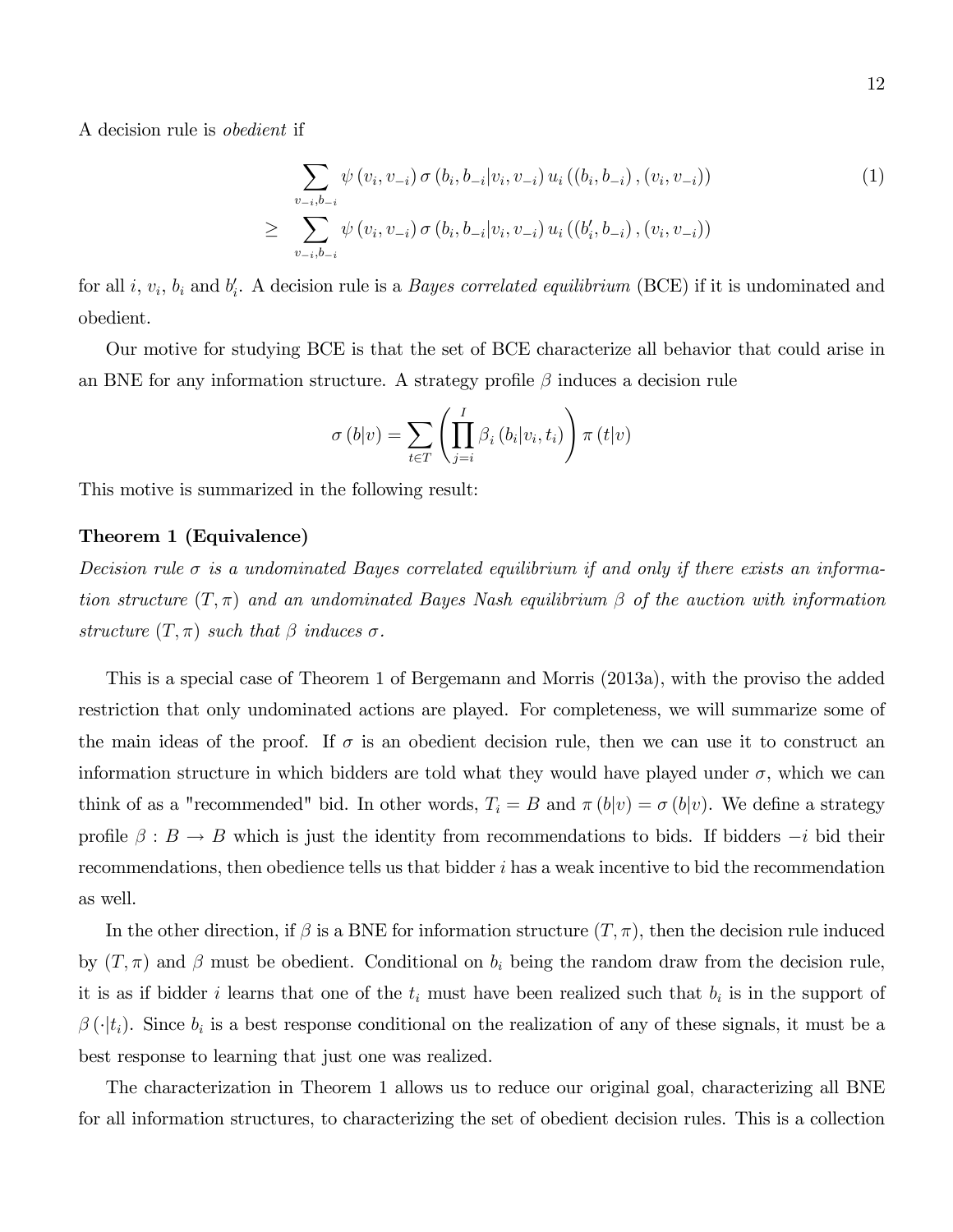of families of joint distributions satisfying the linear obedience constraints of (1). Under the decision rule  $\sigma$ , we can define the welfare outcomes:

$$
U_i(\sigma) = \sum_{v,b} \psi(v) \sigma(b|v) u_i(v,b)
$$
  

$$
R(\sigma) = \sum_{v,b} \psi(v) \sigma(b|v) \max_i \{b_i\}
$$
  

$$
TS(\sigma) = R(\sigma) + \sum_{i \in I} U_i(\sigma),
$$

which are respectively bidder  $i$ 's surplus, revenue, and the total surplus. These quantities are also linear functions of  $\sigma$ . Our main results will be a characterization of the set of possible  $(U_1, \ldots, U_I, R)$ that can arise under an obedient decision rule.

# 4 The Two Bidder, Two Type Case

## 4.1 Overview

In Section 2, we gave several examples of BCE in the specialized symmetric model with two bidders and two values. These examples illustrated the richness of how information can impact the outcome of the auction, and also give a sense of the understanding achieved thus far in the literature. We also gave examples of the new equilibria we have discovered. In this Section, we will provide a more systematic study of the BCE in the binary value model. Specifically, we will construct a class of parametrized BCE that attain the bidder surplus frontier depicted in Figure 1. Moreover, we will argue that these equilibria trace out the entire set of surpluses that can be achieved in BCE, i.e., the bounds in Figure 1 are tight. Aside from being interesting in its own right, the two bidder two type example will allow us to illustrate the Bayes correlated equilibrium methodology. At the end, we will also construct a frontier of surpluses for the asymmetric version of this model, although we will not prove tightness.

Relative to the general model of Section 3, we specialize to  $I = 2$  and  $V = {\underline{v}, \overline{v}}$ , where  $0 \leq {\underline{v}} < \overline{v}$ . Let the symmetric probability distribution  $\psi$  over values be given by the following table:

| value distribution | $\boldsymbol{v}$ |  |
|--------------------|------------------|--|
|                    | $1 - 2p - r$     |  |
|                    |                  |  |

where  $p \in \left[0, \frac{1}{2}\right]$  $\frac{1}{2}$  is the probability that any one bidder has a high value and the other has a low value

(2)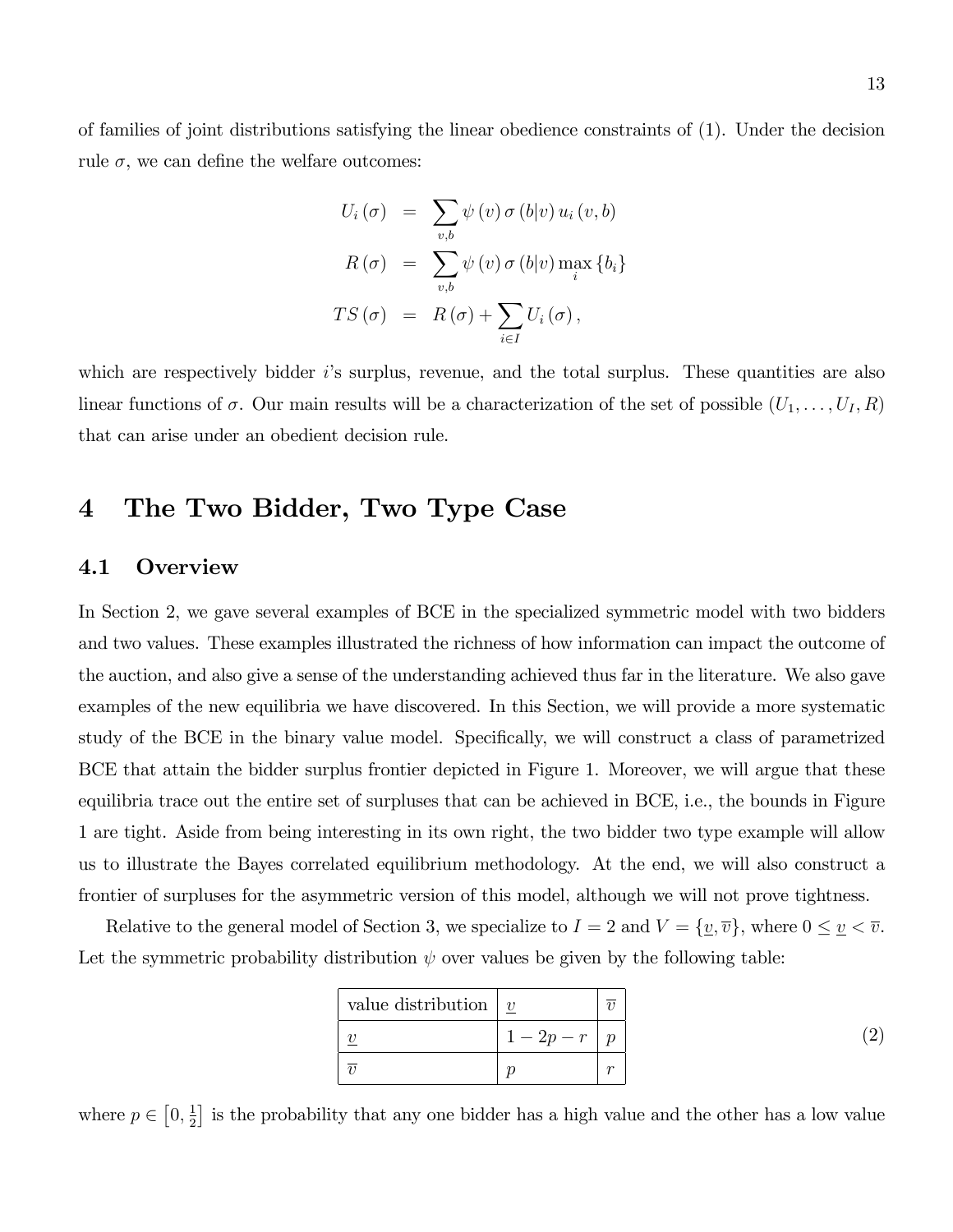and  $r \in [0, 1 - 2p]$ . The expected efficient surplus in this example is

$$
\overline{W} = \underline{v} + (2p + r)(\overline{v} - \underline{v}).
$$

The example in Section 2 corresponds to the special case where  $v = 0$ ,  $\overline{v} = 1$ ,  $p = \frac{2}{9}$  $rac{2}{9}$  and  $r = \frac{4}{9}$  $\frac{4}{9}$ .

## 4.2 A Class of BCE

We first construct a family of Bayes correlated equilibria. We will illustrate Theorem 1 by showing that these BCE correspond to BNE of particular information structures. In Theorem 2, we will establish that this class of equilibria attain all of the welfare outcomes attainable in any BCE. These equilibria can be thought of as being based on the following information structure: Low valuation bidders get no additional information beyond their value, but high types can receive one of two signals, low L and high  $H$ . After receiving a signal  $L$ , a bidder knows for sure that the other player could not have value  $\overline{v}$  and have received L. Rather, either the other player has a low value, or has a high value and received a high signal  $H$ . However, after receiving a high signal, any valuation and signal combination is possible for the other player. This information structure is summarized in (3) below. Since low valuation bidders are in competition with the other low type and play an undominated strategy, a player with value  $\underline{v}$  always bids  $\underline{v}$ . We will construct an equilibrium in which high bidders who receive low signals always bid  $v$ , and high bidders who receive high signals always randomize on an interval  $(\underline{v}, \overline{b})$ . Thus, high bidders who bid  $\underline{v}$  in equilibrium put zero probability on their high opponent bidding  $\underline{v}$ .

Specifically, this class of BCE is parameterized by probabilities  $x_1, x_2$  and c. We will focus on decision rules where a low valuation bidder always bids  $\underline{v}$  and, if a high valuation bidder does not bid  $\underline{v}$ , then he always independently selects a strictly positive bid from the interval

$$
\left(\underline{v}, \frac{r - x_1 - x_2}{c + r - x_1 - x_2} \left(\overline{v} - \underline{v}\right)\right]
$$

according to c.d.f.

$$
F\left(b\right) = \frac{c}{r - x_1 - x_2} \frac{b}{1 - b}
$$

.

Thus, for each bidder, there are three cases to consider: (i) he has valuation  $\underline{v}$  and bids  $\underline{v}$ ; (ii) he has valuation  $\overline{v}$  and bids v; and (iii) he has valuation  $\overline{v}$  and selects a strictly positive bid according to F. In the following table, we describe the joint distribution over these three (value,bid) pairs for the two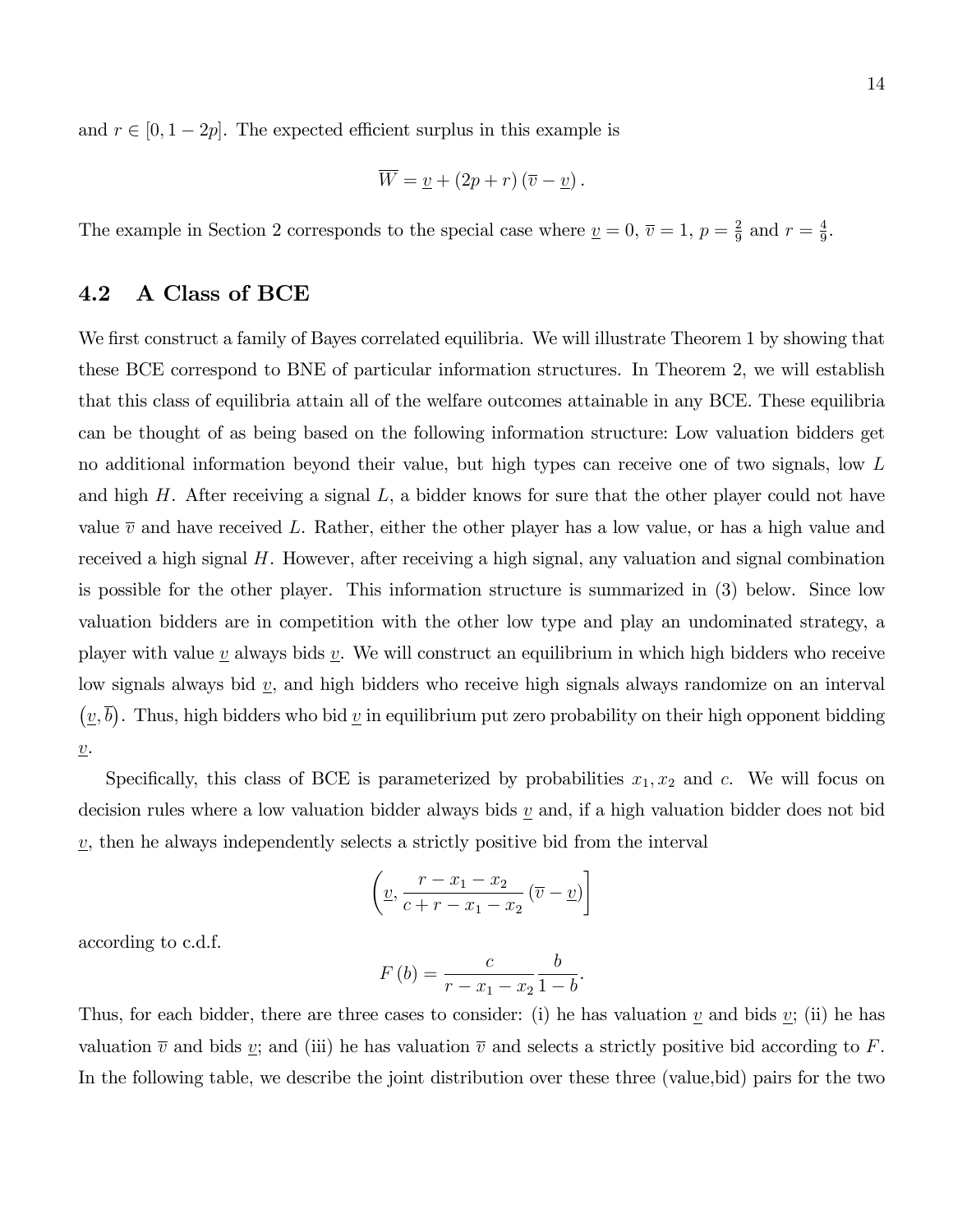bidders under the parametrized decision rules:

|                                            | (v)                                        | $\mid (\overline{v}, L) \mid$ | $ (\overline{v},H) $ |     |
|--------------------------------------------|--------------------------------------------|-------------------------------|----------------------|-----|
| (v)                                        | $1-2p-r$   $p+x_2-c$   $c-x_2$             |                               |                      | (3) |
|                                            | $\pi(\overline{v}, L)$   $p + x_1 - c$   0 |                               | $x_2$                |     |
| $\vert (\overline{v},H) \vert c-x_1 \vert$ |                                            | $x_1$                         | $r - x_1 - x_2$      |     |

Feasibility requires that

$$
x_1 + x_2 \leq r,
$$
  
\n
$$
0 \leq c - x_1 \leq p,
$$
  
\n
$$
0 \leq c - x_2 \leq p.
$$
  
\n(4)

By construction, a bidder of type  $(\overline{v}, H)$  is indifferent between all bids. We must ensure that the obedience constraint of a bidder of type  $(\overline{v}, L)$  is satisfied. This requires that the probability that this type assigns to facing a bid of <u>v</u> is at least as high as that for type  $(\overline{v}, H)$ . This requires that

$$
\frac{p+x_i-c}{x_j} \ge \frac{c}{r-x_i-x_j}.\tag{5}
$$

If these constraints are satisfied, then the surplus of bidder  $i$  is

$$
U_i = (p + x_i) (\overline{v} - \underline{v})
$$

and revenue is

$$
\underline{v} + (r - x_1 - x_2)(\overline{v} - \underline{v})
$$

Thus the ex ante surplus profile  $(U_1, U_2)$  of the two bidders is attainable within this class of BCE if and only if there exist  $(x_1, x_2, c)$  satisfying (4) and obedience (5) such that

$$
U_1 = (p + x_1)(\overline{v} - \underline{v}) \text{ and } U_2 = (p + x_2)(\overline{v} - \underline{v}).
$$
\n(6)

For this reason, the quantity  $x_i$  is each bidder's excess surplus over p, which a bidder could always obtain by bidding  $\underline{v}$  and only winning when the other bidder has valuation  $\underline{v}$ .

Figure 1 illustrates a number of equilibria from this class. If  $x_1 = x_2 = 0$  and  $c = p$ , then the model reduces to the no information equilibrium that hits point A. If  $x_i = 0$  and  $c = x_j = \frac{pr}{n+1}$  $\frac{pr}{p+r}$  (to maintain (5)), then we obtain points B. And finally, if  $x_1 = x_2 = c = \sqrt{p(p+r)} - p$ , we attain point F, which maximizes the joint surplus of the bidders. We have not previously described the frontier equilibria between points B and F, but they are in this class as well. In fact, they are attained if we set  $c = x_i$ and  $x_j = \frac{(r-x_i)(p+x_i)}{p+r}$ , then we parametrize the portion of the boundary where  $x_j \geq x_i$ , as  $x_i$  ranges from 0 to  $\sqrt{p(p+r)} - p$ .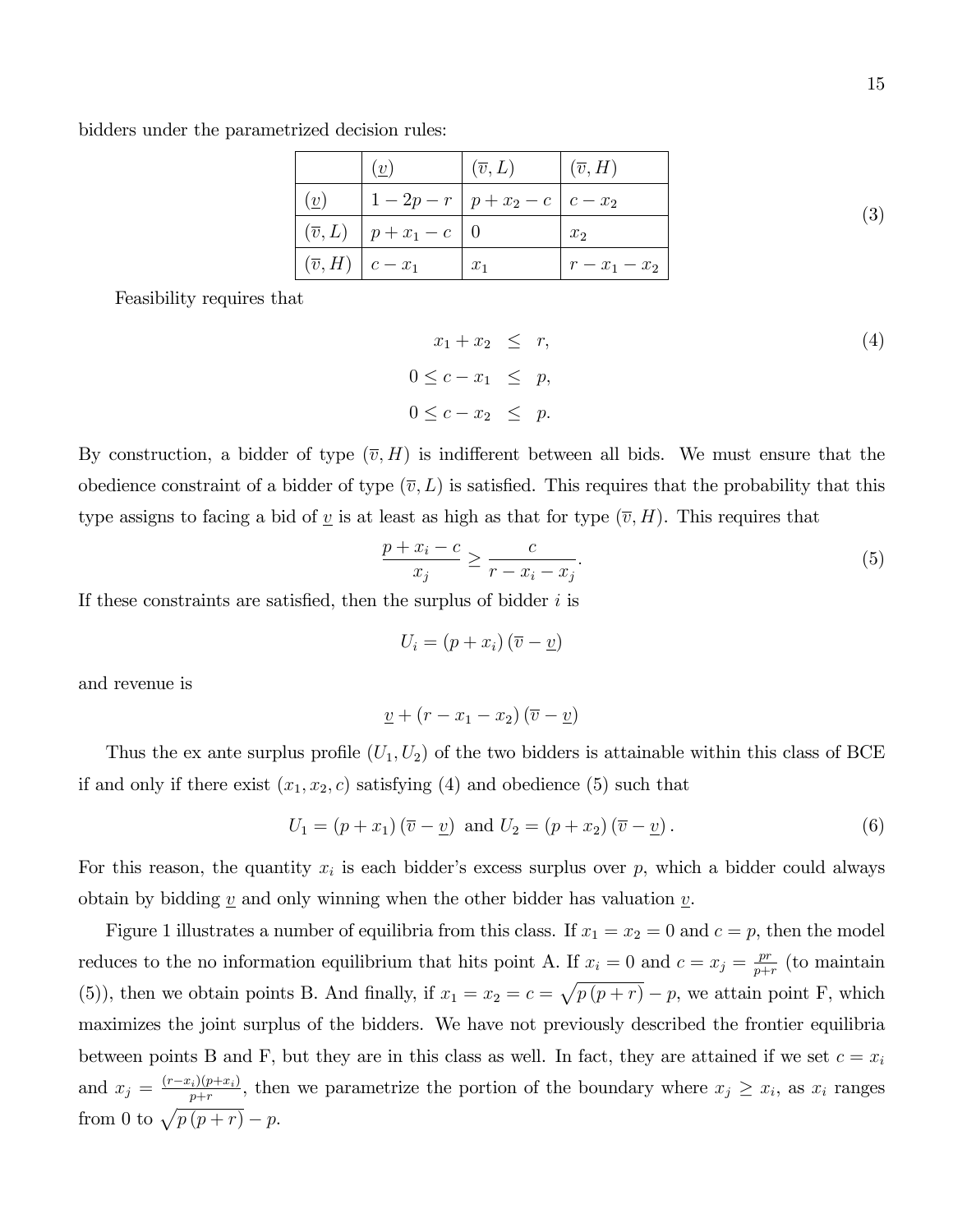#### 4.3 Bounds Attained

Our main result for this section is that the set of surplus pairs attainable in the parametric BCE traces out the entire set of bidder payoffs that can arise in obedient decision rules. We will prove this result in a generalization of the model of Section 3 that allows for a continuum of bids. Specifically, we redefine a decision rule to be a mapping from profiles of valuations to joint cumulative distributions  $F(b_1, b_2|v_1, v_2)$  on  $V^2$ , where  $V = [\underline{v}, \overline{v}]$ . For the ease of exposition, we will make the following assumptions:

- 1. The low valuation bidder always bids  $\underline{v}$ .
- 2. The high valuation bidders never both bid  $v$ .
- 3.  $F(b_1, b_2|v_1, v_2)$  is differentiable on  $[\underline{v}, \overline{v}]^2$  and has a continuous density  $f(b_1, b_2|v_1, v_2)$  on  $(\underline{v}, \overline{v})^2$ .

Note that (3) does not preclude there being mass along the boundary of  $[\underline{v}, \overline{v}]^2$ . We simply require that the derivative exists and is unique when taking limits from within the box. In light of these assumptions, we can economize on notation a bit by writing  $F(b_1, b_2) = F(b_1, b_2 | \overline{v}, \overline{v})$ ,  $G_1(b_1) =$  $F(b_1, \underline{v}|\overline{v}, \underline{v})$ , and  $G_2(b_2) = F(\underline{v}, b_2 | \underline{v}, \overline{v})$ . We can also define the marginal distribution  $F_1(b_1) =$  $F(b_1, \overline{v})$ . Since F and G are absolutely continuous, the marginal distributions have densities  $f_i$  and  $g_i$ such that

$$
F_1 (b) = F_1 (\underline{v}) + \int_{x=\underline{v}}^b f_1 (x) dx,
$$
  
\n
$$
G_1 (b) = G_1 (\underline{v}) + \int_{x=\underline{v}}^b g_1 (x) dx.
$$

Similarly,  $F(b_1, b_2)$  can be written as the integral of a  $F_1$ -almost everywhere defined function  $\frac{\partial F}{\partial b_1}(b_1, b_2)$ , and we define  $F_1(b_2|b_1) = \frac{\frac{\partial F}{\partial b_1}(b_1,b_2)}{f(b_1)}$  where this function exists. All of these objects are defined analogously for bidder 2. Our obedience constraint for the high type can now be stated as

$$
b_i \in \arg\max_{b'} \left(\overline{v} - b'\right) \left(r \ F_i\left(b'|b_i\right) dF_i\left(b_i\right) + p \ dG_i\left(b_i\right)\right) \text{ for } b_i > \overline{v},
$$

where this obedience constraint is required to hold  $(r F_i + p G_i)$ -almost everywhere. For  $b_i > 0$ ,  $dG_i(b_i) = \frac{\partial G_i(b_i)}{\partial b_i} = g_i(b), dG_i(0) = G_i(0) \equiv \gamma_i$ , and analogously for  $dF_i$ . Note that we have introduced special notation for  $G_i(0)$ . For the remainder of this section, when we refer to BCE, the aforementioned structure and (1)-(3) are assumed. We are now ready to state our result.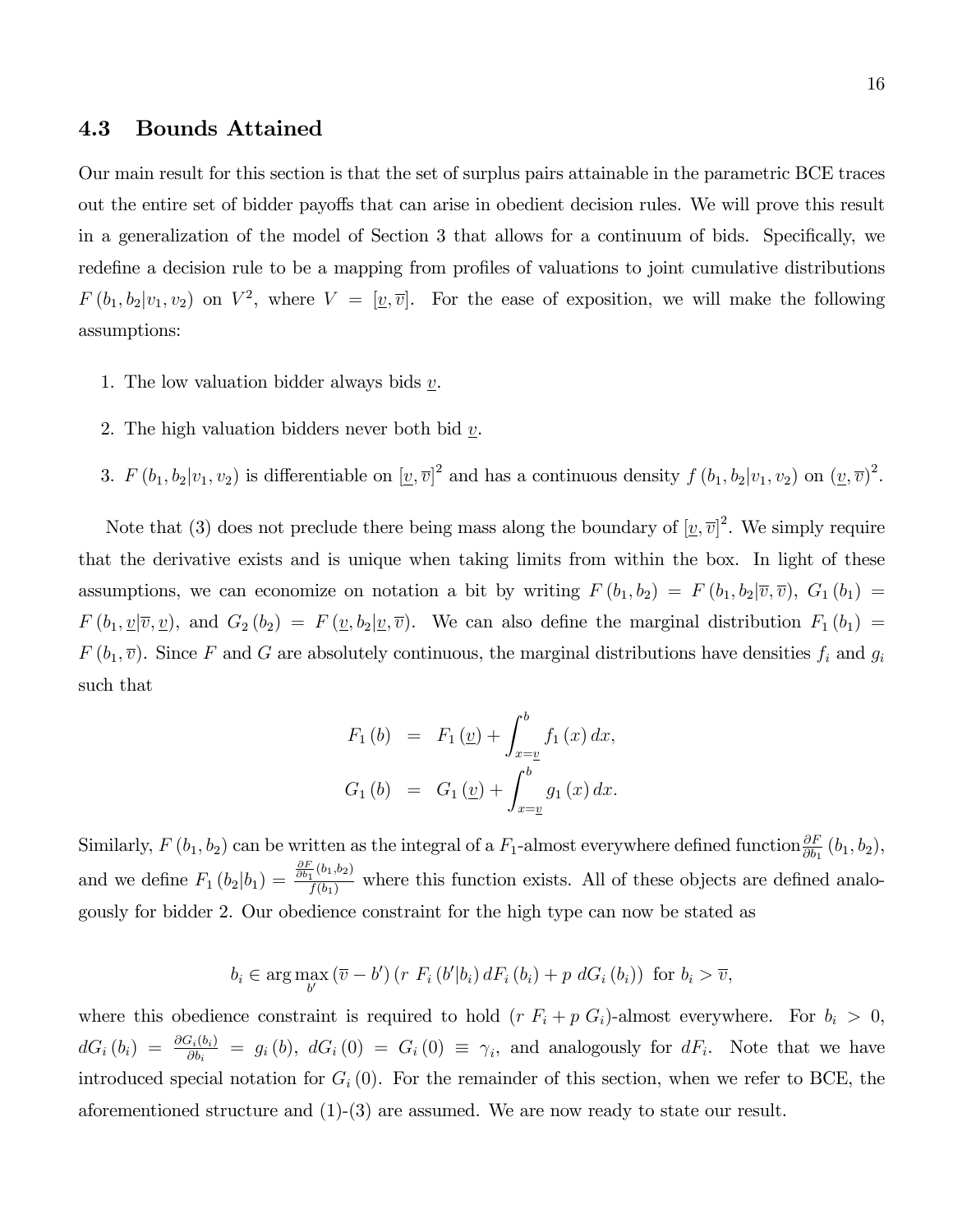#### Theorem 2 (Surplus Boundary of BCE)

The set of bidder surpluses attainable in BCE equals the set of bidder surpluses attainable in BCE in the parameterized class.

The proof is rather involved and will proceed via a series of Lemmas. Here is an overview of the argument. We will consider the problem of maximizing the weighted sum of biddersí surpluses  $S(\lambda) = S_1 + \lambda S_2$  over all BCE, where  $\lambda \in [-1, 1]$ . The reason for restricting to  $\lambda \ge -1$  will be seen over the course of the argument; for  $\lambda < -1$ , we will always have a corner solution, and so this is without loss of generality. The case when  $\lambda > 1$  is symmetric. The parametric equilibria of the previous Subsection attain a particular function  $S(\lambda)$ , which will be characterized in Lemma 1.

While BCE have a relatively tractable linear structure, there are a lot of obedience constraints, and making sure that all of them are satisfied is a challenging task. Our shortcuts are threefold: (i) we will define one-dimensional marginal distributions of the BCE that are sufficient to pin down bidder surplus; (ii) we will simply drop a bunch of the obedience constraints, in particular we drop all of bidder 1ís obedience constraints, and any obedience constraint of bidder 2 that involves deviating to less than the recommendation; and (iii) we will aggregate up the remaining constraints into a restriction on the lower dimensional objects specified in  $(i)$ . Step  $(i)$  will be accomplished in Lemma 2 and discussion preceding it. Steps (ii) and (iii) will be the subject of Lemma 3. These three tasks leave us with a relaxed version of our original weighted surplus maximization problem, in which we maximize over the low dimensional objects. We will then solve the relaxed problem for the maximum surplus in the direction  $(1, \lambda)$ , and verify that one of our parametrized BCE achieves the same level in this direction.

To start, let us define the level  $S(\lambda)$  that we will show is tight.

#### Lemma 1 (Parametric frontier)

In the direction  $(1, \lambda)$  in bidder surplus space, the parametric BCE attain at least the level

$$
S(\lambda) = (\overline{v} - \underline{v}) \left[ p + \frac{\left(1 + \lambda^2\right)(p+r)}{4} \right]. \tag{7}
$$

**Proof.** We will look at the subset of the parametrized equilibria for which  $c = x_1$  and  $x_1 \ge x_2$ . As such, the second obedience constraint in  $(1)$  implies the first, as

$$
\frac{p}{x_2} \ge \frac{p}{x_1} \ge \frac{p + x_2 - x_1}{x_1}
$$

so we will impose that the second constraint binds, so that

$$
x_1^2 = (p + x_2 - x_1)(r - x_1 - x_2) \implies x_1 = \frac{(r - x_2)(p + x_2)}{p + r}.
$$
 (8)

;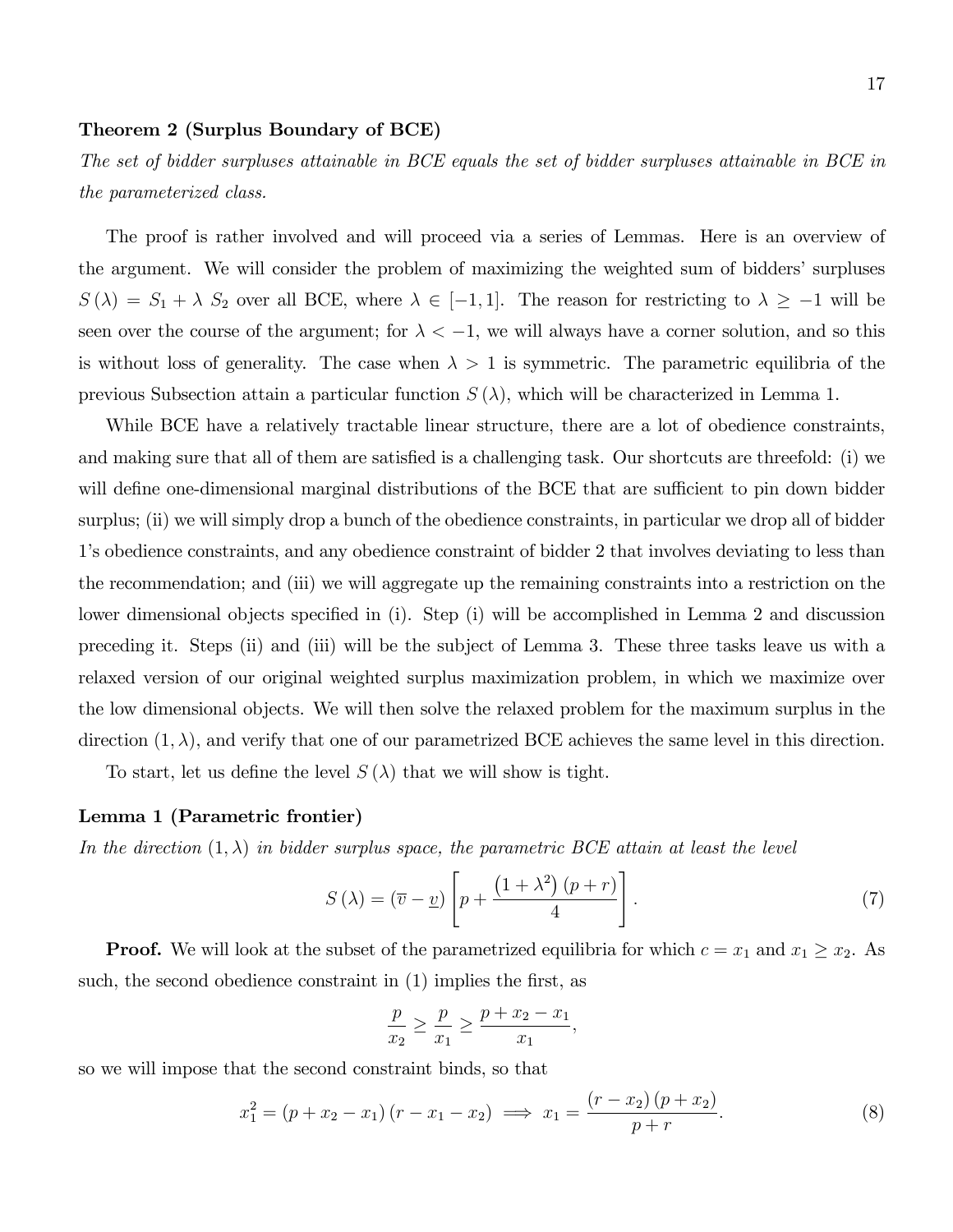Given that  $x_i$  gives bidder i's excess surplus, we simply wish to maximize

$$
x_1 + \lambda x_2,
$$

over non-negative  $x_1$  and  $x_2$  that satisfy (8) and  $x_1-x_2 \leq p$ . Substituting in (8) and taking a first-order condition, we obtain

$$
x_1(\lambda) = \frac{\left(1 - \lambda^2\right)(p+r)}{4},
$$
  

$$
x_2(\lambda) = \frac{\lambda(p+r) + r - p}{2},
$$

and hence

$$
S_1(\lambda) = \left( p + \frac{\left(1 - \lambda^2\right)(p+r)}{4} \right) (\overline{v} - \underline{v}),
$$
  
\n
$$
S_2(\lambda) = \frac{\left(1 + \lambda\right)(p+r)}{2} (\overline{v} - \underline{v}),
$$

and the sum is

$$
S(\lambda) = S_1(\lambda) + \lambda S_2(\lambda)
$$
  
=  $(\overline{v} - \underline{v}) \left[ p + \frac{(1 - \lambda^2) (p + r)}{4} + \lambda \frac{(1 + \lambda) (p + r)}{2} \right]$   
=  $(\overline{v} - \underline{v}) \left[ p + \frac{(1 + \lambda^2) (p + r)}{4} \right].$ 

Since we showed above that these equilibria trace out a closed convex set, and since all of these boundary equilibria solve the relaxed problem, we have shown that these equilibria in fact attain the entire boundary.

We will now maximize the weighted sum

$$
\int_{b_1=\underline{v}}^{\overline{v}} (\overline{v}-b_1) (r F_1 (b_1|b_1) dF_1 (b_1) + p dG_1 (b_1)) + \lambda \int_{b_2=\underline{v}}^{\overline{v}} (\overline{v}-b_2) (r F_2 (b_2|b_2) dF_2 (b_2) + p dG_2 (b_2)),
$$

subject to the obedience constraint, and show that this maximum value coincides with  $S(\lambda)$ . For the next step, we define the lower dimensional objects we will be working with. This is step (i) of our aforementioned program. Let us define

$$
h_i(b) = r F_i(b|b) f_i(b) + p g_i(b)
$$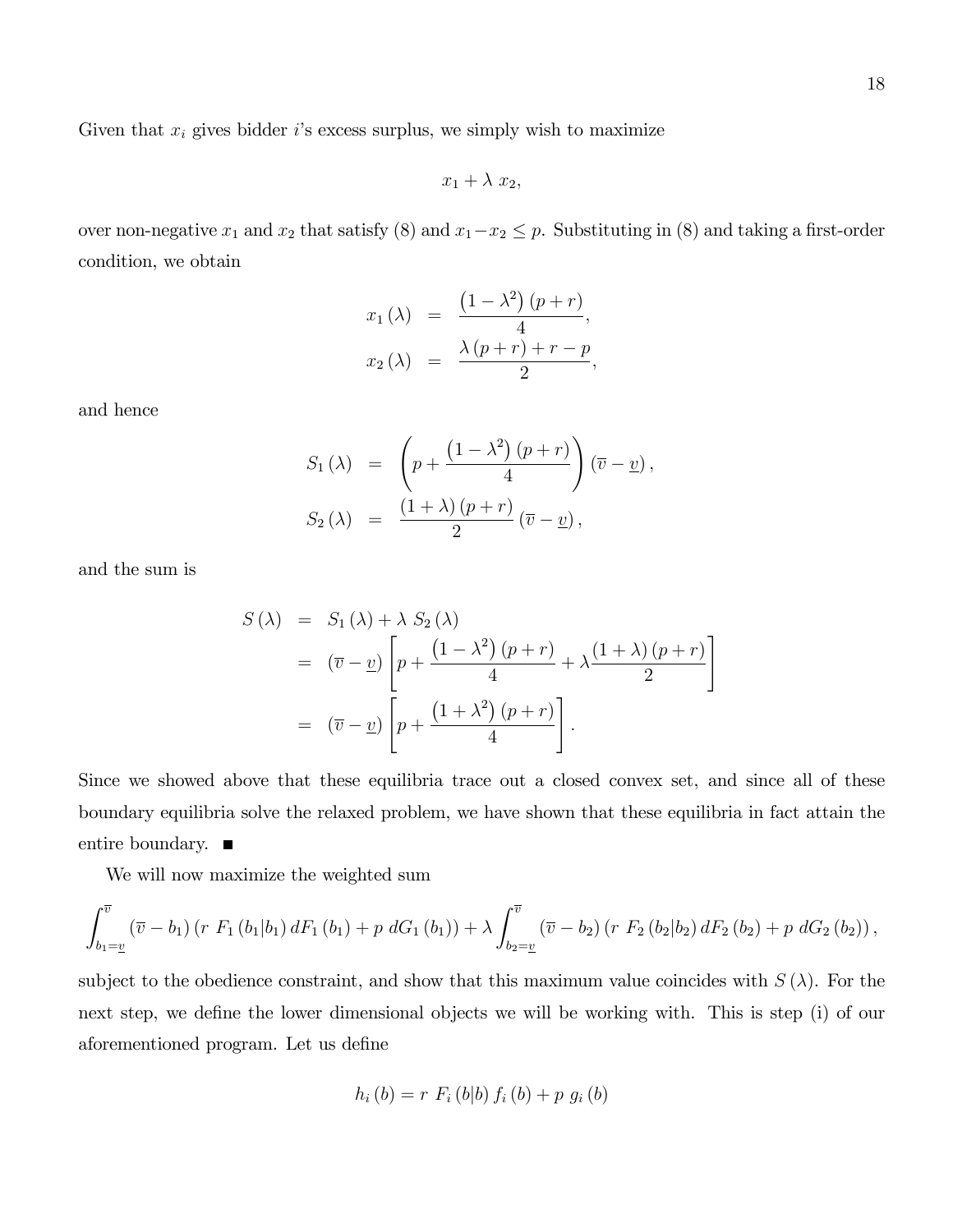to be the density of bidder i winning the auction with a bid of  $b > v$ . We also introduce the shorthand notation

$$
\gamma_i = G_i\left(\underline{v}\right).
$$

We can therefore simplify the objective function to

$$
\int_{b=\underline{v}}^{\overline{v}} (\overline{v} - b) (h_1 (b) + \lambda h_2 (b)) db + (\overline{v} - \underline{v}) p (\gamma_1 + \lambda \gamma_2)
$$
  
= 
$$
\int_{b=\underline{v}}^{\overline{v}} (H_1 (b) + \lambda H_2 (b)) db + (\overline{v} - \underline{v}) p (\gamma_1 + \lambda \gamma_2).
$$

The equality follows from integration by parts, where

$$
H_i\left(b\right) = \int_{x=\underline{v}}^b h_i\left(x\right) dx,
$$

is the cumulative probability of bidder i winning with a bid less than b and greater than  $v$ . Thus, our problem has been reduced from characterizing a two-dimensional distribution and two one-dimensional distributions to just two one-dimensional distributions and the real valued parameters  $\gamma_1$  and  $\gamma_2$ . Note that  $H_i$  is not a probability distribution, in the sense that  $H_1(\overline{v}) + H_2(\overline{v}) = r + p(2 - \gamma_1 - \gamma_2)$ , which is the total probability of the high valuation bidders winning with bids in the half open interval  $(v,\bar{v})$ . The following Lemma uses the differentiable structure of the decision rule.

#### Lemma 2 (Shared surplus from  $b_i > v$ )

In any BCE, we must have  $H_1(b) = H_2(b) = H(b)$ . Hence, the bidders derive equal surplus from positive bids.

**Proof.** Our obedience constraint implies that for  $b > 0$ , we must have the following first-order condition hold at  $b' = b$ :

$$
0 = (\overline{v} - b) r \left. \frac{\partial F_i(x|b)}{\partial x} \right|_{x=b} f_i(b) - r F_i(b|b) f_i(b) - p g_i(b)
$$

$$
= (\overline{v} - b) r f(b, b) - h_i(b)
$$

$$
\implies h_i(b) = (\overline{v} - b) r f(b, b),
$$

which implies that  $h_1 (b) = h_2 (b) = h (b)$ . In other words, both bidders must be equally likely to win with a bid  $b > \underline{v}$ . As a result, we also have

$$
H_{1}\left( b\right) =H_{2}\left( b\right) =H\left( b\right)
$$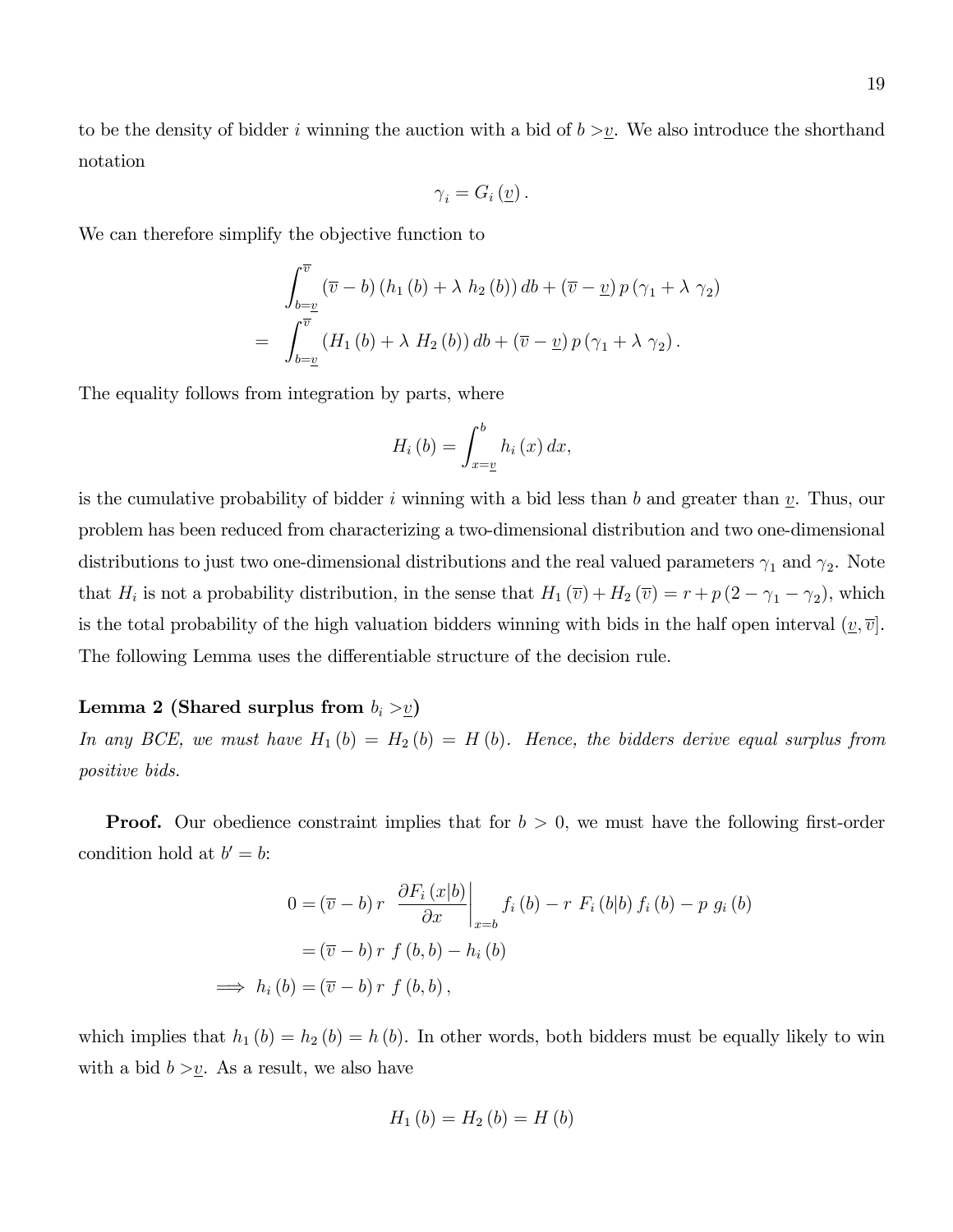Since the surplus a bidder derives from positive bids is precisely  $\int_{b=v}^{\overline{v}} H(b) db$ , we have the result.

Consequently, we can simplify our objective to

$$
(1 + \lambda) \int_{b=\underline{v}}^{\overline{v}} H(b) db + (\overline{v} - \underline{v}) p (\gamma_1 + \lambda \gamma_2).
$$

With this result, we are down to a single one-dimensional distribution and the two real parameters. Our next result combines steps (ii) and (iii). We will use a subset of the obedience constraints to define a law of motion on  $H(b)$ . This law of motion must hold for any obedient decision rule, and it is the only consequence of obedience that we will retain in our relaxed problem.

#### Lemma 3 (Aggregated obedience constraint)

In any BCE, H (b) must obey the law of motion

$$
H\left(b\right) \leq \frac{1}{\overline{v} - b} \int_{x=\underline{v}}^{b} H\left(x\right) dx + p \left(\frac{b-\underline{v}}{\overline{v} - b} \gamma_2 + G_1\left(b\right) - \gamma_1\right) \tag{9}
$$

Proof. The non-local obedience constraint tells us that

$$
(\overline{v} - b') (r F_i (b'|b) f_i (b) + p g_i (b)) \leq (\overline{v} - b) (r F_i (b|b) f_i (b) + p g_i (b))
$$
  
= 
$$
(\overline{v} - b) h (b)
$$

which implies that

$$
r\ \left(F_i\left(b'|b\right) - F_i\left(b|b\right)\right) f_i\left(b\right) \le \frac{b'-b}{\overline{v}-b'} h\left(b\right). \tag{10}
$$

For  $b = v$ , we have the similar constraint that

$$
(\overline{v}-b')\left(r \ F_i\left(b'| \underline{v}\right) F_i\left(\underline{v}\right)+p \ \gamma_i\right) \leq (\overline{v}-\underline{v}) \ p \ \gamma_i,
$$

so

$$
r F_i(b'| \underline{v}) F_i(\underline{v}) \leq \frac{b'-\underline{v}}{\overline{v}-b'} p \gamma_i.
$$

Moreover,

$$
H (b) = \int_{x=\underline{v}}^{b} (r F_1(x|x) f_1(x) + p g_1(x)) dx
$$
  
\n
$$
= r \int_{x=\underline{v}}^{b} \int_{y=\underline{v}}^{x} dF_1(y|x) f_1(x) dx + p (G_1(b) - \gamma_1)
$$
  
\n
$$
= r \int_{x=\underline{v}}^{b} \int_{y=\underline{v}}^{x} f(y,x) dy dx + r \int_{x=\underline{v}}^{b} dF_1(\underline{v}|x) f_1(x) dx + p (G_1(b) - \gamma_1),
$$
\n(11)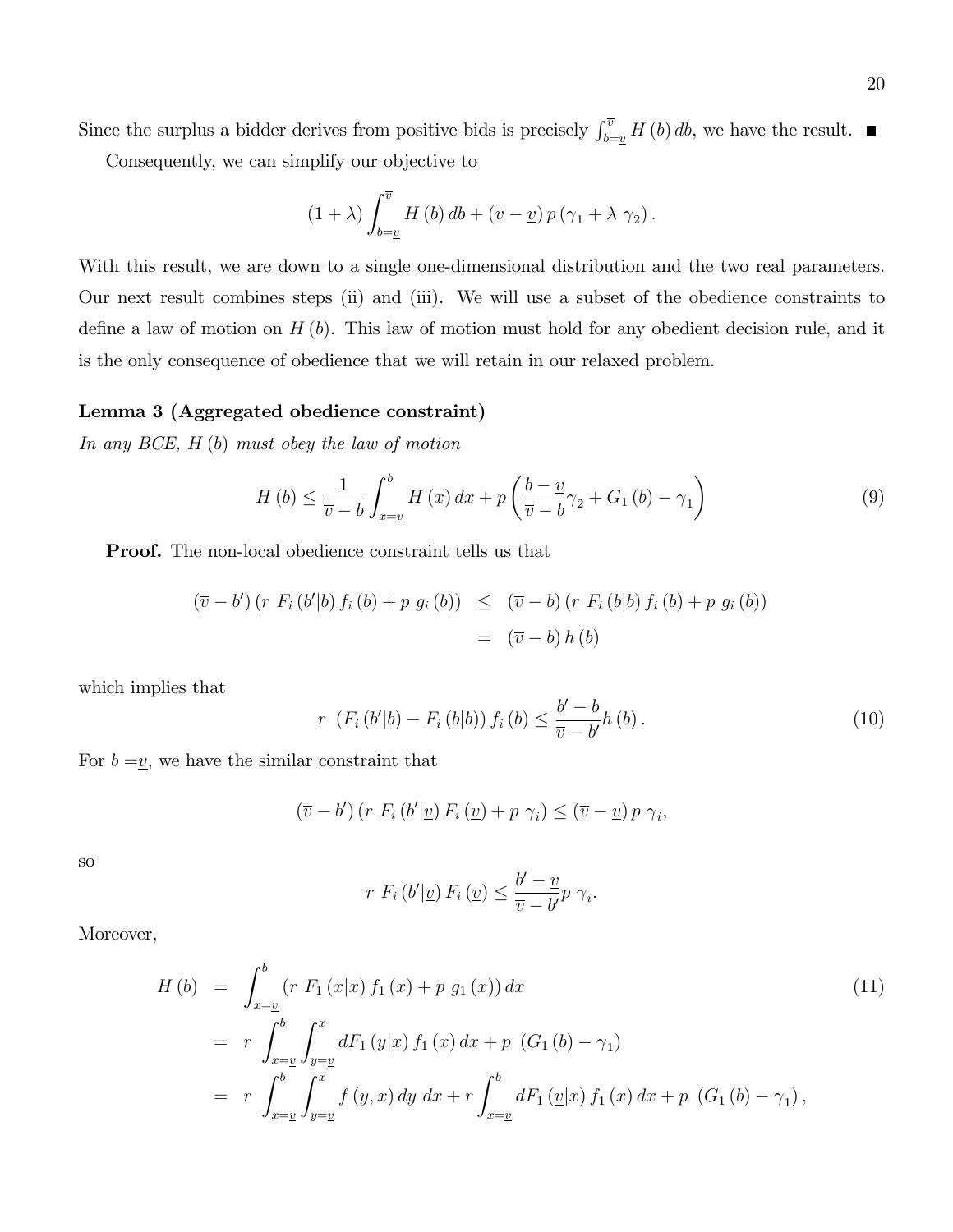but

$$
r \int_{x=\underline{v}}^{b} \int_{y=\underline{v}}^{x} f(y, x) dx = r \int_{y=\underline{v}}^{b} \int_{x=y}^{b} f(y, x) dy dx
$$
  
\n
$$
= r \int_{x=\underline{v}}^{b} (F_2 (b|x) - F_2 (x|x)) f_2 (x) dx
$$
  
\n
$$
\leq \int_{x=\underline{v}}^{b} \frac{b-x}{\overline{v} - b} h(x) dx
$$
  
\n
$$
= \frac{1}{\overline{v} - b} \int_{x=\underline{v}}^{b} H(x) dx.
$$
\n(12)

The first line is Fubini's Theorem, the second follows from the definition of the conditional distributions, the third is substituting in (10), and the last line is integration by parts. Similarly,

$$
r \int_{x=\underline{v}}^{b} dF_1(\underline{v}|x) f_1(x) dx = r F_2(b|\underline{v}) F_2(\underline{v})
$$
\n
$$
\leq \frac{b-\underline{v}}{\overline{v}-b} p \gamma_2.
$$
\n(13)

Substituting (12) and (13) into (11) and simplifying gives the desired result.  $\blacksquare$ 

We will now consider a relaxation of our original problem:

$$
\max_{H,G_1,G_2} (1+\lambda) \int_{b=\underline{v}}^{\overline{v}} H(b) db + (\overline{v} - \underline{v}) p (\gamma_1 + \lambda \gamma_2)
$$

subject to  $G_i \leq 1$ ,  $H \leq \frac{r+p(2-\gamma_1-\gamma_2)}{2}$  $\frac{2\gamma_1 - \gamma_2}{2}$  and (9). The remainder of the proof will characterize the solution, and verify that this solution is attained by one of the parametric equilibria.

**Proof of Theorem 2.** Note that  $G_1(b)$  only enters our problem through  $(9)$ , and by making  $G_1(b)$  as large as possible, we relax the constraint. Hence, it is without loss of generality to set  $G_1 (b) = 1$  for all  $b > \underline{v}$ . Next, since  $\lambda \ge -1$ , the objective is weakly increasing in H (b), so we should make  $H(b)$  as large as possible. As long as  $H(b) < \frac{r+p(2-\gamma_1-\gamma_2)}{2}$  $\frac{(\gamma_1 - \gamma_2)}{2}$ , it must be that (9) is binding. Otherwise we could increase  $H(b)$  by setting it equal to the RHS of (9), which weakly raises  $H(b)$  for all values of  $b$ , and consequently relaxes further  $(9)$ .

To summarize thus far, we know that there is a solution to the relaxed problem in which  $G_1(b) = 1$ and H solves (9) as an equality until it hits  $r+(2-\gamma_1-\gamma_2)$ . We are therefore left with a two-parameter objective, which is a function of  $\gamma_1$  and  $\gamma_2$ . H solves the following differential equation

$$
(\overline{v} - b) dH = 2H + p(\gamma_2 + \gamma_1 - 1)
$$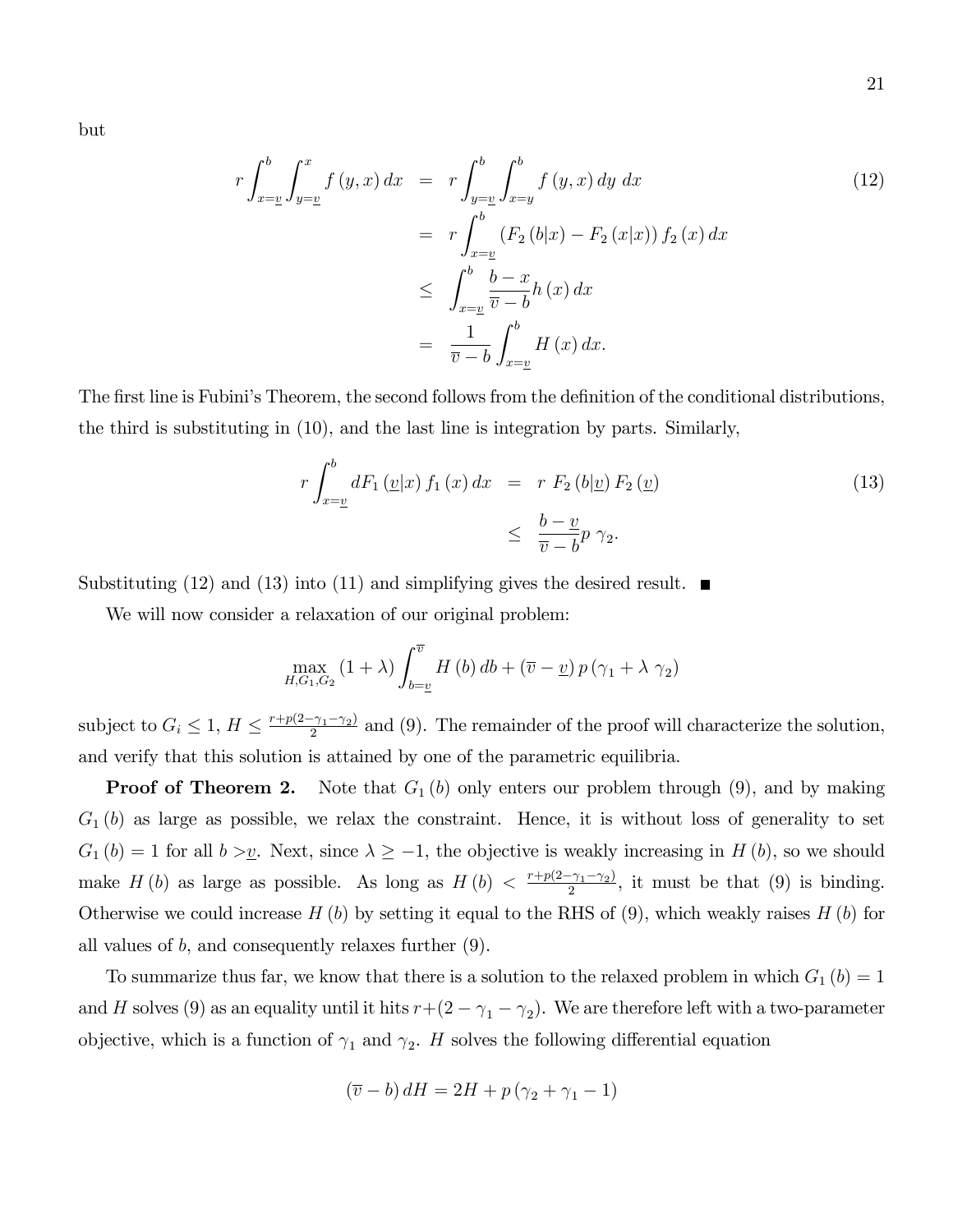subject to the initial condition  $H(\underline{v}) = 0$ . Note that we must impose  $\gamma_2 + \gamma_1 \geq 1$ , since otherwise H is decreasing at 0, and there is no way to satisfy the obedience constraints. This differential equation has the general solution:

$$
H\left(b\right) = \frac{\left(b - 2\overline{v}\right)bp\left(\gamma_1 + \gamma_2 - 1\right) + C}{2\left(\overline{v} - b\right)^2}.
$$

Evaluating at  $b = v$ , we determine that

$$
C = -p(\gamma_1 + \gamma_2 - 1) \underline{v} (2\overline{v} - \underline{v}),
$$

and therefore

$$
H\left(b\right) = \frac{p\left(\gamma_2 + \gamma_1 - 1\right)}{2\left(\overline{v} - b\right)^2} \left[b\left(2\overline{v} - b\right) - \underline{v}\left(2\overline{v} - \underline{v}\right)\right].
$$

This function hits  $\frac{r+p(2-\gamma_1-\gamma_2)}{2}$  $\frac{2^{-(\gamma_1 - \gamma_2)}}{2}$  at precisely

$$
\overline{b} = \overline{v} - (\overline{v} - \underline{v}) \sqrt{\frac{p(\gamma_2 + \gamma_1 - 1)}{p + r}}.
$$

Therefore,

$$
\int_{b=\underline{v}}^{\overline{v}} H(b) db = (\overline{v} - \overline{b}) H(\overline{b}) - p [(\overline{b} - \underline{v}) \gamma_2 + (\overline{v} - \overline{b}) (1 - \gamma_1)] + (\overline{v} - \overline{b}) H(\overline{b})
$$
  

$$
= (\overline{v} - \overline{b}) [r + p (2 - \gamma_1 - \gamma_2)] - p [(\overline{b} - \underline{v}) \gamma_2 + (\overline{v} - \overline{b}) (1 - \gamma_1)]
$$
  

$$
= (\overline{v} - \overline{b}) (p + r) - p (\overline{v} - \underline{v}) \gamma_2,
$$

where we have used (9) to calculate  $\int_{x=y}^{b} H(b) db$ , and the fact that  $H(\bar{b}) = \frac{r+p(2-\gamma_1-\gamma_2)}{2}$  $\frac{(-\gamma_1 - \gamma_2)}{2}$ . Plugging back into our objective, we find

$$
(1 + \lambda) \left[ \left( \overline{v} - \overline{b} \right) (p + r) - p \left( \overline{v} - \underline{v} \right) \gamma_2 \right] + p \left( \overline{v} - \underline{v} \right) (\gamma_1 + \lambda \gamma_2).
$$

Hence, the derivative with respect to  $\gamma_1$  is

$$
-(1+\lambda)\left(p+r\right)\frac{\partial b}{\partial \gamma_1}+p\left(\overline{v}-\underline{v}\right).
$$

It is clear that b is in fact decreasing in  $\gamma_1$ , so it is always optimal to set  $\gamma_1$  as large as possible, namely  $\gamma_1 = 1$ . Substituting in the definition of  $\bar{b}$ , our relaxed problem has simplified to

$$
\max_{\gamma_2} (\overline{v} - \underline{v}) \left[ (1 + \lambda) \sqrt{\gamma_2 p (p+r)} + p (1 - \gamma_2) \right].
$$

The first order condition for  $\gamma_2$  is

$$
(1+\lambda)\sqrt{p\,(p+r)}\frac{1}{2\sqrt{\gamma_2}}=p,
$$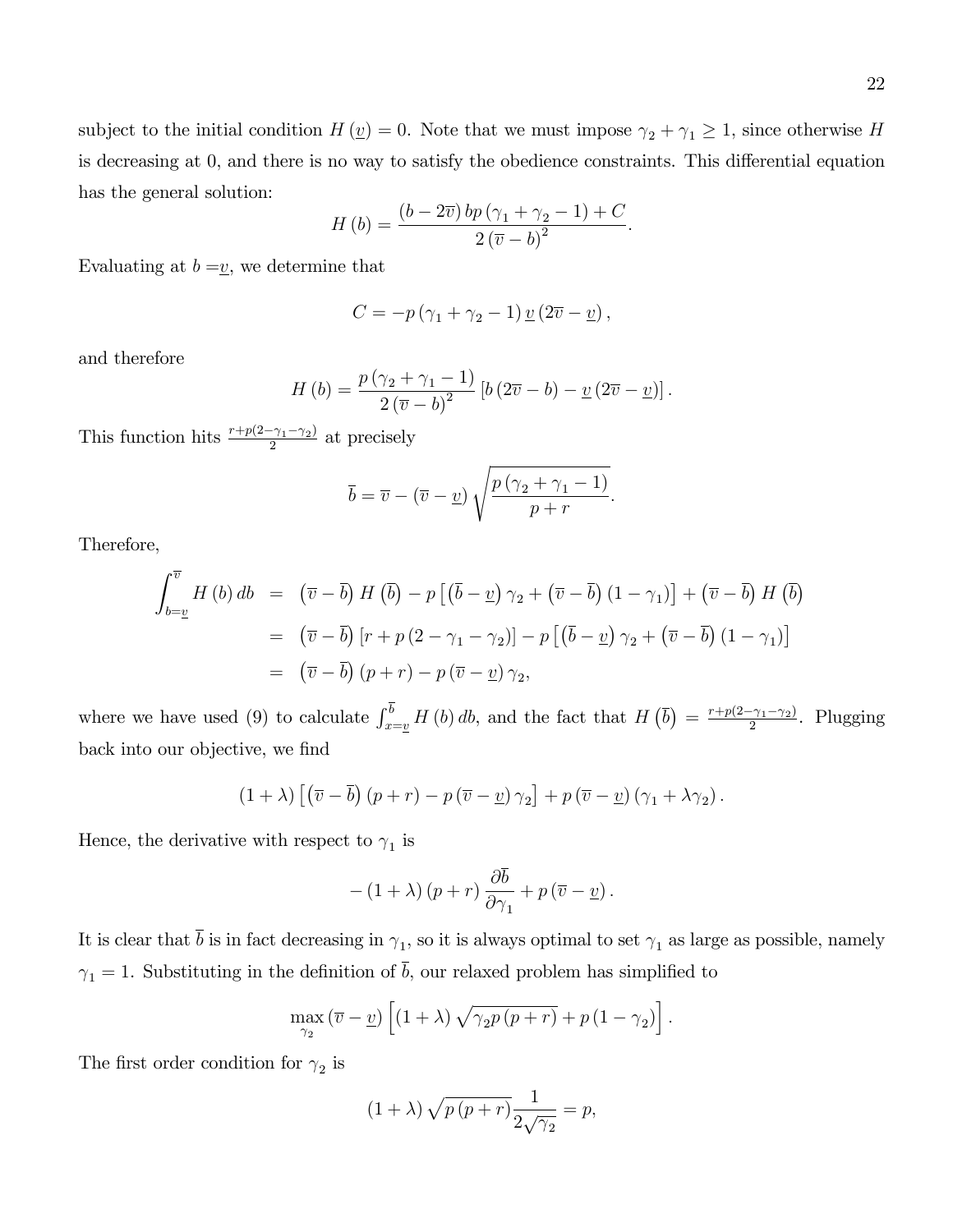which has the unique solution

$$
\gamma_2^*(\lambda) = \frac{\left(1+\lambda\right)^2 (p+r)}{4p}
$$

:

Note that we are ignoring extra constraints on  $\gamma_2^*(\lambda)$ , like that it be in [0, 1]. However, ignoring these constraints simply relaxes the problem further. Hence, the optimal objective of the relaxed problem is

$$
S^{\ast} (\lambda) = (\overline{v} - \underline{v}) \left( p + \frac{(1 + \lambda)^2 (p + r)}{4} \right).
$$

Since this coincides with the  $S(\lambda)$  we derived for the parametric equilibria, we are done.

To be clear, we have shown that our parametric class of BCE attain bounds on how far one can go in a given direction  $(1, \lambda)$ . The fact that the entire surplus set is attained is a consequence of the convexity of the set of obedient decision rules; we could take weighted sums of our parametric equilibria to construct any point within the surplus set.

The argument we have presented is notable as a demonstration of one way in which the BCE solution concept can be used to generate a robust prediction for a game. We will use the same method in Section 5, simultaneously constructing equilibria and showing that these equilibria attain bounds from a relaxed problem, to give a generalized lower bound on bidder surplus in the first price auction.

## 4.4 Beyond the Symmetric Common Prior

We can generalize the distribution over values used this far, see (2), to an asymmetric prior:

| value distribution $ v $ |                   |        |  |
|--------------------------|-------------------|--------|--|
|                          | $1-p_1-p_2-r p_2$ |        |  |
|                          |                   | $\sim$ |  |

where  $p_1 + p_2 + r \leq 1$ , and  $p_i$  gives the probability that bidder i has a high value and bidder  $j \neq i$  has a low value. For concreteness, suppose that  $p_1 > p_2$ . We can still construct the parametric equilibria introduced before, however the feasibility and obedience constraints are now

$$
x_1 + x_2 \leq r
$$
  

$$
0 \leq c - x_1 \leq p_1
$$
  

$$
0 \leq c - x_2 \leq p_2
$$

By construction, a bidder of type  $(\overline{v}, H)$  is indifferent between all bids. We must ensure that the obedience constraint of a bidder of type  $(\overline{v}, L)$  is satisfied. This requires that the probability that this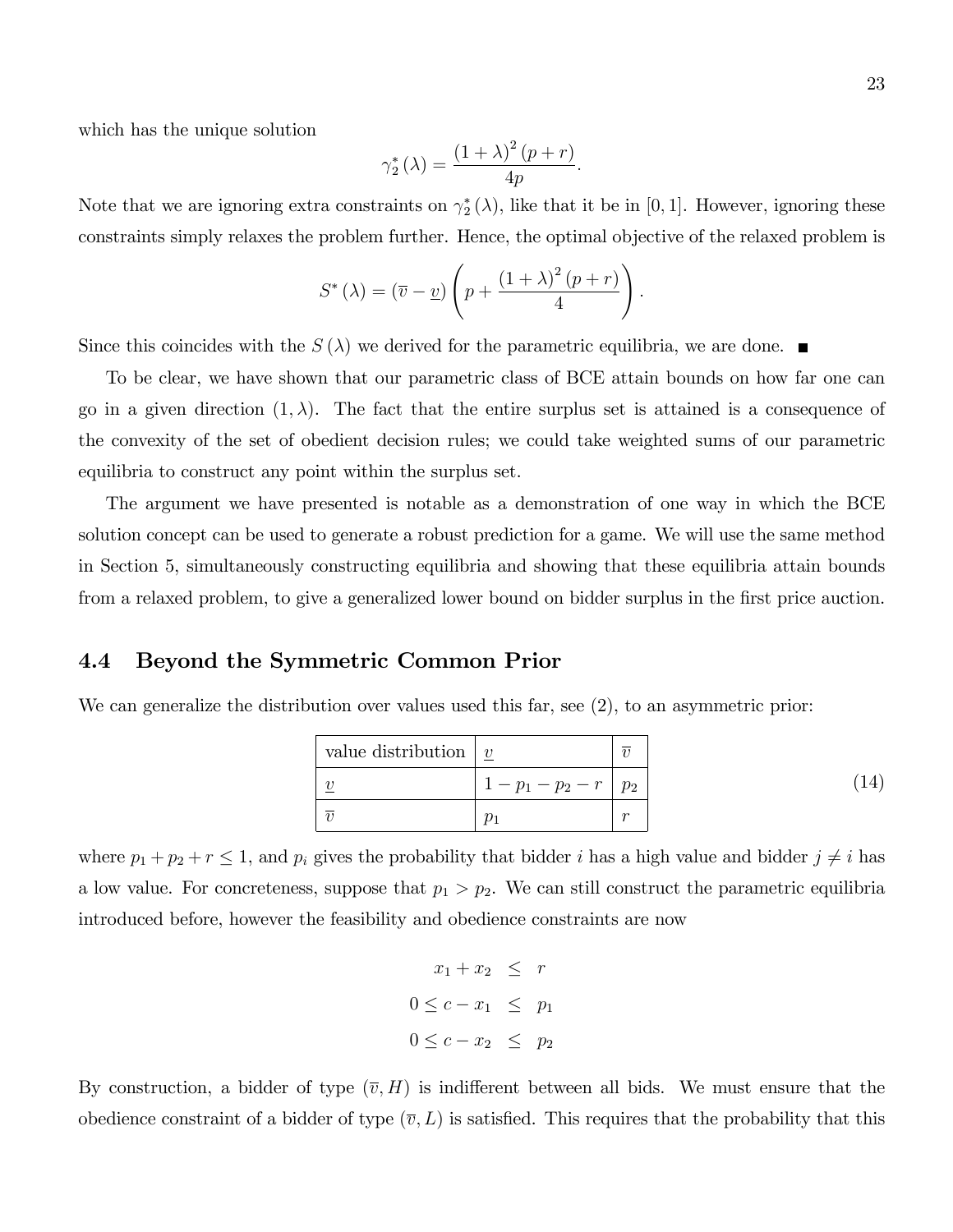type assigns to facing a bid of  $\underline{v}$  is at least as high as that for type  $(\overline{v}, H)$ . This requires that

$$
\frac{p_i + x_i - c}{x_j} \ge \frac{c}{r - x_i - x_j}.
$$

In the symmetric model, we were able to construct frontier equilibria that trace out the frontier of a convex set of bidder surpluses, as depicted in Figure 1. However, with  $p_1 > p_2$ , the set of payoffs traced out by the parametric class is no longer convex. Let us consider the Pareto frontier of this class. Since c is an upper bound on  $x_i$ , the excess surpluses, we would like to make c as large as possible that is still consistent with feasibility. The smallest such value is  $c = \max\{x_1, x_2\}$ . Set  $x_2 = x_1 = c = x = \sqrt{p_2 (p_2 + r)} - p_2$ , so that the second obedience constraint binds. At this point, the first obedience constraint is necessarily slack, since

$$
\frac{p_1}{x} > \frac{p_2}{x} = \frac{x}{r - 2x}
$$

:

Now consider moving along the Pareto frontier increasing  $x_2$ . In this case,  $c = \max\{x_1, x_2\} = x_2$ , the first obedience constraint is slack, and we solve

$$
\frac{p_2}{x_1} = \frac{x_2}{r - x_1 - x_2} \implies x_1 = p_2 \left( \frac{p_2 + r}{x_2 + p_2} - 1 \right),
$$

so that  $x_1$  is a convex function of  $x_2$ . Hence, the Pareto frontier is convex at this point and the set of surpluses attained by this class is non-convex.

Of course, we can always achieve any point in the convex hull of this set by taking linear combinations of the three-type equilibria. But this discussion suggests that for asymmetric distributions, there are other classes of equilibria which might further push out the frontier of bidder surplus. Indeed, this is the case, and we will now construct such equilibria, which require the high value bidders to receive three signals:

|                     | $\boldsymbol{v}$ | $(\overline{v}, L)$ | $(\overline{v}, M)$ | $(\overline{v},H)$ |
|---------------------|------------------|---------------------|---------------------|--------------------|
| $\boldsymbol{v}$    | $1-p_1-p_2-r$    | $p_2$               |                     |                    |
| $(\overline{v}, L)$ |                  |                     | $a_2$               | $b_2$              |
| $(\overline{v}, M)$ | $p_1-f$          | $a_1$               | d                   | $c-b_2$            |
| $(\overline{v},H)$  |                  | b <sub>1</sub>      | $c-b_1$             | $\epsilon$         |

As before, the bidder with valuation v always bids v, as does the bidder of type  $(\overline{v}, L)$ . In addition, the equilibrium has two bid cutoffs  $\underline{v} \leq b_M \leq b_H \leq \overline{v}$ . We will construct the equilibrium so that  $(\overline{v}, M)$ is indifferent to bidding anywhere in  $(\underline{v}, b_M)$  and  $(\overline{v}, H)$  is indifferent to bidding in  $(b_M, b_H)$ . This pins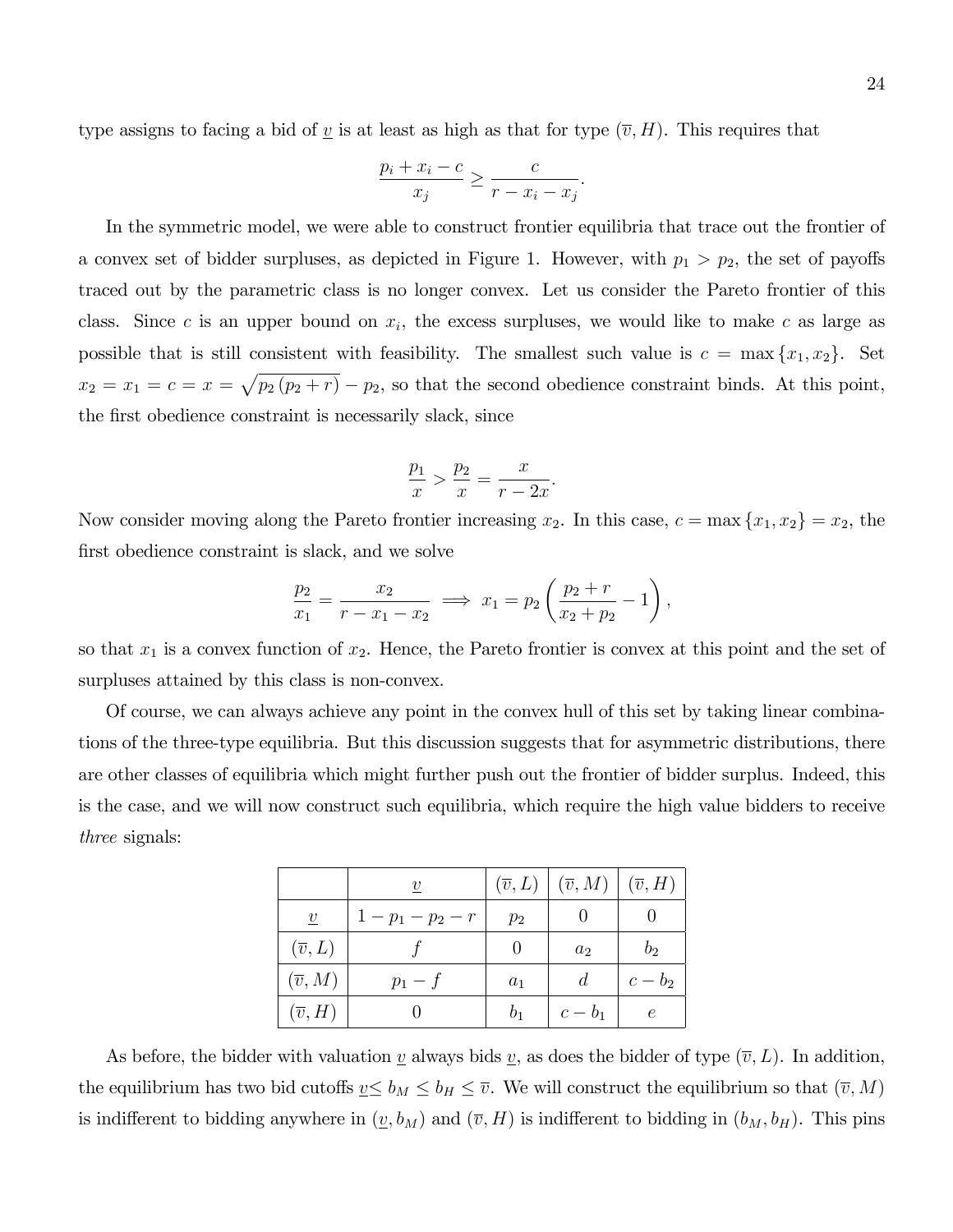down the shape of the bid distribution for types that bid on these regions, in a manner analogous to the three type construction. As such, the bidders' payoffs will be:

$$
S_i = (\overline{v} - \underline{v}) (p_i + a_i) + (\overline{v} - b_M) c.
$$

We will impose the following incentive constraints, as indicated in this constraint incidence chart:

|          |                     | Indifference    |             |             |
|----------|---------------------|-----------------|-------------|-------------|
|          | Type                | $\underline{v}$ | $b_M$       | $b_H$       |
|          | $(\overline{v}, L)$ | $\mathbf x$     | X           |             |
| Player 1 | $(\overline{v},M)$  | $\mathbf x$     | $\mathbf x$ |             |
|          | $(\overline{v},H)$  |                 | $\mathbf x$ | $\mathbf x$ |
|          | $(\overline{v}, L)$ | $\overline{X}$  | $\mathbf x$ | $\mathbf x$ |
| Player 2 | $(\overline{v},M)$  | $\overline{X}$  | $\mathbf x$ | $\mathbf x$ |
|          | $(\overline{v},H)$  | X               |             | X           |

The interpretation is that if there is an "x" in a box, that means that the player with the given type is indifferent to that bid. There are in fact eight incentive constraints, since the two players' type  $(\overline{v}, H)$  indifference between  $b_M$  and  $b_H$  are redundant. In addition, there is an adding up constraint

$$
a_1 + a_2 + b_1 + b_2 + 2c + d + e = r.
$$

Since there are ten variables (two bid cutoffs and eight probability variables) the system is underidentified by one parameter, which we will leave as  $f$ . We spare the reader the derivation, and jump straight to the results. It turns out that without using the adding up constraint, we can cleanly eliminate all of the variables except for  $f$  and  $c$ :

$$
a_1 = \frac{p_2(p_1-f)}{f-p_2}, \qquad a_2 = \frac{f(p_1-f)}{f-p_2},
$$
  
\n
$$
b_1 = \frac{cp_2(f-p_2)}{f(p_1+p_2)-f^2-p_2^2}, \qquad b_2 = \frac{c(f-p_2)}{p_1-p_2},
$$
  
\n
$$
d = \frac{f(p_1-f)^2}{(f-p_2)^2}, \qquad e = \frac{c^2(f-p_2)^2}{(p_1-p_2)(f(p_1+p_2)-f^2-p_2^2)},
$$
  
\n
$$
b_M = \underline{v} + (\overline{v} - \underline{v}) \frac{p_1-f}{p_1-p_2}, \qquad b_H = \underline{v} + (\overline{v} - \underline{v}) \frac{c(f-p_2)^2 + (p_1-f)(f(p_1+p_2)-f^2-p_2^2)}{c(f-p_2)^2 + (p_1-p_2)(f(p_1+p_2)-f^2-p_2^2)}
$$

The variable c can then be obtained from the adding up equation. In the interest of saving trees, we will not print the closed form expression of  $c$  as a function of  $f$ , although it can be provided upon request. In Figure 2, we show the three-type equilibria that have a non-convex frontier, and also these four-type equilibria that convexify the frontier. These equilibria are meant to demonstrate that it is

: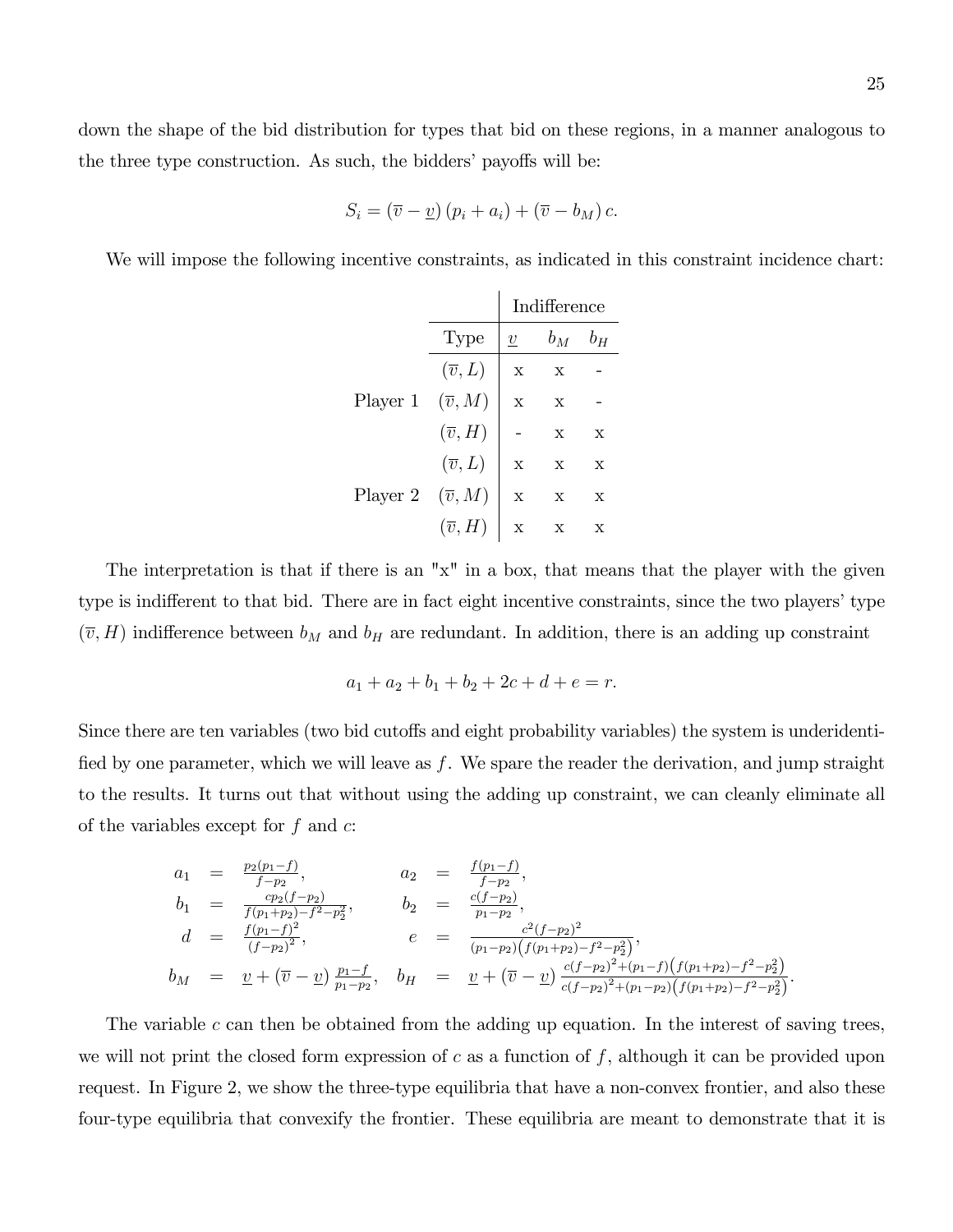

Figure 2: The set of bidder surpluses for an asymmetric example. In solid lines are the three type equilibria constructed previously. Note the non-convexity of the northeast frontier. The four type equilibria in dashed lines push out the set.

possible to extend our analysis to more general models, although the complexity of such constructions grows quite quickly, even for the modest generalization of going from three types to four. In the next section, we will construct a rich class of equilibria of the many player, many valuation model, which are analytically tractable in spite of the generality.

# 5 Many Values: Lower Bounds of Bidder Surplus and Upper Bounds of Revenue

We now return to the general model of Section 3 with many valuations and many types. The goal of this section is to give a tight characterization of the lower limit of bidder surplus and the upper limit of revenue over all BCE. This characterization consists of a theoretical bound and the construction of equilibria that attain the bound. For most of this section, we will study a model where the set of valuations is equal to the set of bids, i.e.,  $B = V$ . As the analysis of Section 4 has illustrated, our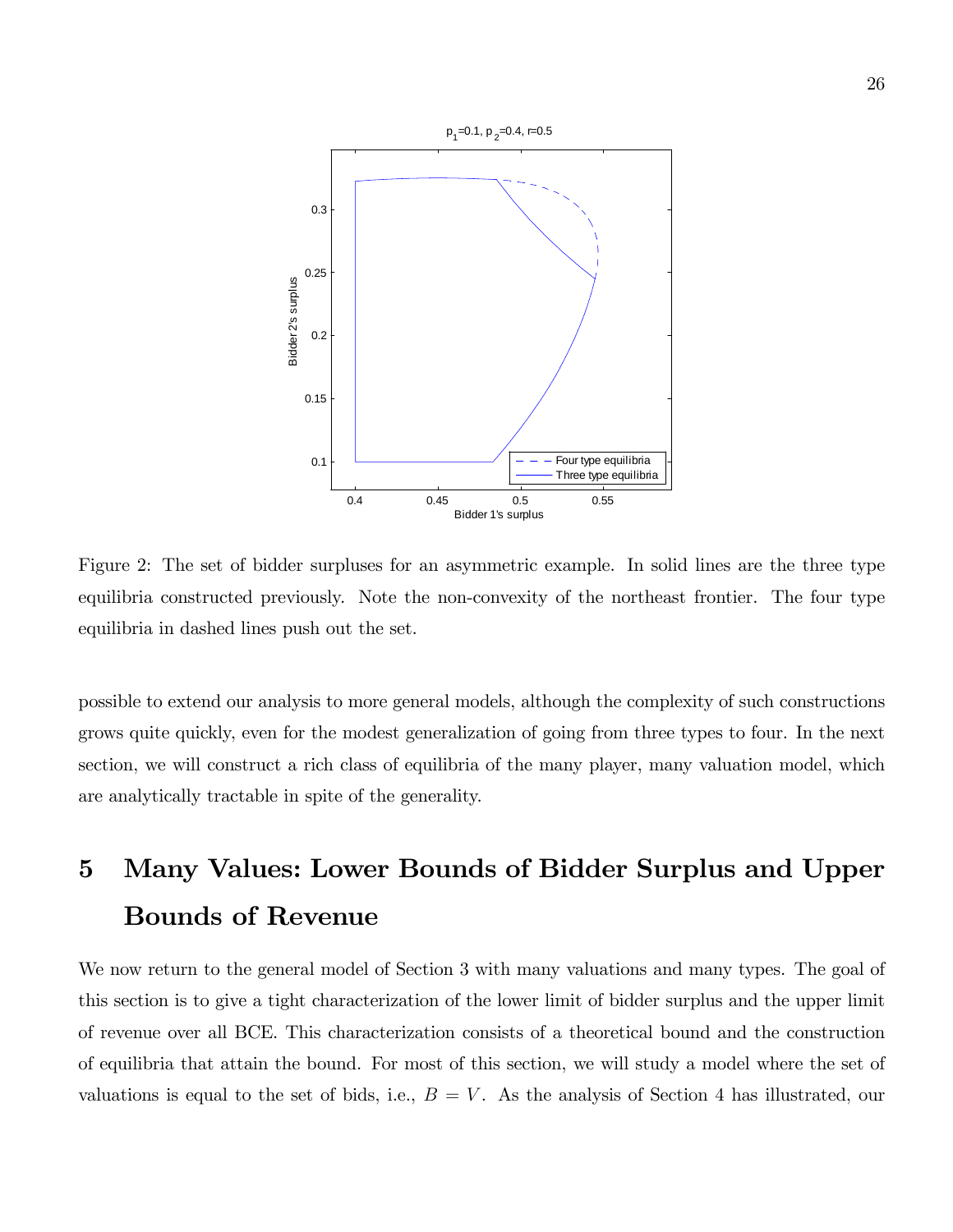techniques can handle models with a continuum of bids and we will give a continuum bid example. However, our bounds and constructed equilibria will only involve bids that are in the support of bidders' values. Thus, it is expositionally easier and without loss of generality for us to stay within this simpler framework.

The following analysis is closely connected to Bergemann, Brooks, and Morris (2013), where we analyze the limits of third-degree price discrimination induced with respect to the private information. The problem of choosing a bid when facing a fixed distribution of opponents' bids is formally equivalent to the pricing problem of a monopolist when facing a fixed distribution of buyers' valuations. In the auction setting, the bid b represents a cutoff bid of others below which the buyer receives the good with surplus  $v - b$ , whereas in the monopoly setting, the price p is a cutoff valuation above which the monopolist makes a sale and earns profit  $p - c$ , where c is the cost of production. Bergemann, Brooks, and Morris (2013) study the possible effects of information on the monopolist's pricing problem, which is closely related to how information can influence bidding behavior when facing a fixed distribution of opponents' bids. The key difference which greatly complicates the auction problem is that unlike an exogenous distribution of consumer valuations, the distribution of opponents' bids is endogenous, and must itself be generated by an obedient decision rule. Nonetheless, arguments similar to those used in characterizing price discrimination will be employed to construct equilibria attaining our lower bound on bidder surplus.

## 5.1 Bounds on Bidder Surplus and Revenue

Throughout our analysis, we have assumed that bidders do not use dominated strategies in which they bid above their own values. Hence, in any BCE, bidders must believe that whatever their opponents' bidding strategy, it is bounded above by the conditional distribution of their opponents' values. Since the surplus a bidder can achieve by best responding is decreasing (in the sense of first-order stochastic dominance) in the distribution of opponentsí bids, the equilibrium surplus must be weakly better than what a bidder could have attained if opponents bid their values. This property can be exploited to give a straightforward bound on the surplus a bidder can guarantee himself in equilibrium. In particular, the epistemic result of Theorem 1 shows that a perfectly legitimate interpretation of a BCE is that bidders receive information and best respond to their opponents' behavior conditional on this information. However, a bidder could always ignore this extra information, and simply best respond to this worst-case conjecture about their opponent's bids, and be guaranteed a minimum surplus.

Formally, the equilibrium bid distribution faced by a bidder with valuation  $v_i$  is bounded above by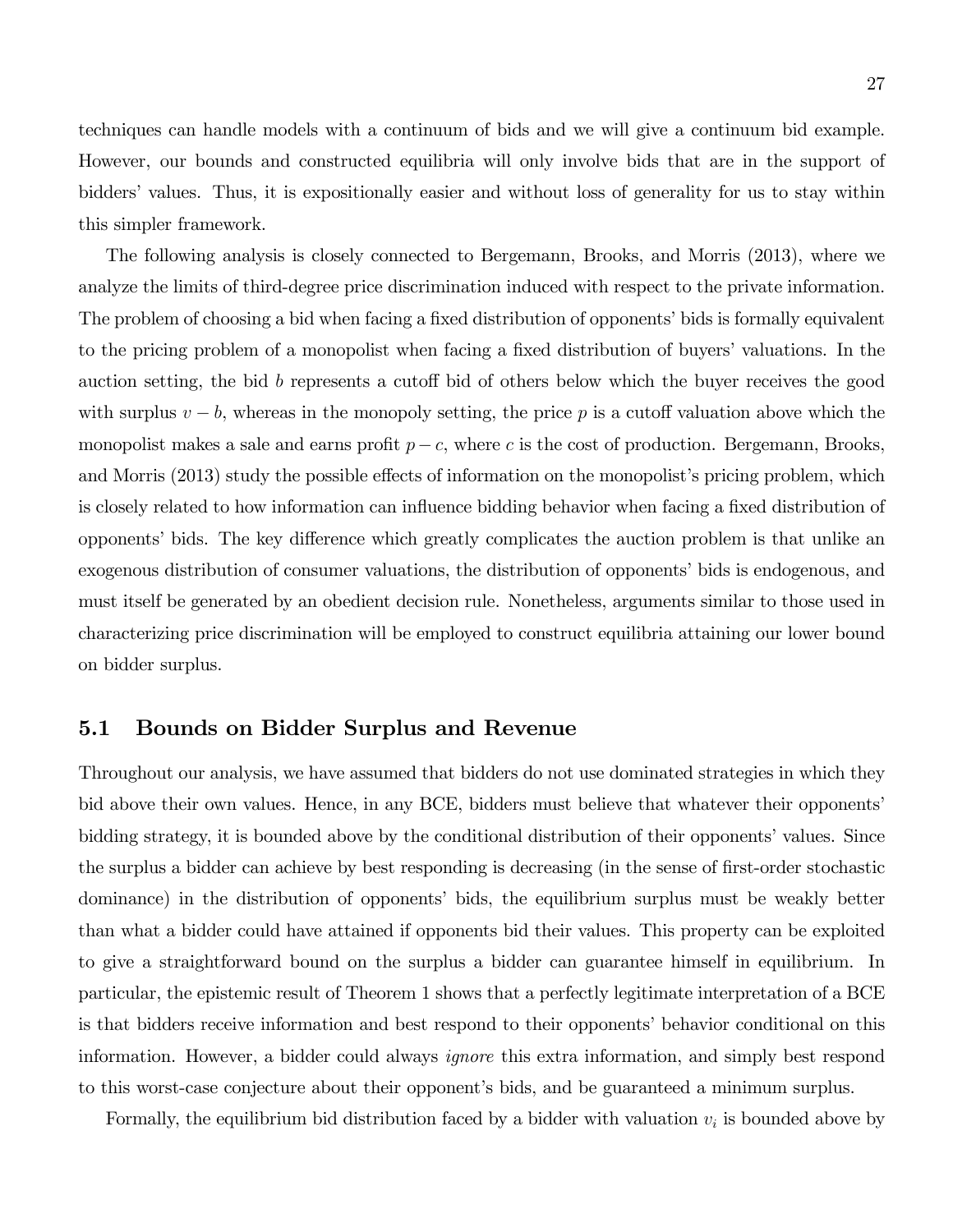$\psi(v_{-i}|v_i)$ . We define  $\underline{U}_i(v_i)$  to be the maximum surplus a bidder could obtain when opponents bid their values, and  $\underline{b}_i(v_i)$  is a bid that attains it,

$$
\underline{U}_{i}(v_{i}) = \max_{b_{i} \in B} (v_{i} - b_{i}) \sum_{\begin{cases} v_{-i} \in V^{I-1} \big| b_{i} > \max_{j \neq i} v_{j} \end{cases}} \psi(v_{-i}|v_{i}).
$$
\n
$$
\underline{b}_{i}(v_{i}) \in \arg \max_{b_{i} \in B} (v_{i} - b_{i}) \sum_{\begin{cases} v_{-i} \in V^{I-1} \big| b_{i} > \max_{j \neq i} v_{j} \end{cases}} \psi(v_{-i}|v_{i}).
$$

This gives an ex ante lower bound on bidder surplus for bidder i of

$$
\underline{U}_{i} = \sum_{v_{i} \in V} \psi_{i} \left( v_{i} \right) \underline{U}_{i} \left( v_{i} \right). \tag{15}
$$

Recall that the efficient surplus is given by:

$$
\overline{W} = \sum_{v \in V^I} \psi(v) \max_i \{v_i\}.
$$

Since bidders have to receive at least  $\underline{U}_i$  in equilibrium, the maximum revenue the seller could receive is the total feasible surplus  $\overline{W}$  minus the sum of these bounds for each player. Hence, an upper bound on revenue  $\overline{R}$  is the efficient surplus minus the surplus that each agent can guarantee himself,

$$
\overline{R} = \overline{W} - \sum_{i=1}^{I} \underline{U}_i.
$$
\n(16)

We summarize these results in the following proposition:

#### Proposition 1 (Surplus and revenue bounds)

In any BCE, bidders must receive a surplus weakly greater than  $\underline{U}_i$ , and revenue can be no more than  $\overline{R}$ .

## 5.2 Equilibria that Attain the Bounds

Our next result constructs a class of BCE which attain the bounds from the previous section. Before launching into the details, we will give some intuition for the construction. Recall, we wish to construct an efficient equilibrium in which bidders are held down to  $\underline{U}_i$ . This BCE implicitly has an information structure, which we can think of as sending bidders two kinds of signals. The first signal  $L$  is sent to bidders who do not have a strictly highest valuation, and in equilibrium, bidders with valuation  $v_i$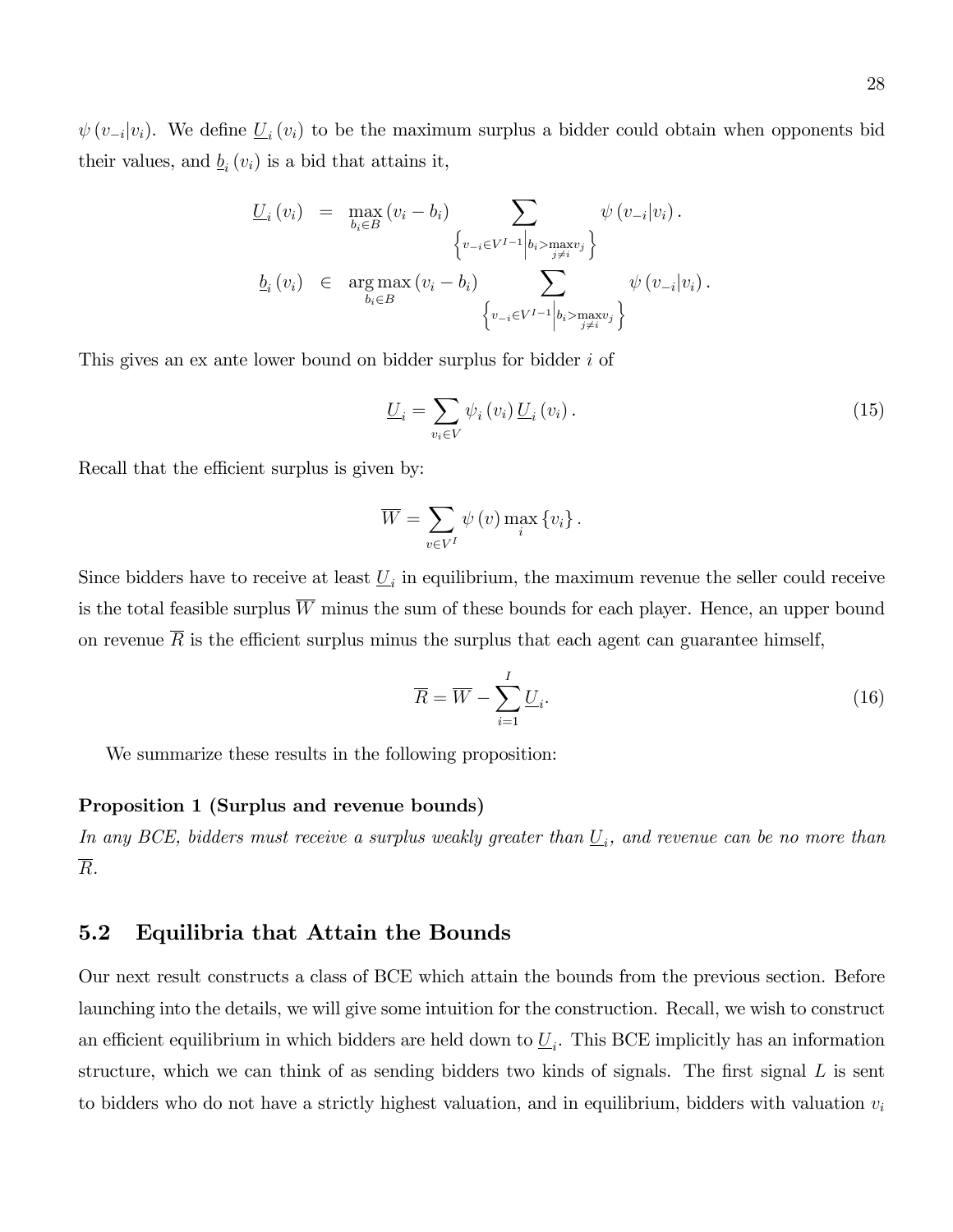who receive L as their signal know that someone else is bidding  $b_j \geq v_i$ . Hence, it is a best reply to bid  $b_i = v_i$ , and this is what happens.

If bidder i does not receive the L signal, he receives the signal  $H$  and a further instruction to bid a particular value b. H means that other bidders' values are strictly less than  $v_i$ . As a consequence, other bidders received signal  $L$  and are all bidding their values. Now, in order for the equilibrium to hang together, it must be that the instructed bid b is always greater than  $\max_{j\neq i} v_j$ . We show that in fact there is a way to "suggest" bids to the  $H$  bidder so that this constraint is satisfied. Moreover, we can structure recommendations so that the bidder is always indifferent between following the recommendation b and bidding  $\underline{b}_i(v_i)$ . Since the latter strategy would simply result in the payoff  $\underline{U}_i$ , this shows that the bidders are held down to their lower bound surplus.

#### Theorem 3 (Tightness of bounds)

There is an efficient undominated BCE where the bidder surplus lower bound  $\underline{U}_i$  and revenue upper bound  $\overline{R}$  are simultaneously attained.

**Proof.** We will construct an obedient decision rule that attains the bounds. We can divide the set of value realizations into subsets based on who is the winner. Let

$$
X_i(v_i) = \left\{ \widetilde{v} \in V^I | \widetilde{v}_i = v_i > \widetilde{v}_j \ \forall \ j \neq i \right\}
$$

and

$$
Y = \left\{ \widetilde{v} \in V^I \middle| \# \left( \arg \max_i \widetilde{v}_i \right) \ge 2 \right\}.
$$

In plain words,  $X_i$  is the set of profiles of valuations on which bidder i has the strictly highest valuation, and  $Y$  is the set of profiles on which at least two bidders tie for highest valuation. The decision rule for  $v \in Y$  will be

$$
\sigma (b|v) = \begin{cases} 1 & \text{if } b = v; \\ 0 & \text{if otherwise.} \end{cases}
$$

Now consider  $v \in X_i(v_i)$ . Let  $\underline{b}_i(v_i)$  be defined as in the previous Subsection, which clearly is not more than  $v_i$ . We will define the decision rule so that for  $v \in X_i(v_i)$ ,  $\sigma(b|v) > 0$  only if  $b_{-i} = v_{-i}$ , i.e., bidders other than i always bid their values. If bidder i were just told that the valuation profile is in  $X_i(v_i)$ , then it must be that  $\underline{b}_i(v_i)$  maximizes bidder i's conditional surplus, since  $\underline{b}_i(v_i)$  is obviously superior to any bid  $b' \geq v_i$ , which generates non-positive surplus, whereas virtue of the fact that  $X_i(v_i) \neq \emptyset$ , we know that it is possible for bidder i to achieve strictly positive surplus. Moreover, the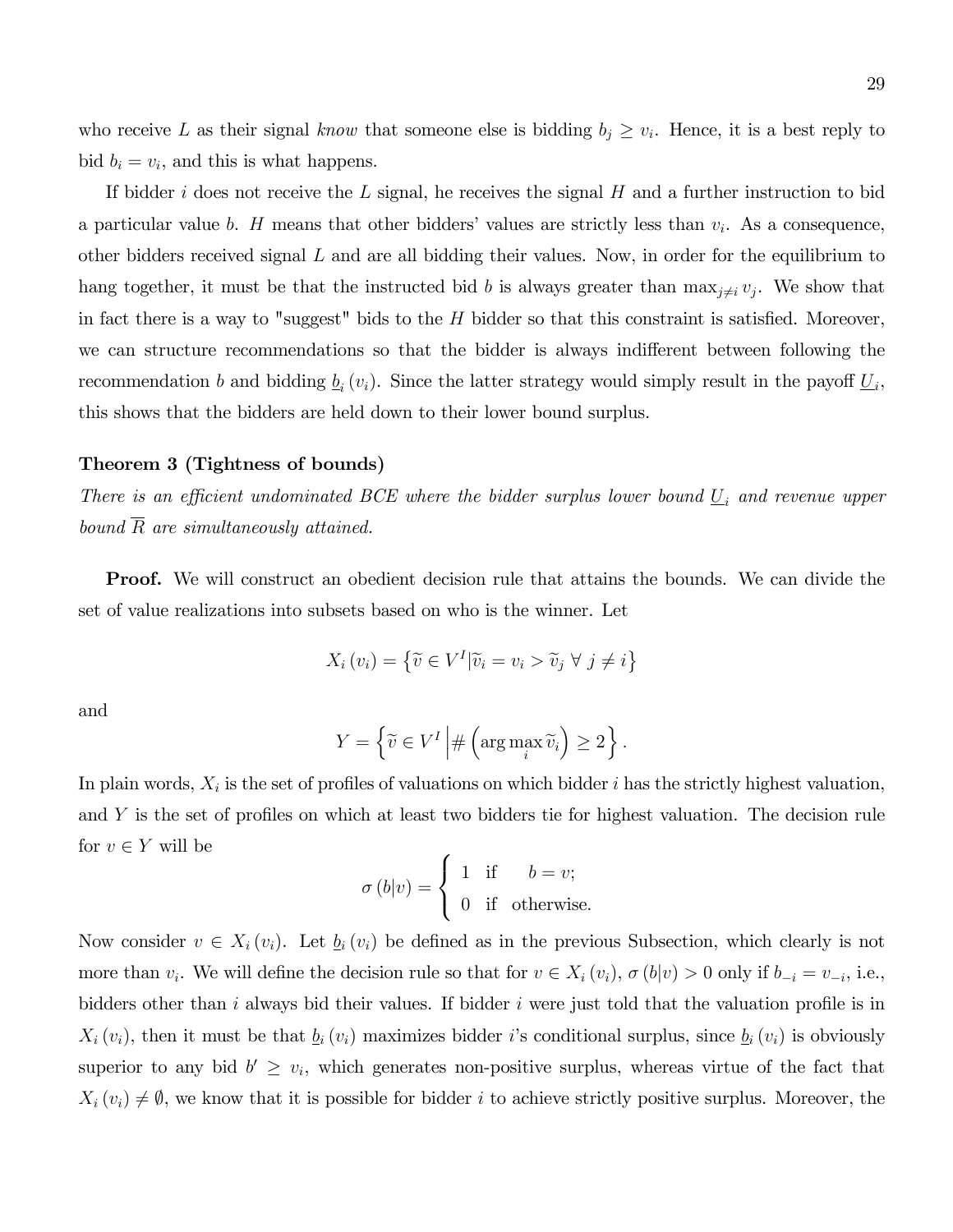relative probabilities of events of the form

$$
E_i(b_i) = \left\{ v_{-i} \in V^{I-1} \middle| b_i > \max_{j \neq i} v_j \right\},\
$$

for  $b_i < v_i$  are the same conditional on  $X_i(v_i)$  as they are unconditional on  $X_i(v_i)$ .

We will construct the decision rule on  $X_i(v_i)$  so that (1) bidder i is always indifferent to bidding  $\underline{b}_i(v_i)$ , and (2)  $b_i \ge v_j$  for all  $j \ne i$ . Together with the efficient tie-breaking rule, this implies that bidder i always wins the auction on event  $X_i(v_i)$ . We can denumerate the values that arise as  $w = \max_{j \neq i} v_j$ for  $v \in X_i(v_i)$  as

$$
w_0 > \cdots > w_K,
$$

and further divide the set  $X_i(v_i)$  into

$$
X_i(v_i, w) = \left\{ v \in X_i(v_i) \middle| w = \max_{j \neq i} v_j \right\}.
$$

We can define

$$
\xi_{0}\left(w\right)=\sum_{v\in X_{i}\left(v_{i},w\right)}\psi\left(v\right)
$$

to be the distribution over  $\max_{j\neq i} v_j$  restricted to  $X_i(v_i)$ . As such,

$$
\underline{b}_{i}(v_{i}) \in \arg \max_{b}(v_{i} - b) \sum_{w \leq b} \xi_{0}(w).
$$

We will inductively define  $\alpha_k$  to be the solution to

$$
\left(v_i - \underline{b}_i\left(v_i\right)\right) \sum_{w \leq \underline{b}_i\left(v_i\right)} \alpha_k \xi_k\left(w\right) = \left(v_i - w_k\right) \left(\sum_{w < w_k} \alpha_k \xi_k\left(w\right) + \xi_k\left(w_k\right)\right)
$$

for  $k \geq 0$  and set

$$
\mu_{k}(w) = \begin{cases} \xi_{0}(w) \prod_{l < k} (1 - \alpha_{l}), & \text{if } w = w_{k}; \\ \xi_{0}(w) \alpha_{k} \prod_{l < k} (1 - \alpha_{l}), & \text{if } w < w_{k}; \\ 0, & \text{otherwise}; \end{cases}
$$

and

$$
\xi_{k+1}(w) = \begin{cases} \xi_0(w) \prod_{l \leq k} (1 - \alpha_l) = (1 - \alpha_k) \xi_k(w), & \text{if } w < w_k; \\ 0, & \text{if } w \geq w_k. \end{cases}
$$

Finally, for  $v \in X_i(v_i, w_l)$ , we define

$$
\sigma(b|v) = \begin{cases} \n\prod_{l=0}^{k-1} (1 - \alpha_l), & \text{if } b_i = w_k \text{ and } b_{-i} = v_{-i}; \\
\alpha_k \prod_{l=0}^{k-1} (1 - \alpha_l), & \text{if } b_i = w_l \text{ with } l < k \text{ and } b_{-i} = v_{-i}; \\
0, & \text{if } b_i = w_l \text{ with } l > k \text{ or } b_{-i} \neq v_{-i}.\n\end{cases}
$$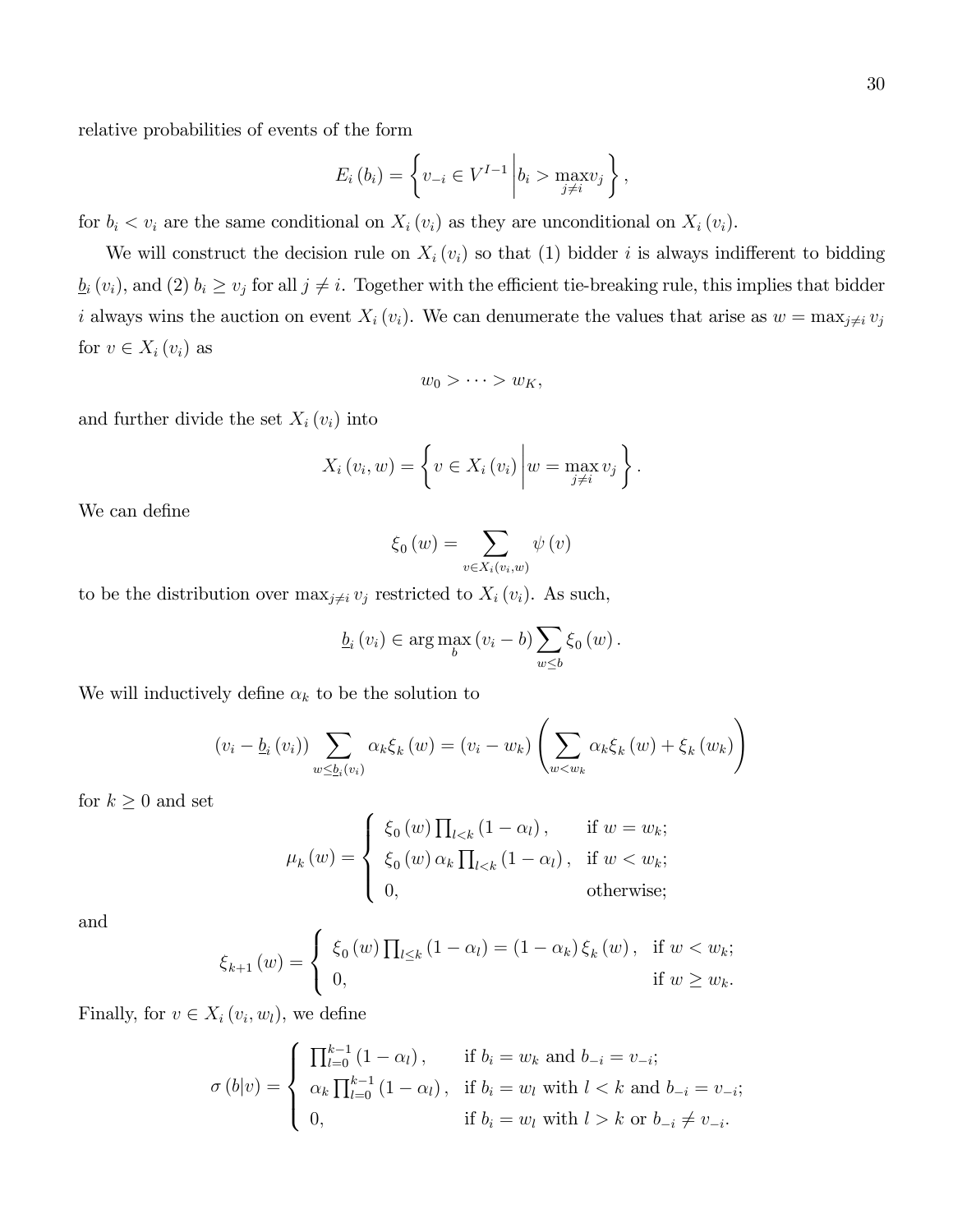To be clear, this defines  $\sigma(b|v)$  for all  $v \in V^I$ , because each v is in some  $X_i(v_i, w_k)$  for some  $v_i$  and  $w_k$ . Also, bidder *i* always wins when  $v \in X_i(v_i, w_k)$ , since the probability of recommendation  $w_l$  is zero when  $w_l < w_k$ .

We will show that this is a well-defined and obedient decision rule. Let  $P[k]$  be the statement that

$$
\underline{b}_{i}(v_{i}) \in \arg \max_{b}(v_{i} - b) \sum_{w \leq b} \xi_{k}(w).
$$

By assumption,  $P[0]$  is true. We will argue that  $P[k] \implies P[k+1]$ . Observe that if  $\xi_k(w_k) > 0$ , we have

$$
\alpha_k = \frac{(v_i - w_k) \xi_k(w_k)}{(v_i - \underline{b}_i(v_i)) \sum_{w \leq \underline{b}_i(v_i)} \xi_k(w) - (v_i - w_k) \sum_{w < w_k} \xi_k(w)}
$$

which is less than 1, since

$$
(v_i - \underline{b}_i(v_i)) \sum_{w \leq \underline{b}_i(v_i)} \xi_k(w) \geq (v_i - w_k) \sum_{w \leq w_k} \xi_k(w),
$$

and if  $\xi_k(w_k) = 0$ ,  $\alpha_k = 0$ . Hence,  $\alpha_k \in [0, 1]$ , and  $\xi_{k+1}$  is well defined and proportional to  $\xi_0$  below  $w_k$ . Clearly,

$$
(v_i - \underline{b}_i(v_i)) \sum_{w \leq \underline{b}_i(v_i)} \xi_{k+1}(w) = (v_i - \underline{b}_i(v_i)) \sum_{w \leq \underline{b}_i(v_i)} \xi_0(w) \prod_{l \leq k} (1 - \alpha_l)
$$
  
 
$$
\geq (v_i - b) \sum_{w \leq b} \xi_0(w) \prod_{l \leq k} (1 - \alpha_l)
$$
  
 
$$
\geq (v_i - b) \sum_{w \leq b} \xi_{k+1}(w),
$$

which proves  $P[k+1]$ . Finally, if  $\underline{b}_i(v_i) = w_{k^*}$  and  $\xi_{k^*}(w_{k^*}) > 0$ , then we must have  $\alpha_{k^*} = 1$ , so the algorithm has to terminate at some  $k \leq k^*$ . If  $v \in X_i(v_i, w_k)$  with  $k \geq k$ , then

$$
\sum_{l=0}^{k} \sigma(w_l, v_{-i}|v) = \prod_{m=0}^{k-1} (1 - \alpha_m) + \sum_{l=0}^{k-1} \alpha_l \prod_{m=0}^{l-1} (1 - \alpha_m)
$$
  

$$
= (1 - \alpha_{k-1} + \alpha_{k-1}) \prod_{m=0}^{k-2} (1 - \alpha_m) + \sum_{l=0}^{k-2} \alpha_l \prod_{m=0}^{l-1} (1 - \alpha_m)
$$
  

$$
= \prod_{m=0}^{k-2} (1 - \alpha_m) + \sum_{l=0}^{k-2} \alpha_l \prod_{m=0}^{l-1} (1 - \alpha_m)
$$
  

$$
\vdots
$$
  

$$
= 1
$$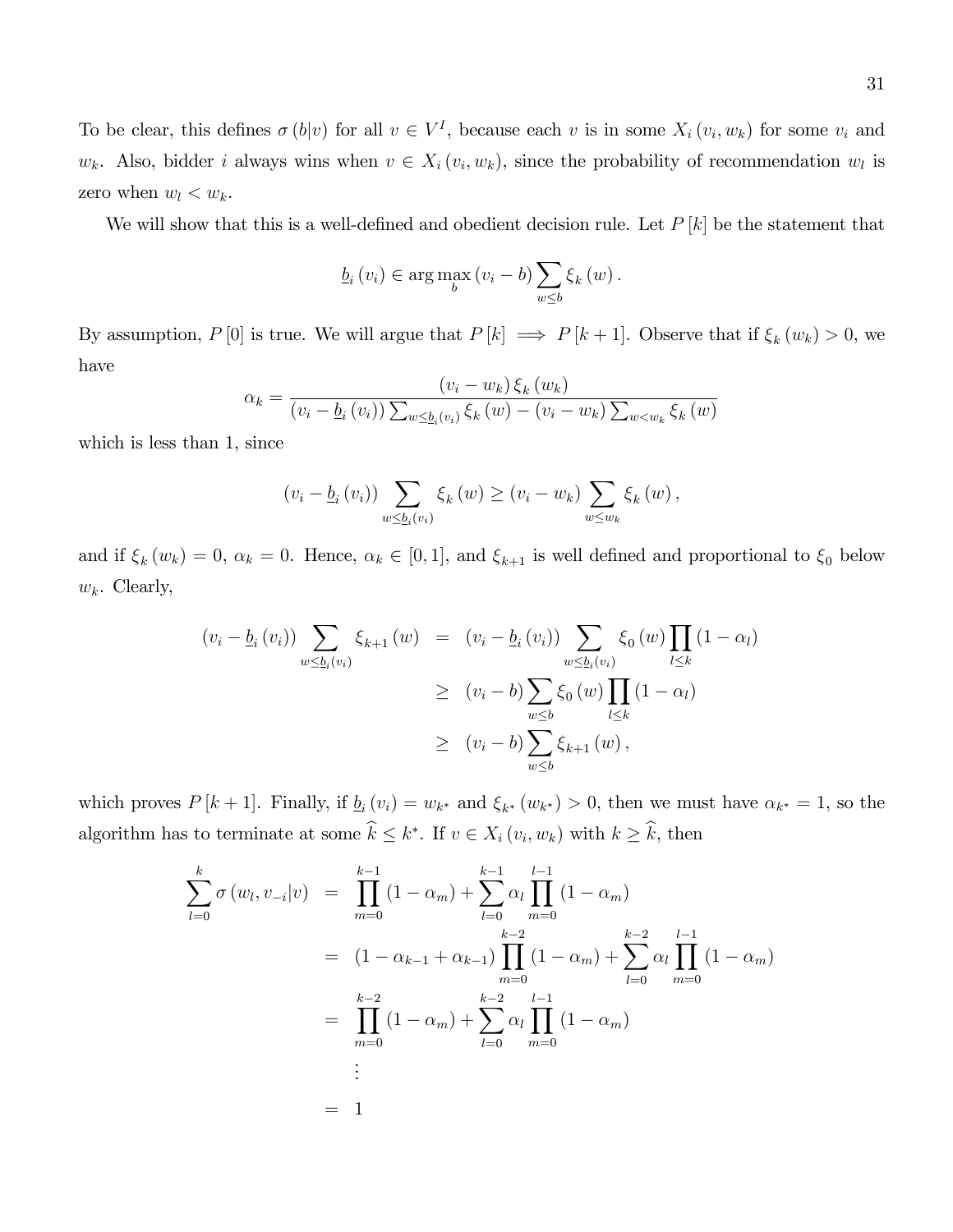and hence, the decision rule is well-defined.

Next we will show obedience. Observe that if  $b_i = v_i$ , then it must be either (1)  $v \in Y$  or  $v \in X_j(v_j)$ for some j. Either way, if  $\sigma(b_i, b_{-i}|v) > 0$ , it must be that there exists  $j \neq i$  such that  $b_j \geq b_i = v_i$ . Hence, the bidder's conditional surplus must be zero, and any deviation at which he would win with positive probability requires  $b' > v_i$ , which would lead to non-positive surplus. Hence, the decision rule is obedient whenever  $b_i = v_i$ .

If  $b_i = w_k < v_i$ , then it must be that  $v \in X_i(v_i, w_l)$  for  $l \leq k$ . As such,

$$
\sum_{v_{-i},b_{-i}} \psi(v_i,v_{-i}) \sigma(b_i,b_{-i}|v_i,v_{-i}) u_i((b'_i,b_{-i}), (v_i,v_{-i})) = (v_i-b'_i) \sum_{w \leq b'_i} \mu_k(w),
$$

since the probability of getting recommendation  $w_k$  when  $v \in X_i(v_i, w_l)$  is precisely  $\mu_k(w_l)$ . Obedience will follow from our final claim, which is that

$$
w_k \in \arg\max_b (v_i - b) \sum_{w \le b} \mu_k(w)
$$

which is a consequence of

$$
(v_i - w_k) \sum_{w \le w_k} \mu_k(w) = (v_i - \underline{b}_i(v_i)) \sum_{w \le \underline{b}_i(v_i)} \mu_k(w)
$$
  
=  $(v_i - \underline{b}_i(v_i)) \sum_{w \le \underline{b}_i(v_i)} (1 - \alpha_k) \xi_k(w)$   
 $\ge (v_i - b) \sum_{w \le b} (1 - \alpha_k) \xi_k(w)$  for all  $b < w_k$   
=  $(v_i - b) \sum_{w \le b} \mu_k(w)$ .

This also shows that  $\underline{b}_i(v_i)$  is always a weak best reply, and hence

$$
\sum_{v_i, b_i, v_{-i}, b_{-i}} \psi(v_i, v_{-i}) \sigma(b_i, b_{-i}|v_i, v_{-i}) u_i((b_i, b_{-i}), (v_i, v_{-i}))
$$
\n
$$
= \sum_{v_i} \sum_{\underline{b}_i(v_i), v_{-i}, b_{-i}} \psi(v_i, v_{-i}) \sigma(b_i, b_{-i}|v_i, v_{-i}) u_i((\underline{b}_i(v_i), b_{-i}), (v_i, v_{-i}))
$$
\n
$$
= \sum_{v_i} \psi_i(v_i) \underline{U}_i(v_i)
$$
\n
$$
= \underline{U}_i.
$$

And finally, the decision rule is efficient, so  $R = \overline{R}$ .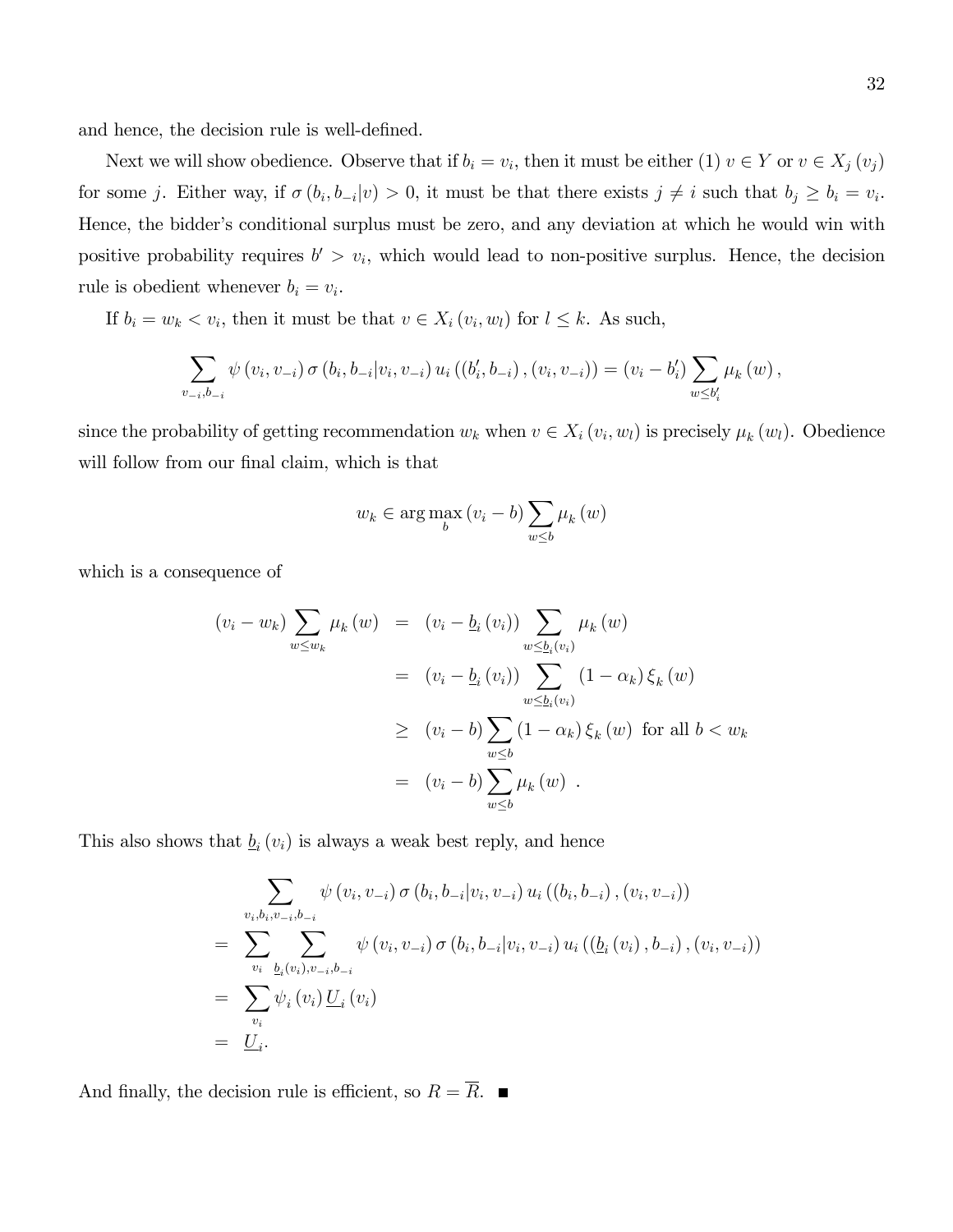Note that even though we have restricted bidders to using bids in the support of valuations, they have no incentive to bid outside this set. The only situation in which a bidder ties at  $b < v_i$  is when  $v_j < v_i$ , and hence the efficient tie-breaking negates any incentives to bid more.

The decision rule constructed in the proof of Theorem 3 has a special feature that the rule is "compartmentalized" to the sets  $X_i(v_i)$ . In particular, we could modify the decision rule on any one such set, without affecting the obedience constraints for the rest of the equilibrium, as long as for  $v \in X_i(v_i)$ ,  $\sigma(b_i, v_{-i}|v_i, v_{-i}) > 0$  implies that  $b_i \ge \max_{j \neq i} v_j$ . For example, on such decision rule would define for  $v \in X_i(v_i)$ ,

$$
\sigma(b|v) = \begin{cases} 1, & \text{if } b_i = \max_{j \neq i} v_j, b_{-i} = v_{-i}; \\ 0, & \text{otherwise.} \end{cases}
$$

The signal structure has a simple interpretation: For bidder  $i$  who receives the signal  $H$ , he also learns the profile of other bidders' valuations  $v_{-i}$ , and consequently is able to bid the second-highest value. As a result, bidder  $i$  must obtain the same payoff as he would get in the complete information equilibrium. However, bidders  $j \neq i$  are still receiving  $\underline{U}_j$ . As such, we have the following Corollary:

#### Corollary 1

There exist undominated BCE that hold player i to  $\underline{U}_i$ , while giving other bidders a range of surpluses which extends at least up to the bidder surplus attained under complete information.

## 5.3 An Example with a Continuum of Values

The bounds readily generalize to models with a continuum of values. As an example, let us consider a setting with 2 agents whose values are drawn from the interval  $[0, 1]$  according to the cumulative distribution function  $F(v) = v^{\alpha}$ . In this case, bidders conjecture that in the worst case their opponents bids are also distributed with the cumulative distribution  $b^{\alpha}$ . The symmetric lower bound on surplus for a bidder with valuation  $v$  is given by

$$
\underline{W}(v) = \max_{b \in [0,1]} (v - b) b^{\alpha}.
$$

The maximum is attained by setting

$$
\underline{b}_{i}(v) = \frac{\alpha}{1 + \alpha}v,
$$

and thus

$$
\underline{W}(v) = \left(v - \frac{\alpha}{1 + \alpha}v\right) \left(\frac{\alpha}{1 + \alpha}v\right)^{\alpha}
$$

$$
= \frac{1}{1 + \alpha} \left(\frac{\alpha}{1 + \alpha}\right)^{\alpha} v^{1 + \alpha}.
$$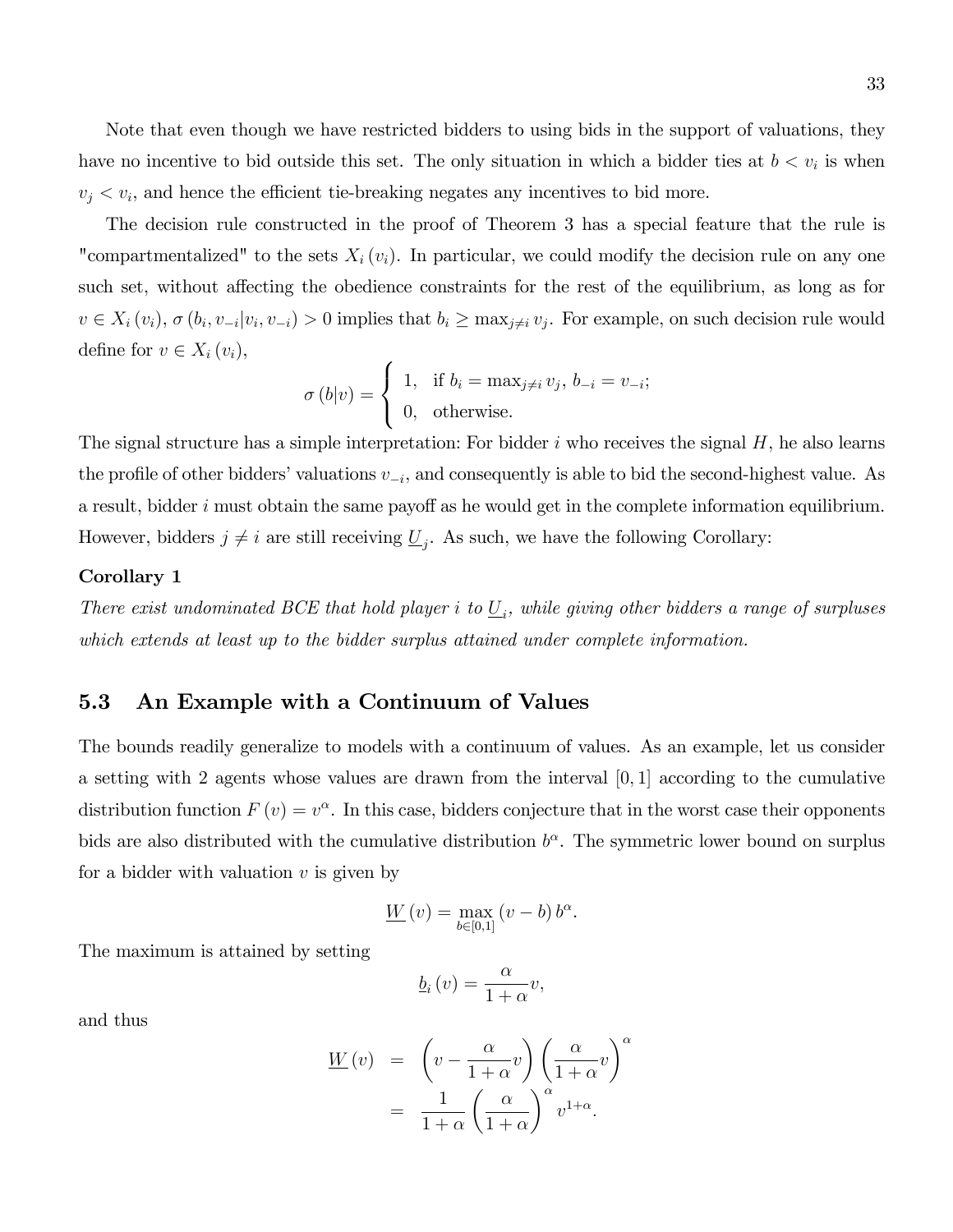$$
W = \int_{v=0}^{1} \frac{1}{1+\alpha} \left(\frac{\alpha}{1+\alpha}\right)^{\alpha} v^{1+\alpha} \alpha v^{\alpha-1} dv
$$
  
= 
$$
\int_{v=0}^{1} \left(\frac{\alpha}{1+\alpha}\right)^{\alpha+1} v^{2\alpha} dv
$$
  
= 
$$
\frac{1}{1+2\alpha} \left(\frac{\alpha}{1+\alpha}\right)^{\alpha+1}.
$$

One can show that expected surplus in this example is  $\overline{W} = \frac{2\alpha}{1+2\alpha}$  $\frac{2\alpha}{1+2\alpha}$  and thus the upper bound on revenue is

$$
\overline{R} = \left(1 - \left(\frac{1}{1+\alpha}\right)\left(\frac{\alpha}{1+\alpha}\right)^{\alpha}\right)\frac{2\alpha}{1+2\alpha}.
$$

The example with zero information beyond the common prior has a unique Bayes Nash equilibrium, in which the revenue is  $\left(\frac{\alpha}{1+r}\right)$  $\frac{\alpha}{1+\alpha}$ )  $\frac{2\alpha}{1+2}$  $\frac{2\alpha}{1+2\alpha}$ . In the special case of  $\alpha = 1$  (a uniform distribution), we have that  $\underline{U}(v) = \frac{1}{4}v^2$ , and thus the minimum ex ante bidder surplus is  $\underline{U} = \frac{1}{12}$ , and the total surplus is  $TS=\overline{W}=\frac{2}{3}$  $\frac{2}{3}$ . The upper bound on revenue is  $\overline{R} = \frac{1}{2}$  $\frac{1}{2}$ , and by contrast the revenue in the BNE is  $R=\frac{1}{3}$  $\frac{1}{3}$ . As  $\alpha \to 0$ , the upper bound on revenue converges to 0, but the ratio of the upper bound on revenue to the BNE revenue converges to  $+\infty$ :

$$
\lim_{\alpha \to 0} \frac{\left(1 - \left(\frac{1}{1+\alpha}\right) \left(\frac{\alpha}{1+\alpha}\right)^{\alpha}\right) \frac{2\alpha}{1+2\alpha}}{\left(\frac{\alpha}{1+\alpha}\right) \frac{2\alpha}{1+2\alpha}} = \lim_{\alpha \to 0} \frac{1 + \alpha - \left(\frac{\alpha}{1+\alpha}\right)^{\alpha}}{\alpha} = +\infty.
$$

Note that the conjectured behavior that generates the bounds is far from equilibrium: Each bidder best responds to the belief that others will bid their values. But we will generally have the best response  $\underline{b}_i(v)$  be strictly less than v, so this conjecture must turn out to be false in equilibrium. However, we will see in the next Subsection that there is a BCE in which bidders are held down to the bound, and moreover this equilibrium is efficient.

We briefly illustrate what the constructed BCE looks like in the case where there are two bidders whose values are uniformly distributed on [0, 1]; this corresponds to the case of  $\alpha = 1$ . The construction uses an example Bergemann, Brooks, and Morris (2013), adapted to the auction setting. We first draw two values uniformly from  $[0, 1]$ , where  $v_h$  and  $v_l$  denote the highest and lowest values. In addition, we also draw a "tentative recommendation"  $r \in \left[\frac{v_h}{2}\right]$  $[\frac{v_h}{2}, v_h]$  for each bidder according to the cumulative distribution

$$
H(r) = \frac{v_h}{2r - v_h} e^{1 - \frac{v_h}{2r - v_h}},
$$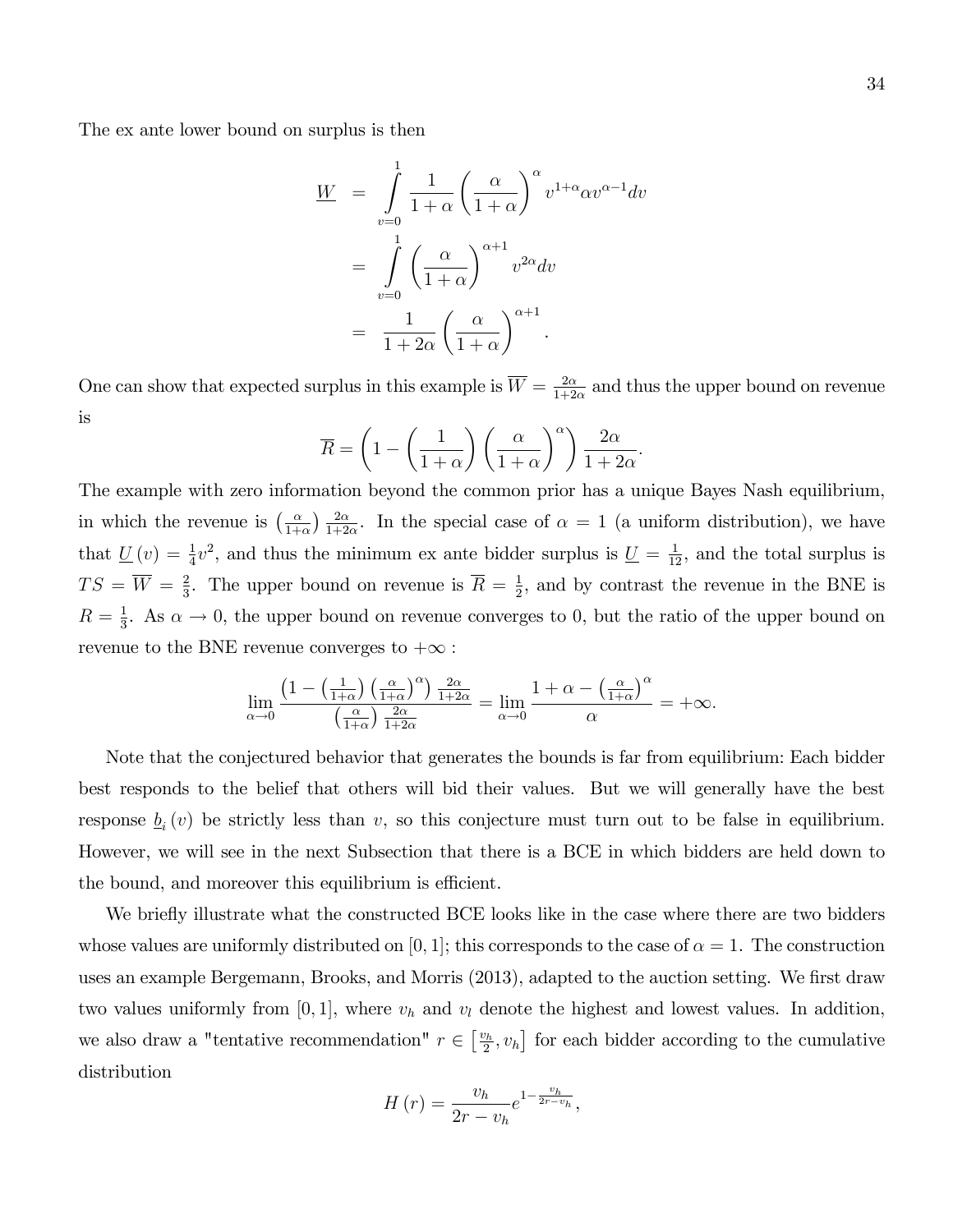and write

$$
h(r) = \frac{4v_h (v_h - b)}{(2r - v_h)^3} e^{1 - \frac{v_h}{2r - v_h}}
$$

for the corresponding density. Note the identity:

$$
H(r) = h(r) \frac{(2r - v_h)^2}{4(v_h - r)}.
$$

After drawing the values, bidders are informed whether they are the higher value ("winning") bidder or the lower value ("losing") bidder. In addition, the winning bidder will observe a "final recommendation" set equal to  $b = \max\{r, v_l\}.$ 

Under this information structure, there is an equilibrium where the bidder with valuation bids  $v_l$  and the high valuation player bids the recommendation b. Let us verify that this is incentive compatible. Conditional on observing b with valuation  $v_h$ , it could have been that either (1)  $b = r \ge v_l$ and  $v_l$  is uniformly distributed on [0, r], or (2)  $b = v_l > r$ , so there is a mass point on b. Hence, the cumulative distribution of  $v_l$  conditional on observing the signal b is

$$
F(x|b, v_h) \propto \begin{cases} h(b) \frac{x}{v_h}, & \text{if } x < b; \\ h(b) \frac{b}{v_h} + H(b) \frac{1}{v_h}, & \text{otherwise.} \end{cases}
$$

Since  $F(x|b, v_h)$  is constant for all  $x \ge b$ ,  $x = b$  dominates all bids greater than b. The payoff from a bid of  $x = b$  is

$$
(v_h - b) F (b|b, v_h) \propto \frac{h (b)}{v_h} (v_h - b) \left( b + \frac{(2b - v_h)^2}{4 (v_h - b)} \right)
$$
  
= 
$$
\frac{h (b)}{v_h} (v_h - b) \frac{4b (v_h - b) + (4b^2 - 4bv_h + v_h^2)}{4 (v_h - b)}
$$
  
= 
$$
\frac{h (b)}{v_h} \frac{v_h^2}{4}.
$$

We have to verify that there are no bids  $x < b$  that are better. For  $x < b$ , we have

$$
(v_h - x) F(x|t, v_h) \propto \frac{h(b)}{v_h} (v_h - x) x.
$$

This function is concave and has a maximum on  $[0, v_h)$  at  $x = \frac{v_h}{2}$  $\frac{\partial h}{\partial x}$ , at which point the payoff is equal to the payoff from  $x = b$ .

Hence, we conclude that following the recommended bid is incentive compatible, and moreover that no matter the recommendation, bidders are indifferent to a bid of  $\frac{v_h}{2}$ , which is the bid that guarantees them the lower bound payoff. We conclude that in this BCE, bidders are held down to the lower bound.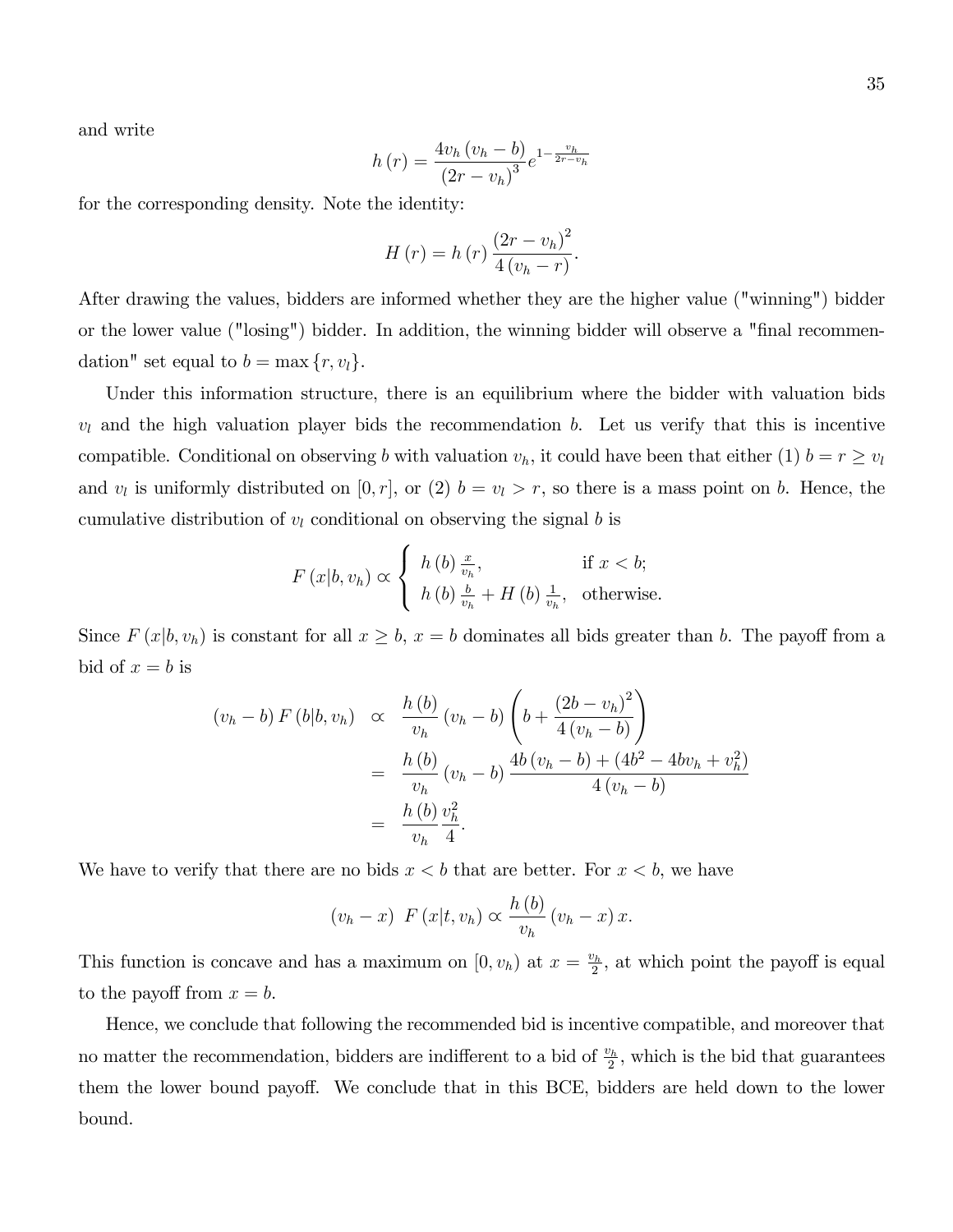# 6 Computational Results

In this Section, we push beyond our analytical results to obtain a more complete picture of how information influences the outcome of a first-price auction. Availing ourselves of the linear structure of BCE and the associated linear programs, we are able to solve for extremal BCE of discretized examples in which values and bids are confined to a grid. We use these simulated equilibria to investigate the limiting characteristics of BCE as the support of values and/or bids converges to the continuum, thus approximating a continuous distribution of values. The simulations tell us a great deal about how information can influence the auction for general distributions of values. In particular, the simulations deliver numerical bounds on revenue and surplus, they show us the shape of the bidder surplus frontier and the revenue-total surplus frontier, and the simulations allow us to assess the impact of entry fees and reserve prices. We also will look more closely at the binary valuation model, and calculate comparative statics as we vary bidders' information.

Though we will mainly report summary statistics about the computed BCE, we in fact solve for the entire joint distribution of bids and values. In our experience, this distribution has a detailed and complex structure. This is at least partly a consequence of the multiplicity of BCE attaining a particular objective (e.g. maximizing revenue). As a result, we tend to see a mashup equilibrium which is a convex combination of the various optimal distributions. However, we can distill some general features of the BCE, such as which constraints must be binding to obtain a particular objective, and which value/bid profiles must be in the support of the BCE.

Let us briefly comment on our methods. As stated above, we solve for extremal BCE for fine discretizations of the bid and value space. Even modest discretizations will result in very large linear programs, with hundreds of thousands or even millions of variables. For example, with 2 players, 35 bids and 35 values per player (the largest model we will report below), we already have approximately 1.5 million possible combinations of bids and values (35<sup>4</sup> ). The number of constraints is smaller, but still substantial: Approximately 40,000 incentive constraints per player, and 1225 probability constraints. In fact, these raw numbers are exponential in the number of players and polynomial in the numbers of values and bids. As a result, we will restrict our numerical investigations to models with two bidders. We can also economize substantially by ruling out dominated behavior, such as bidding above one's value, or by taking advantage of symmetry. But even with these restrictions, the complexity is daunting.

To tackle such large problems, we have made use of the state-of-the-art linear programming package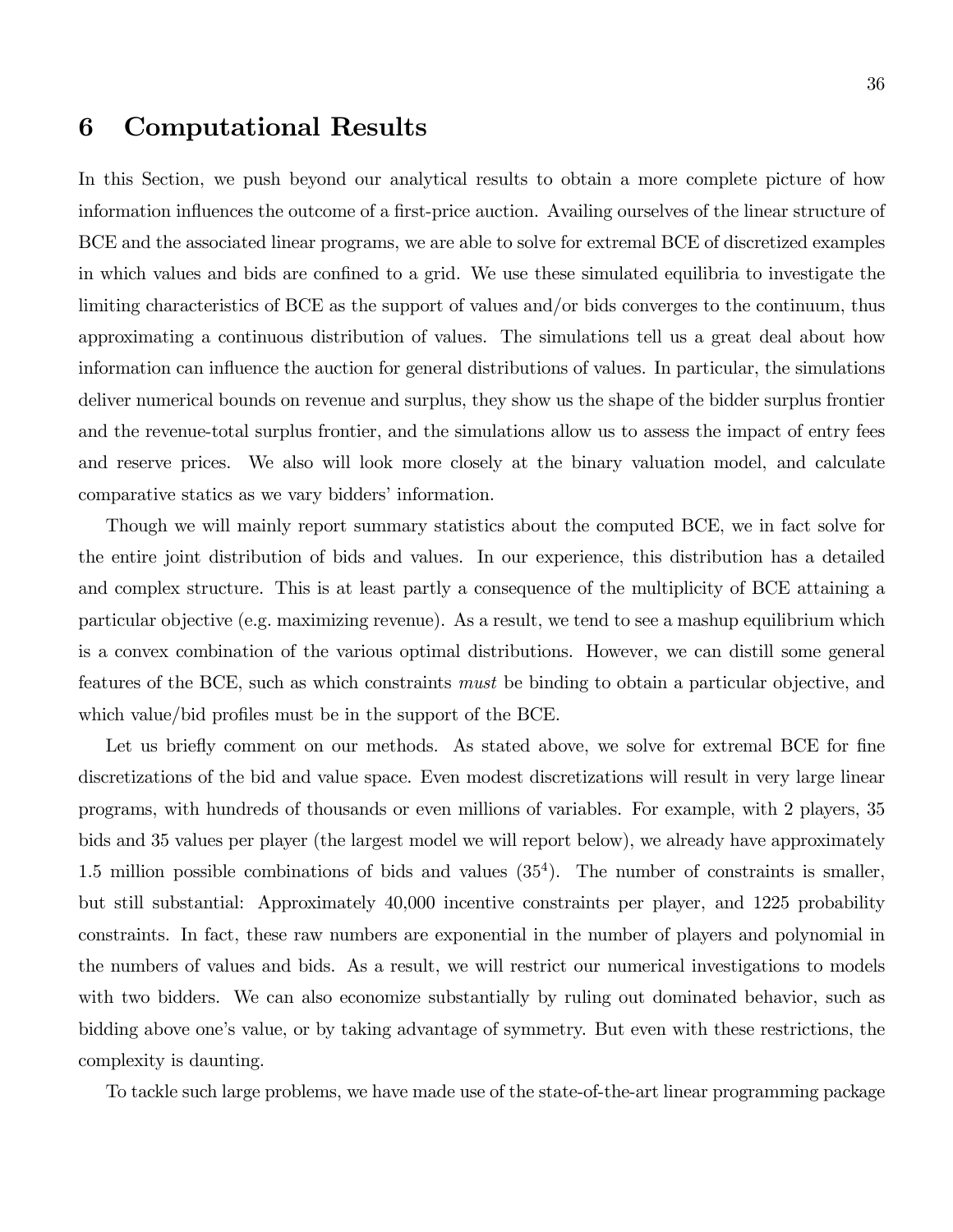CPLEX. We have written programs in  $C++$  that construct and solve discretized models. In fact, these programs can be used to compute the BCE of any game, not just first-price auctions, as long as the game is suitably specified within the object model of our program. For analysis, we have also developed graphical tools in MATLAB to explore and understand the computed BCE. These tools allow us to see the conditional joint distribution of actions and the state from a particular player's perspective, and we can tell at a glance which incentive constraints are binding for which types. We plan to make further use of these tools in subsequent research.

Many of our simulation results are reported for uniform distributions over values. In fact, we have run similar simulations using various distributions for values, both independent and correlated. The stylized facts that we highlight seem quite robust to alternate specifications of symmetric distributions. Indeed, we know that the bounds on minimum bidder surplus and maximum revenue hold true for any number of bidders and distribution of values, even for asymmetric distributions.

## 6.1 Limit of Revenue and Bidder Surplus

We start our numerical analysis with a description of the ranges of revenue and bidder surplus that can be achieved in some BCE. Our analytic results show that the lower bound of bidder surplus and the upper bound of revenue are determined by Satoruís bound. In the other direction, how large can bidder surplus be, and how low can revenue fall? We computed minimum revenue and maximum bidder surplus for a range of examples with two bidders in which there are 35 bids and the number of valuations varies between 2 and 35, with bids and values evenly spaced in  $[0, 1]$ . The joint distribution values is uniform. Figure 3 gives the results, along with Satoruís bound. To be clear, by bidder surplus we mean the sum of the individual surpluses of the two bidders.

As a preliminary observation, we know that one information structure which is always feasible is complete information, in which the realization of values is publicly known. Bertrand competition results in both players biding the second-highest valuation, and the high-valuation player wins the tie break. The outcome is efficient, so total surplus is the expected highest value, and revenue is the expected second-highest value. So as a rough estimate, we know that the range of feasible revenues will contain the expected lowest value, and the range of feasible total bidder surpluses will contain the expected difference between the highest and lowest values.

Indeed, this is precisely what we see, and moreover it appears that the revenue and surplus bounds track their complete information quantities as we increase the number of values. Bounds on bidder surplus are given by red lines and bounds on revenue are given by blue lines. In dashed lines are the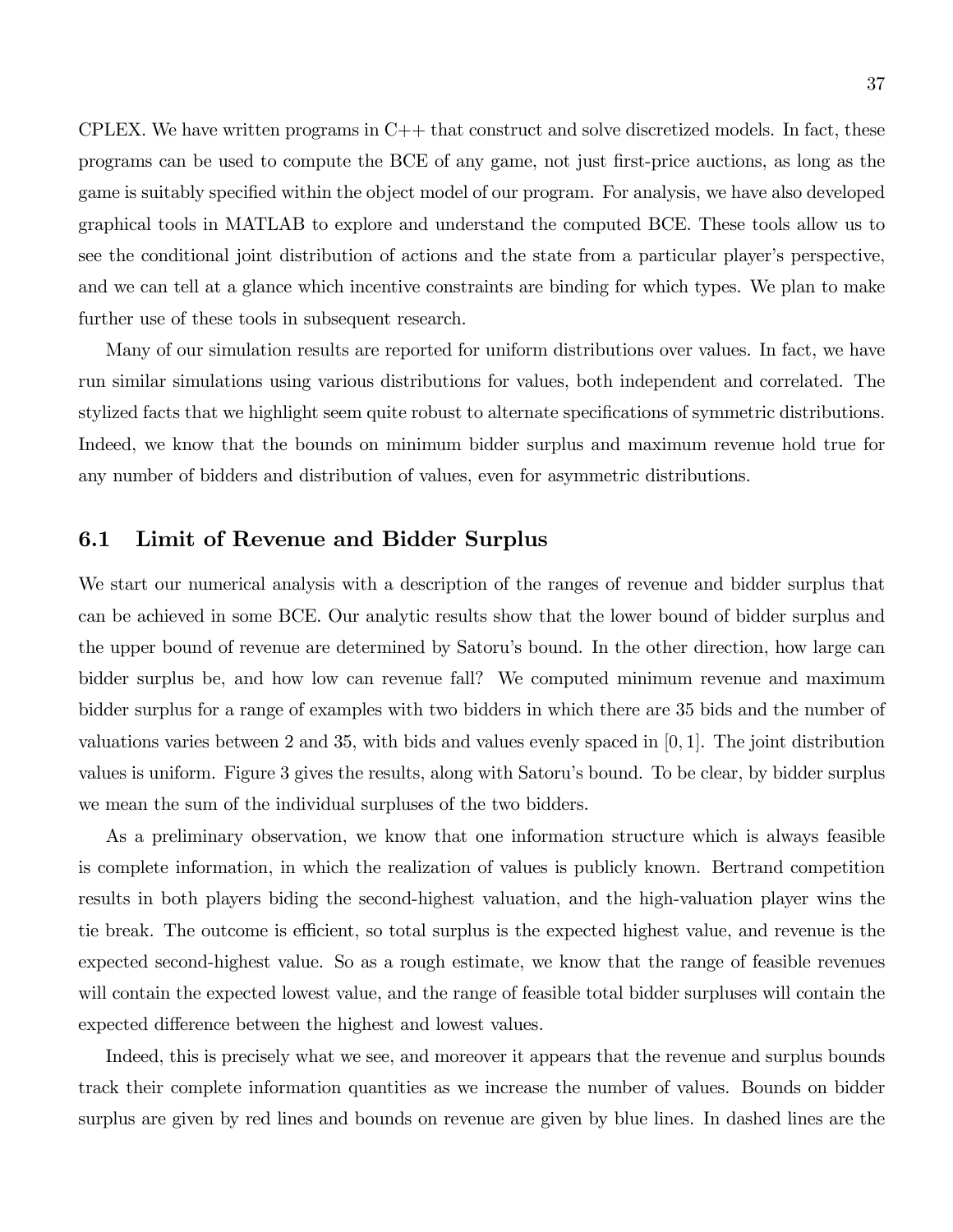

Figure 3: Bounds on revenue and bidder surplus. Maximum revenue and minimum bidder surplus are achieved in a common and efficient equilibrium.

expected difference between highest and lowest values in red, and expected lowest value in blue. With two values, we observe that the expected highest value is 0.75 and the expected lowest is 0.25, giving us the minimum bidder surplus and maximum revenue of 0.25 and 0.5 respectively. Also, as we know from our earlier analysis, maximum bidder surplus and minimum revenue are substantially higher and lower, respectively.

For more than two values, we see the bounds on revenue and surplus roughly tracking the complete information benchmarks. For 35 values, the largest model computed, revenue lies in  $[0.13, 0.49]$  and bidder surplus lies in [0:18; 0:54], and appears to be converging to values nearby. At the very least, these numbers serve as a sanity check: revenue and surplus seem to converge in a reasonable manner, and track the relevant benchmarks in the complete information case. In addition, the simulations tell us that revenue and bidder surplus cut wide swaths around their complete information benchmarks, indicating that information retains a powerful affect on the outcome even when there is a large number of values. For minimum bidder surplus and maximum revenue, this is expected given that Satoruís bound can be attained in efficient equilibria. In fact, this implies that the maximum surplus and minimum revenue can be achieved with the same equilibrium.

Maximum bidder surplus and minimum revenue are more mysterious, and we are actively engaged in understanding the extremal information structures that achieve these goals. We conjecture that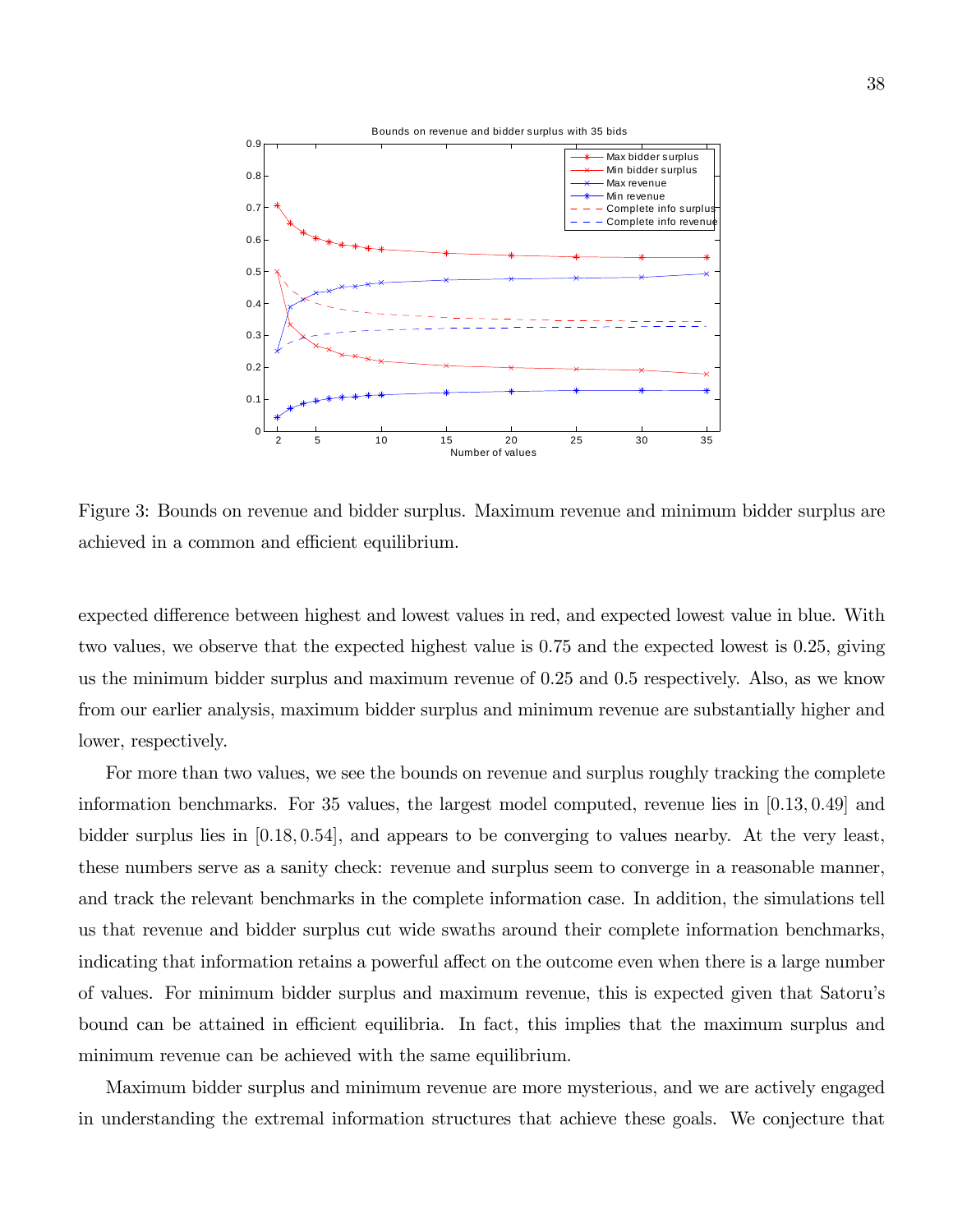the BCE that minimize revenue are efficient, so that maximum bidder surplus and minimum revenue are achieved by a common equilibrium. In fact, if one adds to this picture the sum of maximum bidder surplus and minimum revenue, and also the sum of minimum bidder surplus and maximum revenue, the two sums virtually coincide for each number of values, and therefore also coincide with the expected highest value. We have omitted this additional information for the sake of clarity. In the next subsection, we will present further evidence for this conjecture.

#### 6.2 Feasible Surplus Pairs

Maximizing and minimizing joint bidder surplus and revenue represent just a handful of directions in which we could look for extremal BCE. What are the extremal equilibria in other directions? For example, what is the set of all feasible bidder surplus pairs, or the set of all revenue-total surplus pairs? In the binary case, we gave a complete description of these sets with a continuum of bids. In Figure 4, we show the theoretical frontier and the simulated frontier of bidder surplus for a discretized binary value example with 50 bids. Bidders' values are independent, and each has a valuation of zero with probability  $\frac{1}{3}$ . As anticipated, the two sets are quite close. Though the theoretical frontier has a kink at the northeast corner, the computed example is somewhat rounded over. By always bidding 0, a bidder is able to guarantee themselves a minimum payoff of  $\frac{2}{9}$ , when one has a high value and the other has a low value, which gives us the southwest corner of the set.

For models with many values, we do not have a concise characterization of the entire frontier. However, there are certain features that we know should be present. First, it is possible to hold each bidder to Satoruís bound while inducing a range of surpluses for the other bidder. Thus, there should be a right angle at the southwest corner of the set of bidder surpluses. The flats emanating from the corner extend at least to the complete information payoff, where the high valuation bidder wins and pays the lowest value. But beyond these features, there is much we do not know about the set. Do the áats extend beyond the complete information case, as in the binary values example? Also, what does the rest of the frontier look like? In the binary example, every equilibrium is efficient. But which frontier equilibria are efficient with many values? Is there a kink at the point that maximizes total bidder surplus?

In Figure 5, we show the frontier of the set of bidder surpluses for a model with 20 valuations and 20 bids. A couple of features immediately stand out. As expected, we see the corner on the southwest frontier of the set. The complete information payoffs of approximately  $0.175$  are in the interior of the set, though the "flats" extend well beyond this point, to about  $0.235$ . We are intrigued by this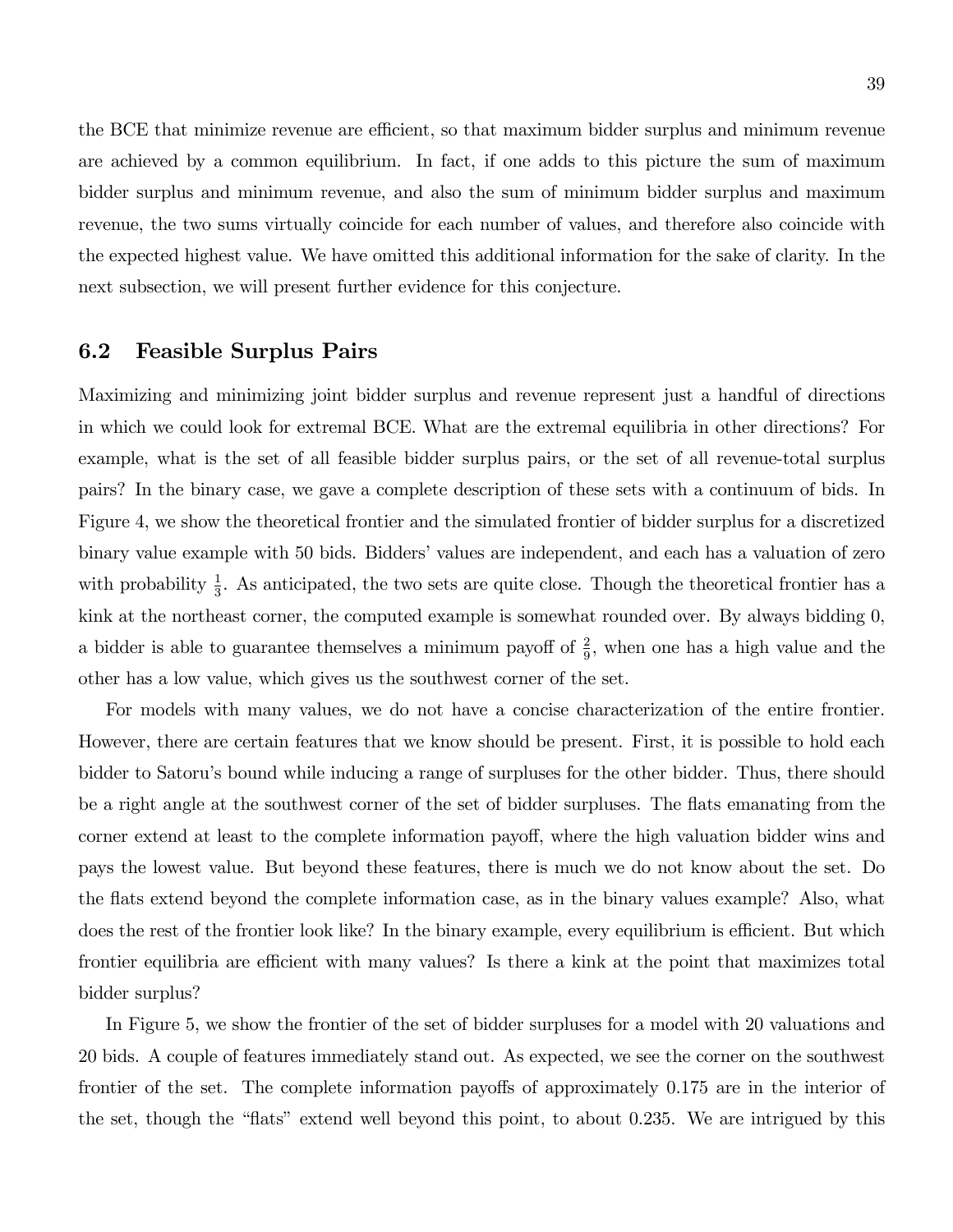

Figure 4: The set of bidder surpluses arising in Bayes correlated equilibria when  $\underline{v}=0, \overline{v}=1, p=\frac{2}{9}$  $\frac{2}{9}$ , and  $r=\frac{4}{9}$  $\frac{4}{9}$ . In blue is the simulated boundary, and in red is the theoretical frontier.

feature: It is possible to give each player payoffs well above complete information while holding the other player to their minimum payoff.

In addition to the unconstrained frontier, we also show the frontier of bidder surpluses that can be attained in an efficient equilibrium. For these equilibria, the good is always allocated to the bidder with the highest valuation. It appears that the maximum possible total bidder surplus can be achieved in an efficient equilibrium. Though not clear from this picture, further computational results indicate that efficiency is necessary to maximize total bidder surplus. Thus, the efficient point on the 45 degree line also represents a revenue minimizing equilibrium.

In the simulation, it appears that there is a region of the northeast frontier of bidder surpluses that is also efficient. However, we have observed that the region of overlap tends to shrink as we make the bid grid finer. Our conjecture is that this is the same rounding over effect that we see in Figure 4, and that in a model with a continuum of bids, the only efficient point on the frontier of bidder surpluses is the symmetric point.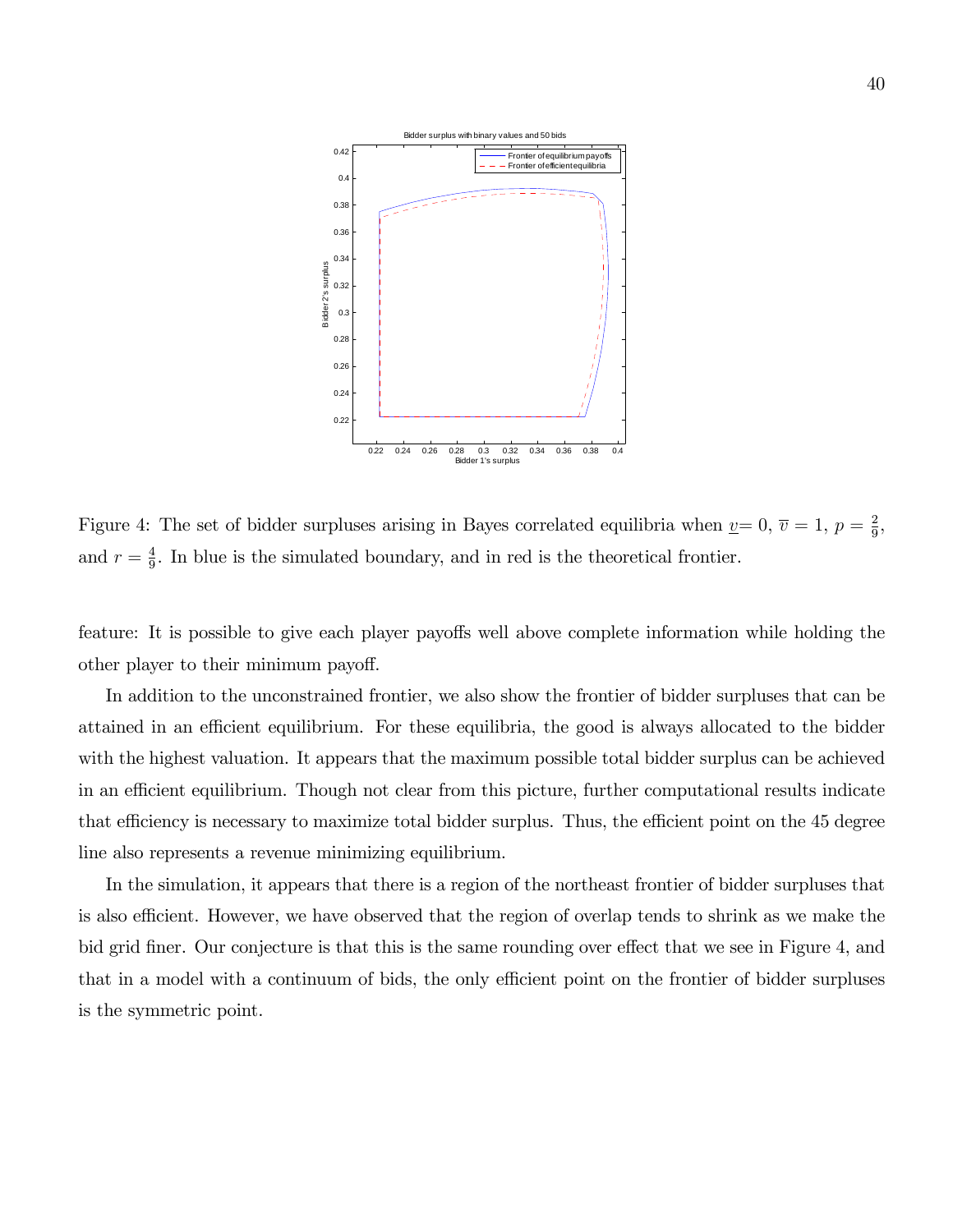

Figure 5: The set of bidder surpluses in Bayes correlated equilibria with many values. Each bidder can be held to lower bound surplus for a range of surpluses of the other bidder.

## 6.3 Reserve Prices and Entry Fees

Throughout the paper, we have been exploring a single auction format: The first-price auction with an efficient tie-breaking rule. Much of the auction design literature is concerned with finding the optimal mechanism for a particular environment. While beyond the scope of the present work, we are interested in characterizing robust optimal auctions that have favorable revenue performance even when there is large uncertainty about players' beliefs. As a preliminary step in this direction, we explore the impact of two simple extensions to the Örst-price auction format: reserve prices and entry fees.

Suppose the seller can either set a minimum admissible bid  $r$  or charge bidders a flat fee  $e$  for submitting a positive bid. It is well known that these devices can enhance revenue in first-price auctions, for a fixed information structure (see Milgrom and Weber (1982), and references therein). On some occasions there is a preference for one device or another. Second-price auctions with reserve prices are in fact optimal auctions in regular symmetric case, see Myerson (1981).

In Figure 6, we report the maximum and minimum revenue for a model with 25 values and 25 bids, as the reserve price and entry fee range from 0 to 1. The results are striking. Positive reserve prices and entry fees both raise the minimum possible revenue. Positive entry fees raise the maximum revenue, whereas maximum revenue is monotonically decreasing in the reserve. For a reserve price of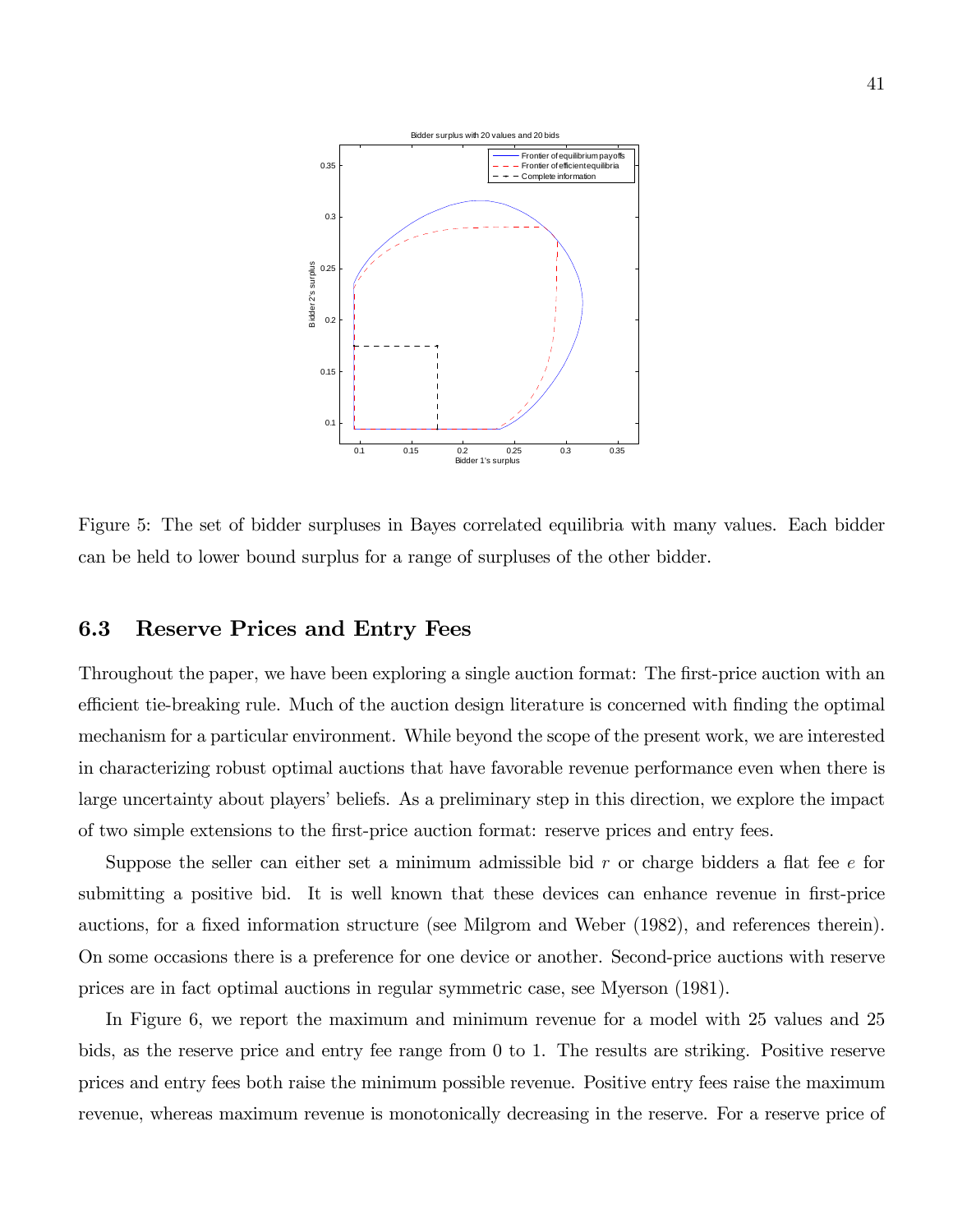1, only the high type participates, and bids his value. On the other hand, with an entry fee of 1, no type submits positive bids and revenue is zero.

For both pictures, we have included a "complete information" analogue to calibrate our expectations of what should happen. For reserve prices, the dashed curve is the exact outcome of a model with the given reserve price and 25 values and 25 bids, where the profile of valuations is common knowledge. We see that it roughly tracks the center of the revenue range, and follows the hump shape of the minimum revenue curve.

For entry fees, we do not know the equilibrium for complete information. Instead, we have plotted revenue from a second-price auction with an entry fee, for which it is well known how to construct the equilibrium: There is a cutoff type  $\bar{v}(e)$  who participates, solving  $\bar{v}(e)F(\bar{v}(e)) = c$ , and values above  $\bar{v}(e)$  bid their values. For the discretized model,  $\bar{v}(e)$  jumps discontinuously and the revenue curve has a saw tooth pattern that lies within the revenue bounds. For clarity, we have plotted an idealized version with 1,000 valuations. Again, the second-price auction curve roughly tracks the center of the range, and the hump shape of the bounding curves.

Let us summarize. Positive entry fees robustly raise revenue, in the sense that a positive entry fee raises both the minimum and maximum revenue over all BCE. Positive reserve prices also raise the minimum possible revenue, but lower the maximum. If a designer had worst-case preferences, and sought to maximize the minimum revenue over all BCE, then a large reserve price would be advisable: A reserve price of 0.58 raises the minimum revenue to 0.40, from 0.13. For entry fees, a fee of 0.33 raises the maximum revenue from 0.49 to its maximum of 0.57, and a fee of 0.25 raises minimum revenue to its maximum of 0.25.

#### 6.4 The Role of Additional Information

For our last numerical exercise, we study the effect of giving the bidders extra information beyond their private value. The set of BCE is a "robust prediction" that encompasses all possible Bayesian equilibria that could result when players have access to additional signals beyond their private values. Some of these equilibria require bidders to be well-informed about the other bidders' values, and some equilibria require less-informed bidders. As an example, in the asymmetric extremal BCE of the binary valuation model, one bidder receives more information from the "suggested" bid than the other bidder. If we impose lower bounds on players' information, by forcing them to observe additional signals, we will invariably rule out equilibria in which players' signals need to be uninformative.

Specifically, let us consider the model of Fang and Morris (2006), in which valuations are in  $\{0, 1\}$ .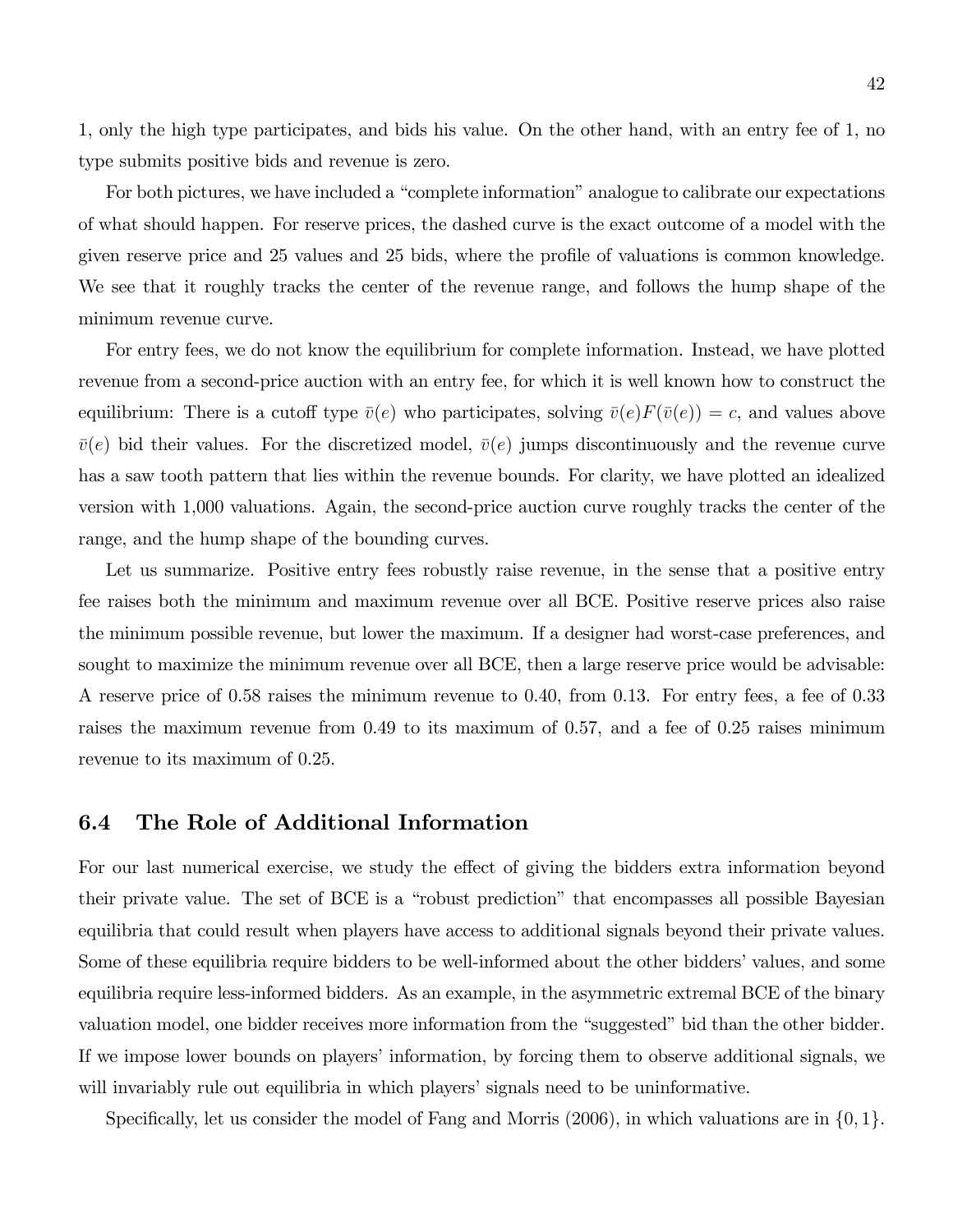

Figure 6: Bounds on revenue as we introduce reserve prices and entry fees for a model with 25 values and 25 bids, where values are uniformly distributed.

In addition to learning  $v_i$ , each player receives a noisy signal  $s_i$  about the other bidder's valuation. Conditional upon  $v_j$ ,  $Pr(s_i = v_j | v_j) = \sigma$ , where  $\sigma \ge 0.5$ . Thus,  $\sigma$  represents the informativeness of the signal. We look for BCE when players observe at least  $(v_i, s_i)$ .

When  $\sigma = 0.5$ , this is our baseline model in which each player only knows his private value. When  $\sigma = 1$ , players learn  $(v_i, v_j)$ , and we have a unique BCE corresponding to the complete information equilibrium. Moreover, we know that if  $\sigma > \sigma'$ , then the signals in the model  $\sigma$  are more informative than the signals in the model  $\sigma'$  in the sense of Blackwell (1951). Hence, the set of BCE with information structure  $\sigma$  is contained in that of the information structure  $\sigma'$ , since any BCE under  $\sigma$ could be achieved by giving players additional information beyond what they receive under  $\sigma'$ .

In Figure 6.4, we depict the surplus set of the bidders for a model in which values are independent, and  $Pr(v_i = 0) = \frac{2}{3}$ . Players bids are confined to a grid of 35 values, equally spaced between 0 and 1. For values of  $\sigma$  close to 0.5, the set of BCE coincides with the baseline model, except that we shave off the corners of the set. This is intuitive: Our equilibria at the northwest and southeast corners require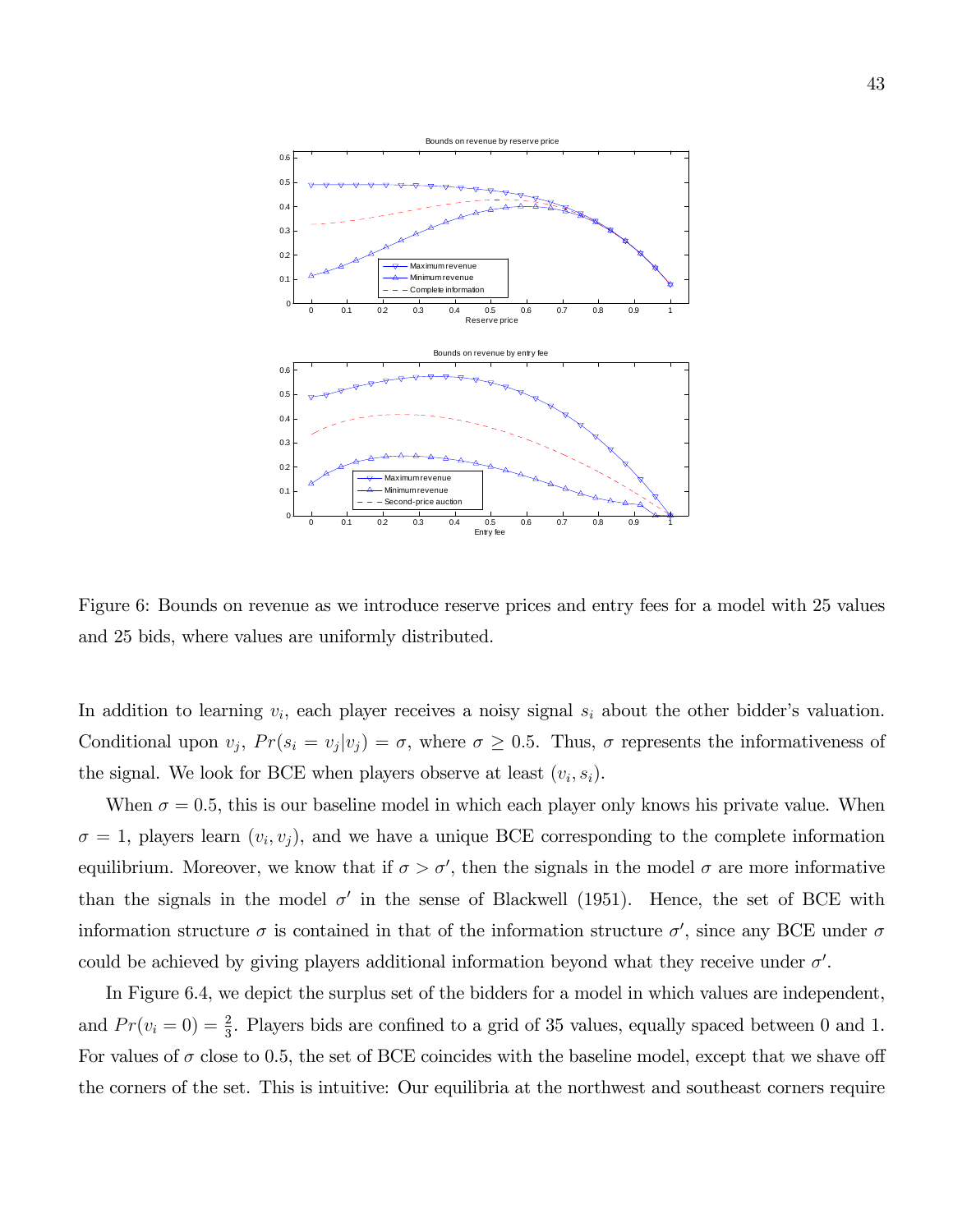

that one bidder not learn from his bid about the other bidder's value. As soon as we give this bidder additional information through  $s_i$ , it is no longer possible that his first-order beliefs always coincide with the prior distribution.

On the other hand, the symmetric bidder surplus maximizing equilibrium requires both players to learn a modest amount from their bids: Beliefs are different after recommendations of  $b_i = 0$  and  $b_i = 1$ . For low values of  $\sigma$ , the equilibrium bid distribution is more informative than  $s_i$ . However, for larger values of  $\sigma$ ,  $s_i$  becomes more informative, and it is no longer possible to achieve the total bidder surplus maximizing equilibrium. As  $\sigma$  approaches 1, the surplus set converges to the complete information payoff of  $\frac{2}{9}$ . It is notable that even for  $\sigma \approx 0.98$ , there still exist BCE which substantially raise the surplus of the bidders above the complete information level.

# 7 Conclusion

The literature on auctions has documented the fact that the outcome of the first-price auction is sensitive to bidders' information. We have applied the recently developed methodology of Bayes correlated equilibria to systematically study exactly how much of an impact information can have on the welfare outcomes of the auction. Our key finding is that information can have a surprisingly large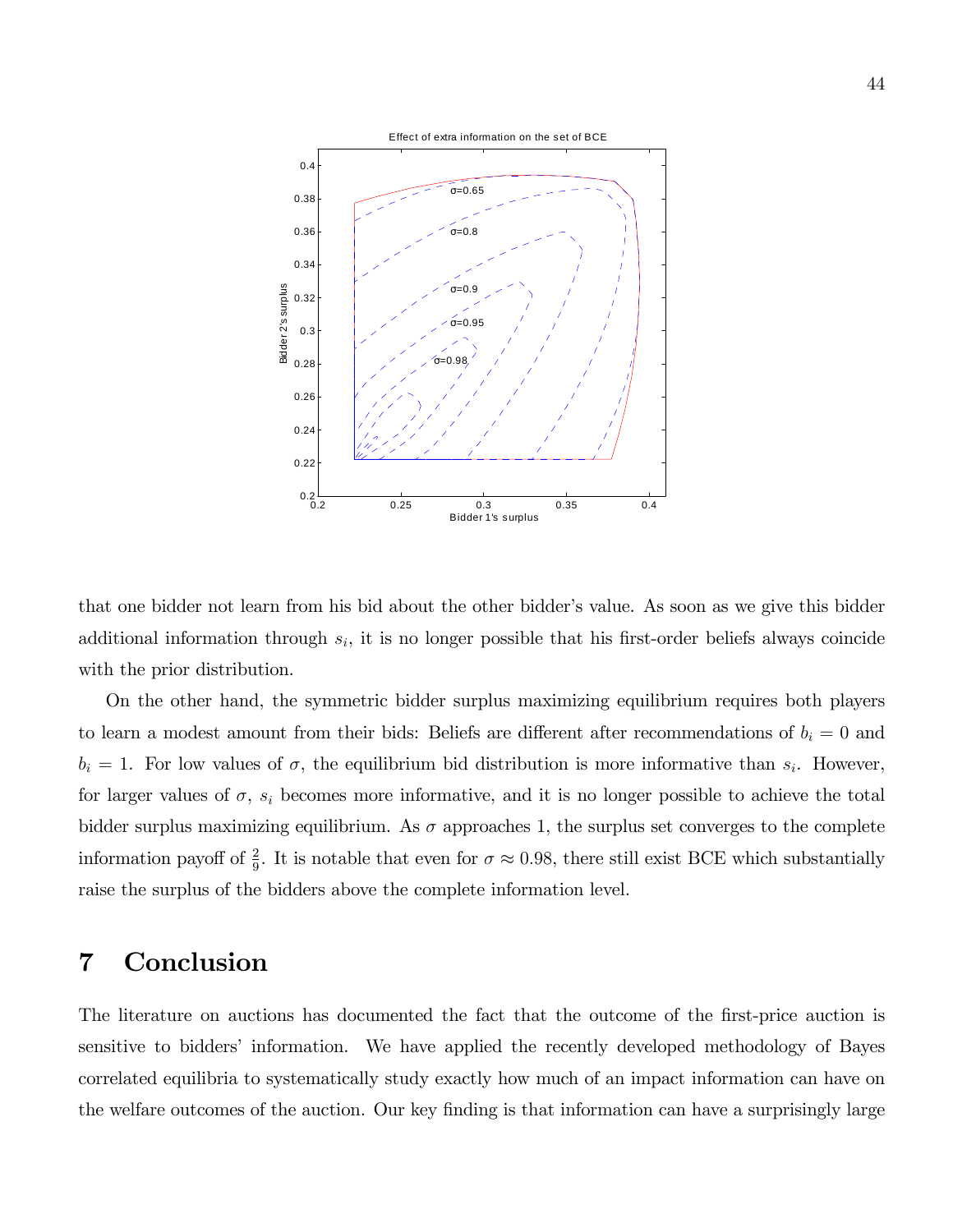effect, which we have attempted to quantify both theoretically and computationally. So far, we have learned a great deal about both the complexity of the problem and the subtle structure that sometimes emerges. While information can have a large effect, it does have its limits, and with regard to the binary valuation example and the lower bound on bidders surplus, we have given these limits a tight characterization. As our final results on reserve prices and entry fees show, with well chosen auction formats, it is possible to control how good, and how bad, this informational effect can be.

This a progress report rather than our final word on the subject. The computational results of Section 6 leave us with many unanswered questions and many conjectures about the role of information, particularly with regard to maximum bidder surplus and minimum revenue. We continue to be actively engaged in investigating these questions.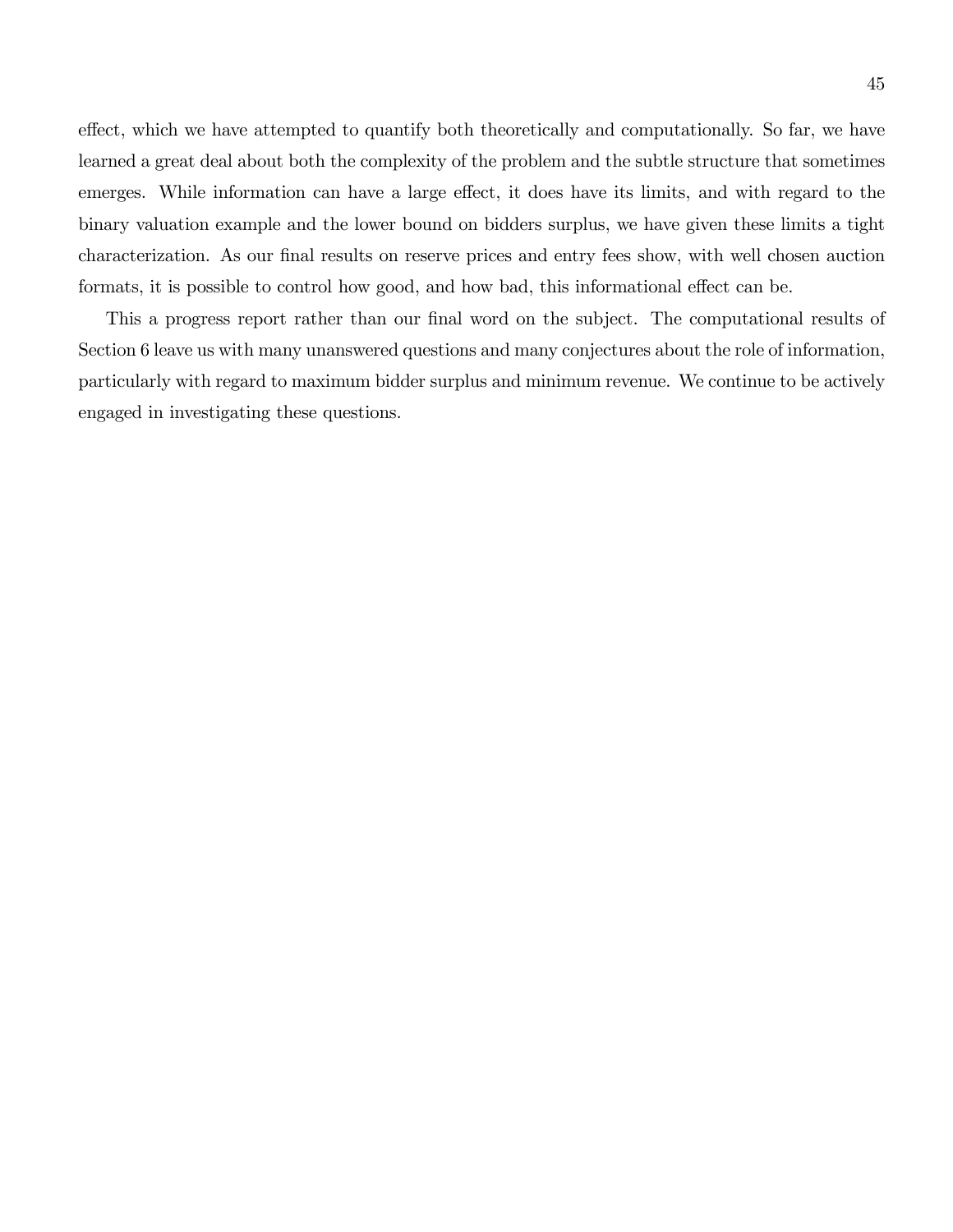# References

- ABRAHAM, I., S. ATHEY, M. BABAIOFF, AND M. GRUBB (2012): "Peaches, Lemons, and Cookies: Designing Auction Markets with Dispersed Information," Discussion paper, Microsoft Research, Stanford, and MIT.
- AZACIS, H., AND P. VIDA (2013): "Collusive Communication Schemes in a First-Price Auction," Economic Theory, forthcoming.
- BATTIGALLI, P., AND M. SINISCALCHI (2003): "Rationalizable Bidding in First Price Auctions," Games and Economic Behavior, 45, 38–72.
- BERGEMANN, D., B. BROOKS, AND S. MORRIS (2013): "The Limits of Price Discrimination," Discussion Paper 1896R, Cowles Foundation for Research in Economics, Yale University.
- BERGEMANN, D., AND S. MORRIS (2013a): "The Comparison of Information Structures in Games: Bayes Correlated Equilibrium and Individual Sufficiency," Discussion Paper 1909, Cowles Foundation for Research in Economics, Yale University.
- (2013b): "Robust Predictions in Games with Incomplete Information," *Econometrica*, 81, 1251-1308.
- BLACKWELL, D. (1951): "Comparison of Experiments," in Proc. Second Berkeley Symp. Math. Statist. Probab., pp. 93–102. University of California Press, Berkeley.
- CELIS, L., G. LEWIS, M. MOBIUS, AND H. NAZERZADEH (2012): "Buy-it-now or Take-a-chance: A simple sequential screening mechanism," Discussion paper, Harvard University.
- DEKEL, E., AND A. WOLINSKY (2003): "Rationalizable Outcomes of Large Independent Private-Value First Price Discrete Auctions," Games and Economic Behavior, 43, 175–188.
- FANG, H., AND S. MORRIS (2006): "Multidimensional Private Value Auctions," Journal of Economic Theory,  $126, 1-30.$
- FORGES, F. (1993): "Five Legitimate Definitions of Correlated Equilibrium in Games with Incomplete Information," *Theory and Decision*, 35, 277–310.
- KEMPE, D., V. SYRGANIS, AND E. TARDOS (2012): "Information Asymmetries in first-price commonvalue auctions, or, How to Sell Third-Party Cookies," Discussion paper, USC.